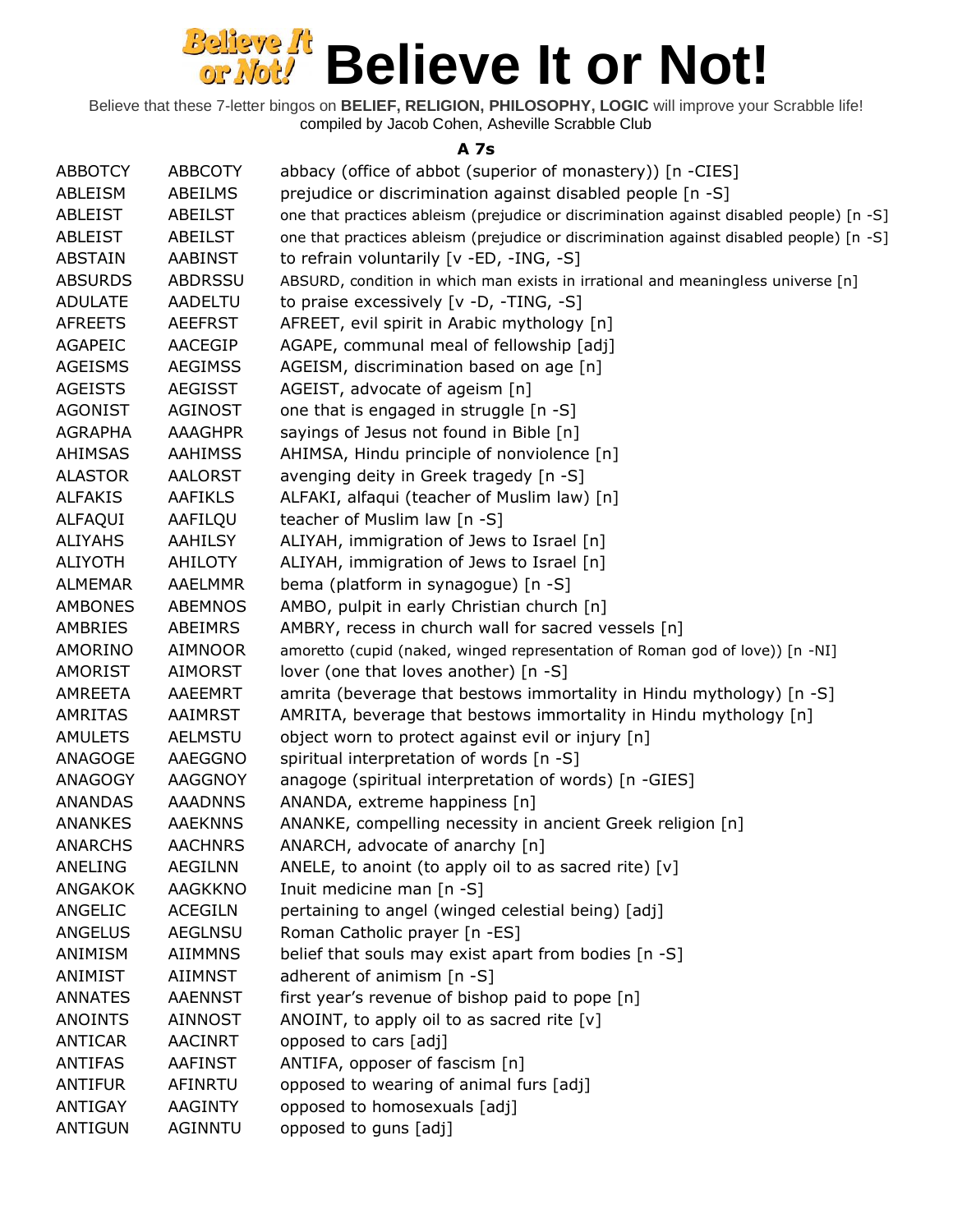| ANTIMAN        | AAIMNNT        | antimale (opposed to men) [adj]                                                                     |
|----------------|----------------|-----------------------------------------------------------------------------------------------------|
| ANTIPOT        | AINOPTT        | opposing use of pot (marijuana) [adj]                                                               |
| ANTIRED        | <b>ADEINRT</b> | opposed to communism [adj]                                                                          |
| <b>ANTISEX</b> | <b>AEINSTX</b> | opposed to sexual activity [adj]                                                                    |
| <b>ANTITAX</b> | AAINTTX        | opposing taxes [adj]                                                                                |
| ANTIWAR        | AAINRTW        | opposing war [adj]                                                                                  |
| <b>AORISTS</b> | <b>AIORSST</b> | AORIST, verb tense [n]                                                                              |
| <b>APAGOGE</b> | AAEGGOP        | establishment of thesis by showing its contrary to be absurd [n -S]                                 |
| <b>APOLOGS</b> | <b>AGLOOPS</b> | APOLOG, apologue (allegory (story presenting moral principle)) [n]                                  |
| <b>APOSTLE</b> | <b>AELOPST</b> | disciple sent forth by Christ to preach gospel [n -S]                                               |
| ARGLING        | <b>AGGILNR</b> | ARGLE, to argue (to present reasons for or against) $[v]$                                           |
| <b>ARGUERS</b> | <b>AEGRRSU</b> | ARGUER, one that argues (to present reasons for or against) [n]                                     |
| <b>ARUSPEX</b> | <b>AEPRSUX</b> | haruspex (soothsayer in ancient Rome) [n -PICES]                                                    |
| <b>ASCESIS</b> | <b>ACEISSS</b> | conduct of ascetic [n -SES]                                                                         |
| <b>ASCETIC</b> | <b>ACCEIST</b> | one who practices extreme self-denial for religious reasons [n -S]                                  |
| <b>ASHRAMA</b> | <b>AAAHMRS</b> | stage of life in Hinduism [n -S]                                                                    |
| <b>ASHRAMS</b> | <b>AAHMRSS</b> | ASHRAM, secluded dwelling of Hindu sage [n]                                                         |
| <b>ASKESIS</b> | <b>AEIKSSS</b> | ascesis (conduct of ascetic (one who practices extreme self-denial for religious reasons)) [n -SES] |
| <b>ASRAMAS</b> | <b>AAAMRSS</b> | ASRAMA, ashram (secluded dwelling of Hindu sage) [n]                                                |
| <b>ASSERTS</b> | <b>AERSSST</b> | ASSERT, to state positively [v]                                                                     |
| <b>ASTANGA</b> | <b>AAAGNST</b> | ashtanga (type of yoga (Hindu philosophy involving physical and mental disciplines)) [n -S]         |
| <b>ATARAXY</b> | <b>AAARTXY</b> | ataraxia (peace of mind) [n -XIES]                                                                  |
| <b>ATHEISM</b> | <b>AEHIMST</b> | belief that there is no God [n -S]                                                                  |
| <b>ATHEIST</b> | <b>AEHISTT</b> | believer in atheism [n -S]                                                                          |
| <b>ATOMISM</b> | AIMMOST        | theory that universe is composed of simple, indivisible, minute particles [n -S]                    |
| <b>ATOMIST</b> | AIMOSTT        | adherent of atomism [n -S]                                                                          |
| <b>ATONERS</b> | <b>AENORST</b> | ATONER, one that atones (to make amends or reparation) [n]                                          |
| <b>ATONING</b> | <b>AGINNOT</b> | ATONE, to make amends or reparation [v]                                                             |
| <b>ATTABOY</b> | AABOTTY        | expression of encouragement or approval to man or boy [n -S]                                        |
| <b>ATTESTS</b> | <b>AESSTTT</b> | ATTEST, to affirm to be true or genuine $[v]$                                                       |
| <b>AUDISMS</b> | ADIMSSU        | AUDISM, anti-deaf discrimination [n]                                                                |
| <b>AUDISTS</b> | ADISSTU        | AUDIST, one that engages in audism (anti-deaf discrimination) [n]                                   |
| <b>AUGURAL</b> | AAGLRUU        | pertaining to augury (practice of auguring (to foretell from omens)) [adj]                          |
| <b>AUGURED</b> | ADEGRUU        | AUGUR to foretell from omens [v]                                                                    |
| <b>AUGURER</b> | AEGRRUU        | one that augurs (to foretell from omens) [n -S]                                                     |
| <b>AUSPICE</b> | ACEIPSU        | favorable omen [n -S]                                                                               |
| <b>AVATARS</b> | <b>AAARSTV</b> | AVATAR, incarnation of Hindu deity [n]                                                              |
| AVERRED        | ADEERRV        | AVER, to declare positively [v]                                                                     |
| <b>AVOWERS</b> | <b>AEORSVW</b> | AVOWER, one that declares openly [n]                                                                |
|                |                | <b>B</b> 7s                                                                                         |
| <b>BAALISM</b> | <b>AABILMS</b> | worship of baal [n -S]                                                                              |
| <b>BANSHEE</b> | <b>ABEEHNS</b> | female spirit [n -S]                                                                                |
| <b>BANSHIE</b> | ABEHINS        | banshee (female spirit) [n -S]                                                                      |
| <b>BAPTISE</b> | ABEIPST        | to baptize (to administer baptism to) [v -D, -SING, -S]                                             |
| <b>BAPTISM</b> | <b>ABIMPST</b> | Christian ceremony [n -S]                                                                           |
| <b>BAPTIST</b> | <b>ABIPSTT</b> | one who baptizes [n -S]                                                                             |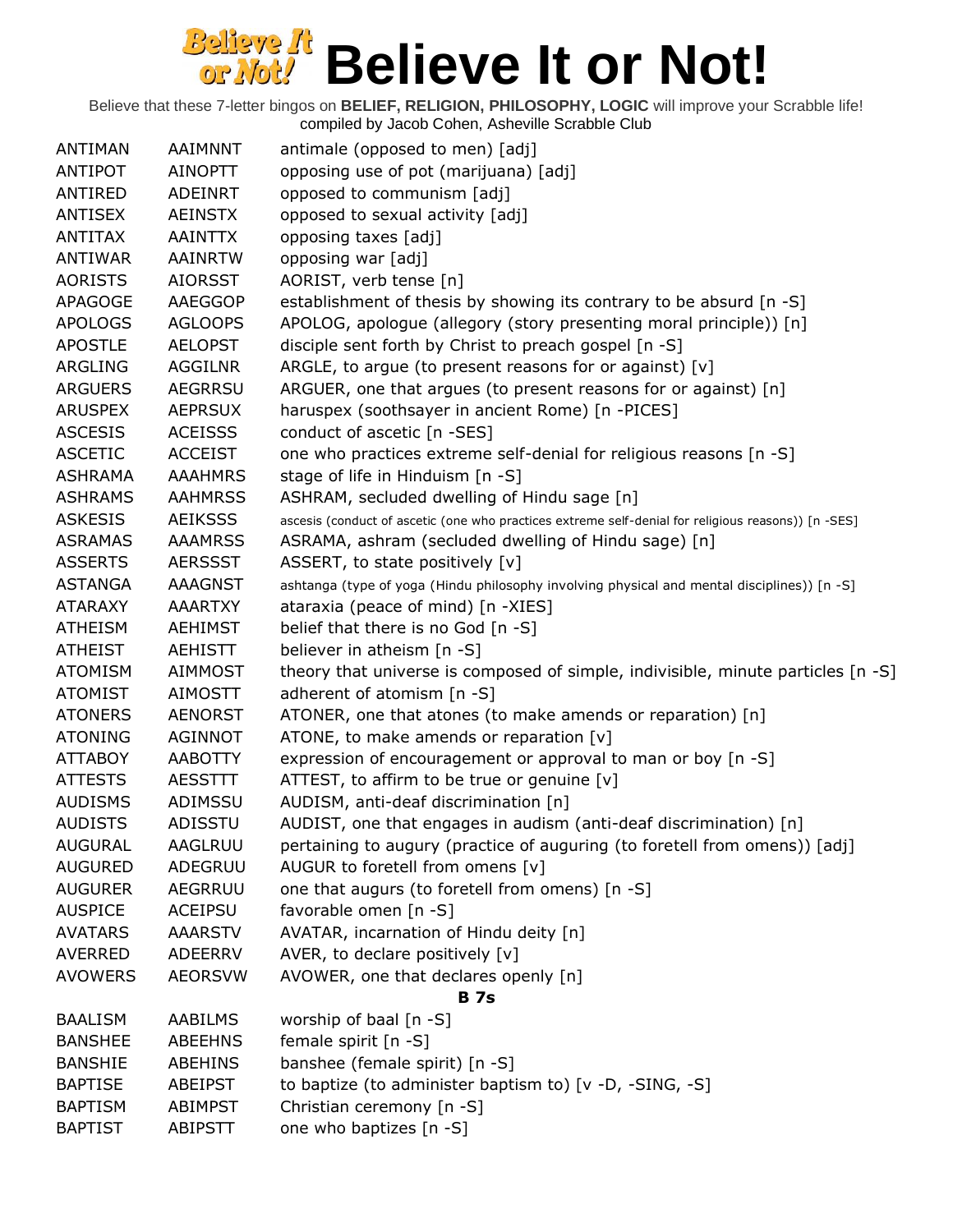| <b>BAPTIZE</b> | ABEIPTZ        | to administer baptism to $[v -D, -ZING, -S]$                                                  |
|----------------|----------------|-----------------------------------------------------------------------------------------------|
| <b>BASILIC</b> | ABCIILS        | pertaining to basilica (ancient Roman building) [adj]                                         |
| <b>BATTIER</b> | ABEIRTT        | BATTY, crazy (insane (mentally unsound)) [adj]                                                |
| <b>BATTILY</b> | ABILTTY        | in batty (crazy (insane (mentally unsound))) manner [adv]                                     |
| <b>BEADLES</b> | <b>ABDEELS</b> | BEADLE, parish official [n]                                                                   |
| <b>BEADMAN</b> | <b>AABDEMN</b> | beadsman (one who prays for another) [n -MEN]                                                 |
| <b>BEASTIE</b> | ABEEIST        | tiny animal $[n -S]$                                                                          |
| <b>BEATIFY</b> | ABEFITY        | to make happy [v -FIED, -ING, -FIES]                                                          |
| <b>BECAUSE</b> | ABCEESU        | for reason that [conj]                                                                        |
| <b>BECHARM</b> | <b>ABCEHMR</b> | to hold under spell [v -ED, -ING, -S]                                                         |
| <b>BEDEMAN</b> | ABDEEMN        | beadsman (one who prays for another) [n -MEN]                                                 |
| <b>BEGORAH</b> | <b>ABEGHOR</b> | begorra (mild oath) [interj]                                                                  |
| <b>BEGORRA</b> | <b>ABEGORR</b> | mild oath [interj]                                                                            |
| <b>BEJASUS</b> | ABEJSSU        | bejesus (exclamation used as mild oath) [n -ES]                                               |
| <b>BEJESUS</b> | <b>BEEJSSU</b> | exclamation used as mild oath [n -ES]                                                         |
| <b>BELAUDS</b> | <b>ABDELSU</b> | BELAUD, to praise (to express approval or admiration of) [v]                                  |
| <b>BELIEFS</b> | <b>BEEFILS</b> | BELIEF, acceptance of truth or actuality of something [n]                                     |
| <b>BENISON</b> | <b>BEINNOS</b> | blessing (prayer (devout petition to deity)) [n -S]                                           |
| <b>BERETTA</b> | ABEERTT        | biretta (cap worn by clergymen) [n -S]                                                        |
| <b>BESHREW</b> | <b>BEEHRSW</b> | to curse (to wish evil upon) [v -ED, -ING, -S]                                                |
| <b>BETHINK</b> | <b>BEHIKNT</b> | to consider (to think about) [v -HOUGHT, -ING, -S]                                            |
| <b>BEWITCH</b> | <b>BCEHITW</b> | to affect by witchcraft or magic [v -ED, -ING, -ES]                                           |
| <b>BHAKTAS</b> | <b>AABHKST</b> | BHAKTA, one who practices bhakti [n]                                                          |
| <b>BHAKTIS</b> | <b>ABHIKST</b> | BHAKTI, selfless devotion to deity in Hinduism [n]                                            |
| <b>BIASING</b> | ABGIINS        | BIAS, to prejudice [v]                                                                        |
| <b>BIASSED</b> | ABDEISS        | BIAS, to prejudice [v]                                                                        |
| <b>BIASSES</b> | <b>ABEISSS</b> | BIAS, to prejudice [v]                                                                        |
| <b>BIBLIST</b> | <b>BBIILST</b> | one who takes words of Bible literally [n -S]                                                 |
| <b>BIGOTED</b> | <b>BDEGIOT</b> | intolerant [adj]                                                                              |
| <b>BIGOTRY</b> | <b>BGIORTY</b> | prejudice [n -RIES]                                                                           |
| <b>BIOCHIP</b> | <b>BCHIIOP</b> | hypothetical computer component that uses proteins to store or process data [n -S]            |
| <b>BIOGENS</b> | <b>BEGINOS</b> | BIOGEN, hypothetical protein molecule [n]                                                     |
| <b>BIRETTA</b> | ABEIRTT        | cap worn by clergymen [n -S]                                                                  |
| <b>BISHOPS</b> | <b>BHIOPSS</b> | BISHOP, to appoint as bishop (head of diocese) [v]                                            |
| <b>BLASTIE</b> | ABEILST        | dwarf $[n - S]$                                                                               |
| <b>BLESSED</b> | <b>BDEELSS</b> | holy (having divine nature or origin) [adj -ER, -EST] / BLESS, to sanctify (to make holy) [v] |
| <b>BLESSER</b> | <b>BEELRSS</b> | one that blesses (to sanctify (to make holy)) [n -S]                                          |
| <b>BLESSES</b> | <b>BEELSSS</b> | BLESS, to sanctify (to make holy (having divine nature or origin)) [v]                        |
| <b>BODINGS</b> | <b>BDGINOS</b> | BODING, omen [n]                                                                              |
| <b>BOGYISM</b> | <b>BGIMOSY</b> | behavior characteristic of bogy (goblin) [n -S]                                               |
| <b>BOGYMAN</b> | <b>ABGMNOY</b> | BOGEYMAN (terrifying creature) [n -MEN]                                                       |
| <b>BONKERS</b> | <b>BEKNORS</b> | crazy (insane (mentally unsound)) [adj]                                                       |
| <b>BOOGERS</b> | <b>BEGOORS</b> | BOOGER, bogeyman (terrifying creature) [n]                                                    |
| <b>BOOKMAN</b> | <b>ABKMNOO</b> | scholar (learned person) [n -MEN]                                                             |
| <b>BRAHMAN</b> | <b>AABHMNR</b> | member of highest Hindu caste [n -S]                                                          |
| <b>BRAVADO</b> | <b>AABDORV</b> | false bravery [n -ES, -S]                                                                     |
|                |                |                                                                                               |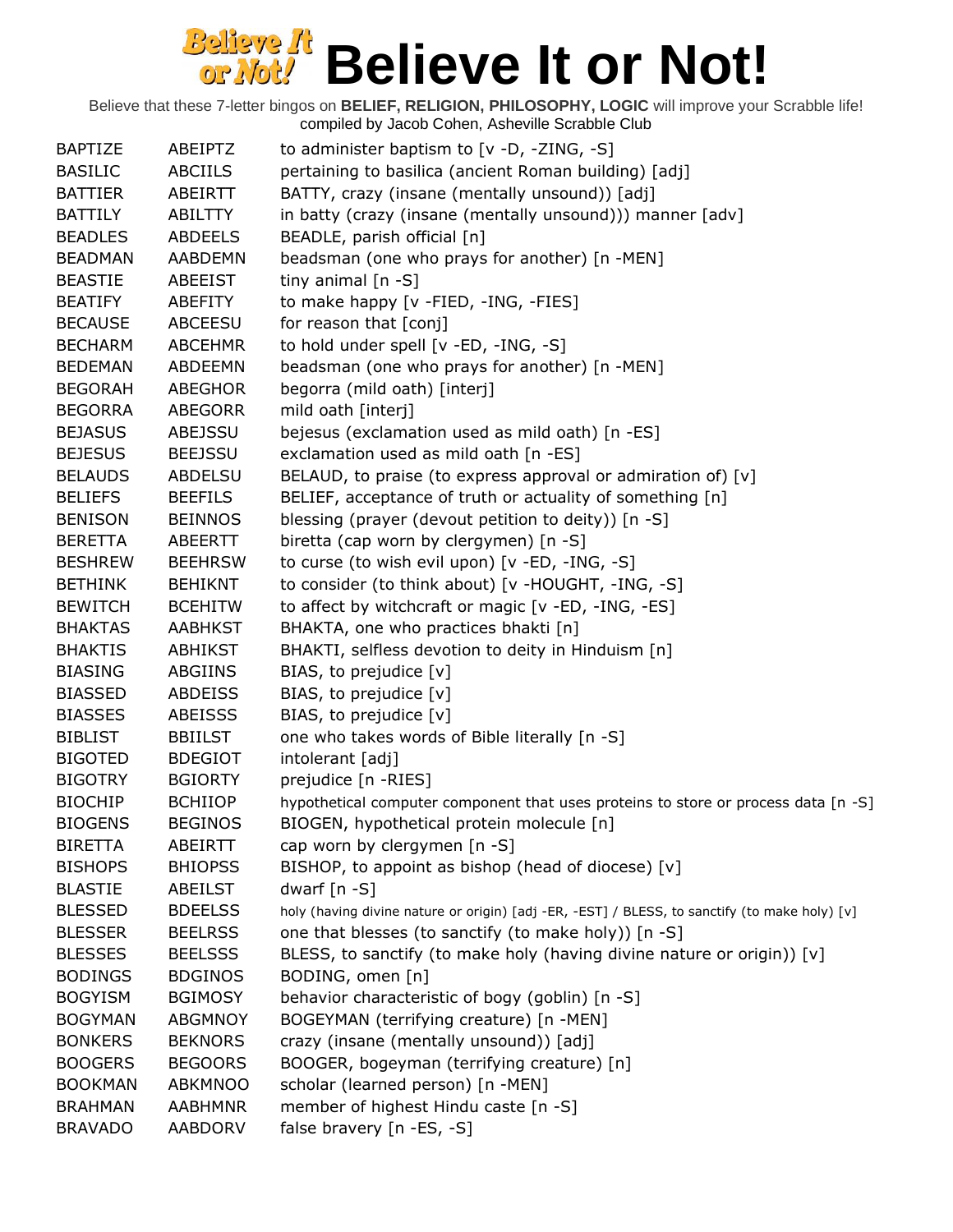| <b>BRAVELY</b>  | ABELRVY         | BRAVE, showing courage (quality that enables one to face danger fearlessly; spirit) [adv] |
|-----------------|-----------------|-------------------------------------------------------------------------------------------|
| <b>BRAVERS</b>  | <b>ABERRSV</b>  | BRAVER, one that braves (to face with courage) [n]                                        |
| <b>BRAVERY</b>  | ABERRVY         | courage (quality that enables one to face danger fearlessly; spirit) [n -RIES]            |
| <b>BRAVEST</b>  | <b>ABERSTV</b>  | BRAVE, showing courage (quality that enables one to face danger fearlessly; spirit) [adj] |
| <b>BRAVING</b>  | ABGINRV         | BRAVE, to face with courage [v]                                                           |
| <b>BRISSES</b>  | <b>BEIRSSS</b>  | BRISS, bris (Jewish circumcision rite) [n]                                                |
| <b>BROWNIE</b>  | <b>BEINORW</b>  | small sprite $[n -S]$                                                                     |
| <b>BUBBIES</b>  | <b>BBBEISU</b>  | BUBBIE, bubbe (Jewish grandmother) [n]                                                    |
| <b>BUDDHAS</b>  | ABDDHSU         | BUDDHA, person who has attained Buddhahood [n]                                            |
| <b>BULIMIA</b>  | ABIILMU         | insatiable appetite [n -S]                                                                |
| <b>BULIMIC</b>  | <b>BCIILMU</b>  | BULIMIA (insatiable appetite) [adj]                                                       |
| <b>BUNDIST</b>  | <b>BDINSTU</b>  | member of bund [n -S]                                                                     |
| <b>BUNYIPS</b>  | <b>BINPSUY</b>  | BUNYIP, fabulous monster of swamps [n]                                                    |
| <b>BURIALS</b>  | ABILRSU         | BURIAL, act of burying (to put in ground and cover with earth) [n]                        |
| <b>BURIERS</b>  | <b>BEIRRSU</b>  | BURIER, one that buries (to put in ground and cover with earth) [n]                       |
| <b>BURYING</b>  | <b>BGINRUY</b>  | BURY, to put in ground and cover with earth [v]                                           |
| <b>BUSHIDO</b>  | <b>BDHIOSU</b>  | code of samurai [n -S]                                                                    |
|                 |                 | C 7s                                                                                      |
| <b>CABALAS</b>  | <b>AAABCLS</b>  | CABALA, occult or secret doctrine [n]                                                     |
| <b>CABALIST</b> | <b>AABCILST</b> | one who practices cabalism [n -S]                                                         |
| <b>CABBALA</b>  | AAABBCL         | cabala (occult or secret doctrine) [n -S]                                                 |
| <b>CAFARDS</b>  | <b>AACDFRS</b>  | CAFARD, state of depression [n]                                                           |
| <b>CALIPHS</b>  | <b>ACHILPS</b>  | CALIPH, Muslim leader [n]                                                                 |
| <b>CALOYER</b>  | <b>ACELORY</b>  | monk of Eastern Church [n -S]                                                             |
| <b>CALUMET</b>  | <b>ACELMTU</b>  | ceremonial pipe [n -S]                                                                    |
| <b>CALVARY</b>  | <b>AACLRVY</b>  | representation of crucifixion [n -RIES]                                                   |
| <b>CAMBIST</b>  | <b>ABCIMST</b>  | dealer in bills of exchange [n -S]                                                        |
| <b>CANARDS</b>  | <b>AACDNRS</b>  | CANARD, false story [n]                                                                   |
| CANONIC         | <b>ACCINNO</b>  | CANON, law decreed by church council [adj]                                                |
| <b>CANONRY</b>  | <b>ACNNORY</b>  | clerical office [n -RIES]                                                                 |
| <b>CANTORS</b>  | <b>ACNORST</b>  | CANTOR, religious singer [n]                                                              |
| <b>CANTRAP</b>  | <b>AACNPRT</b>  | cantrip (magic spell) [n -S]                                                              |
| <b>CANTRIP</b>  | <b>ACINPRT</b>  | magic spell [n -S]                                                                        |
| <b>CASSOCK</b>  | <b>ACCKOSS</b>  | long garment worn by clergymen [n -S]                                                     |
| <b>CASUIST</b>  | <b>ACISSTU</b>  | one who resolves ethical problems [n -S]                                                  |
| <b>CATHECT</b>  | <b>ACCEHTT</b>  | to infuse with psychic energy [v -ED, -ING, -S]                                           |
| <b>CENTAUR</b>  | <b>ACENRTU</b>  | mythological creature [n -S]                                                              |
| <b>CERTAIN</b>  | <b>ACEINRT</b>  | absolutely confident [adj -ER, -EST]                                                      |
| <b>CERTIFY</b>  | <b>CEFIRTY</b>  | to confirm (to assure validity of) [v -FIED, -ING, -FIES]                                 |
| <b>CHAKRAS</b>  | <b>AACHKRS</b>  | CHAKRA, body center in yoga [n]                                                           |
| <b>CHANCEL</b>  | <b>ACCEHLN</b>  | area around church altar [n -S]                                                           |
| CHANOYU         | <b>ACHNOUY</b>  | Japanese tea ritual [n]                                                                   |
| <b>CHANTRY</b>  | <b>ACHNRTY</b>  | endowment given to church [n -RIES]                                                       |
| <b>CHAPELS</b>  | <b>ACEHLPS</b>  | CHAPEL, place of worship [n]                                                              |
| <b>CHARNEL</b>  | <b>ACEHLNR</b>  | room where corpses are placed [n -S]                                                      |
| <b>CHASTER</b>  | <b>ACEHRST</b>  | CHASTE, morally pure [adj]                                                                |
|                 |                 |                                                                                           |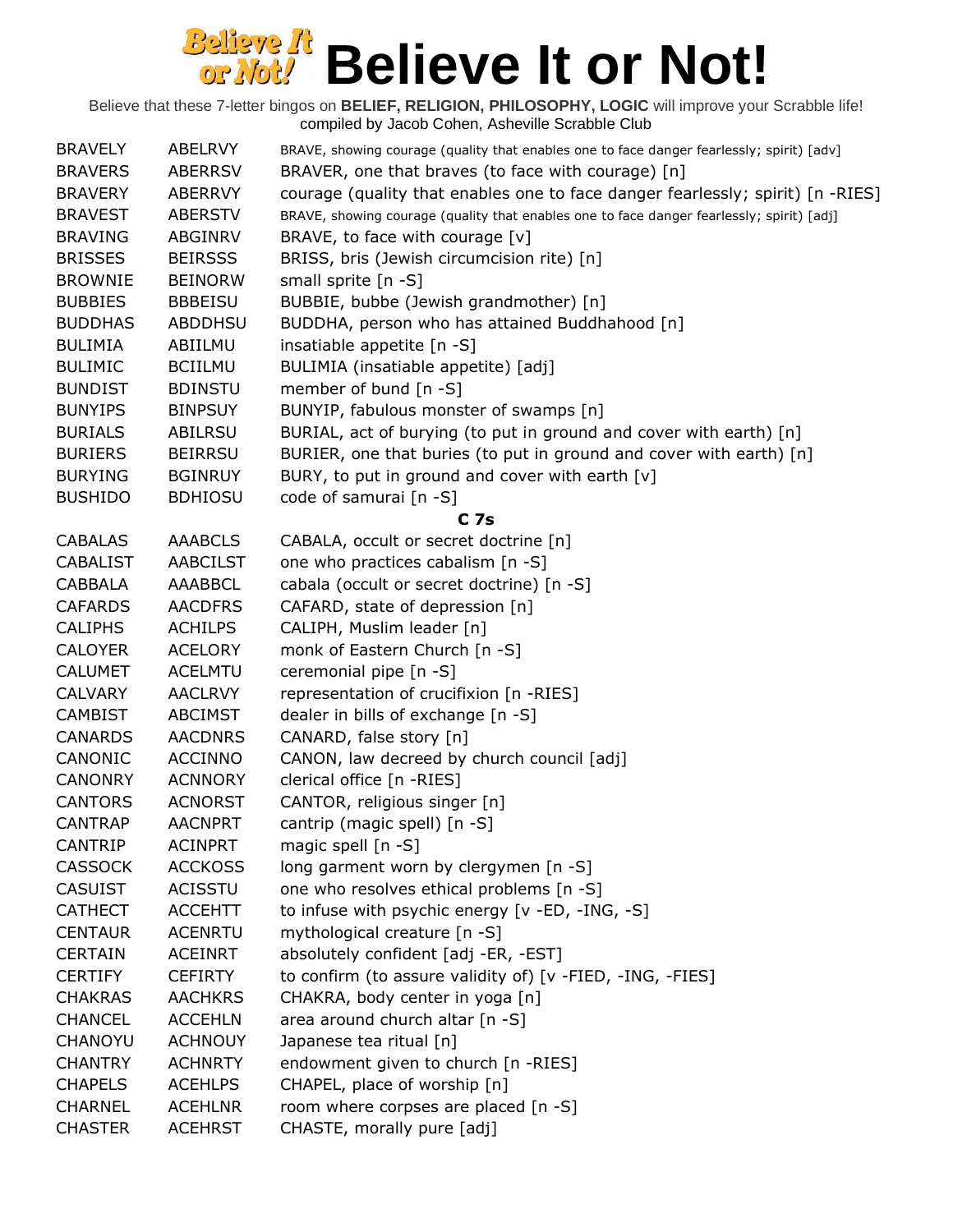| <b>CHAZANS</b> | <b>AACHNSZ</b> | CHAZAN, cantor (religious singer) [n]                                                          |
|----------------|----------------|------------------------------------------------------------------------------------------------|
| CHAZZAN        | <b>AACHNZZ</b> | chazan (cantor (religious singer)) [n -S or -IM]                                               |
| <b>CHAZZEN</b> | <b>ACEHNZZ</b> | chazan (cantor (religious singer)) [n -S or -IM]                                               |
| <b>CHEDERS</b> | <b>CDEEHRS</b> | CHEDER, heder (Jewish school) [n]                                                              |
| <b>CHERUBS</b> | <b>BCEHRSU</b> | CHERUB, angel [n]                                                                              |
| <b>CHEVETS</b> | <b>CEEHSTV</b> | CHEVET, apsidal end of church [n]                                                              |
| <b>CHIMARS</b> | <b>ACHIMRS</b> | CHIMAR, chimere (bishop's robe) [n]                                                            |
| <b>CHIMERA</b> | <b>ACEHIMR</b> | imaginary monster [n -S]                                                                       |
| <b>CHIMERE</b> | <b>CEEHIMR</b> | bishop's robe [n -S]                                                                           |
| <b>CHOREAL</b> | <b>ACEHLOR</b> | CHOREA, nervous disorder [adj]                                                                 |
| <b>CHOREAS</b> | <b>ACEHORS</b> | CHOREA, nervous disorder [n]                                                                   |
| <b>CHOREIC</b> | <b>CCEHIOR</b> | CHOREA, nervous disorder [adj]                                                                 |
| <b>CHORTEN</b> | <b>CEHNORT</b> | Tibetan shrine $[n -S]$                                                                        |
| <b>CHRISMS</b> | <b>CHIMRSS</b> | CHRISM, consecrated oil [n]                                                                    |
| <b>CHRONON</b> | <b>CHNNOOR</b> | hypothetical unit of time [n -S]                                                               |
| <b>CHUPPAH</b> | <b>ACHHPPU</b> | canopy used at Jewish wedding [n -S or -PPOT]                                                  |
| <b>CHUPPAS</b> | <b>ACHPPSU</b> | CHUPPA, chuppah (canopy used at Jewish wedding) [n]                                            |
| <b>CHURCHY</b> | <b>CCHHRUY</b> | churchly (pertaining to church) [adj -HIER, -HIEST]                                            |
| <b>CLASSIS</b> | <b>ACILSSS</b> | governing body in certain churches [n -SES]                                                    |
| <b>CLERICS</b> | <b>CCEILRS</b> | CLERIC, member of clergy [n]                                                                   |
| <b>COFFINS</b> | <b>CFFINOS</b> | COFFIN, to put in coffin (burial case) [v]                                                     |
| <b>COGITOS</b> | <b>CGIOOST</b> | COGITO, philosophical principle [n]                                                            |
| <b>COMPLIN</b> | <b>CILMNOP</b> | compline (last liturgical prayer of day) [n -S]                                                |
| <b>COMSYMP</b> | <b>CMMOPSY</b> | offensive word [n -S]                                                                          |
| CONCEDE        | <b>CCDEENO</b> | to acknowledge as true [v -D, -DING, -S]                                                       |
| <b>CONCEIT</b> | <b>CCEINOT</b> | to imagine (to form mental picture of) [v -ED, -ING, -S]                                       |
| <b>CONCEIT</b> | <b>CCEINOT</b> | to imagine $[v - ED, -ING, -S]$                                                                |
| <b>CONCHIE</b> | <b>CCEHINO</b> | conchy (conscientious objector) [n -S]                                                         |
| <b>CONCORD</b> | <b>CCDNOOR</b> | state of agreement [n -S]                                                                      |
| <b>CONFESS</b> | <b>CEFNOSS</b> | to acknowledge or disclose [v -ED, -ING, -ES]                                                  |
| CONFIDE        | <b>CDEFINO</b> | to reveal in trust or confidence [v -D, -DING, -S]                                             |
| <b>CONFIRM</b> | <b>CFIMNOR</b> | to assure validity of $[v - ED, -ING, -S]$                                                     |
| <b>CONFUTE</b> | <b>CEFNOTU</b> | to disprove [-D, -TING, -S]                                                                    |
| <b>CONJURE</b> | <b>CEJNORU</b> | to summon spirit [v -D, -RING, -S]                                                             |
| CONSIGN        | <b>CGINNOS</b> | to give over to another's care [v -ED, -ING, -S]                                               |
| <b>CONSULT</b> | <b>CLNOSTU</b> | to ask opinion of [v -ED, -ING, -S]                                                            |
| <b>CONVERT</b> | <b>CENORTV</b> | to change into another form [v -ED, -ING, -S]                                                  |
| <b>CORBANS</b> | <b>ABCNORS</b> | CORBAN, offering to God [n]                                                                    |
| <b>COSMISM</b> | <b>CIMMOSS</b> | philosophical theory of cosmic evolution [n -S]                                                |
| <b>COSMIST</b> | <b>CIMOSST</b> | supporter of cosmism (philosophical theory of cosmic evolution) [n -S]                         |
| <b>COURAGE</b> | <b>ACEGORU</b> | quality that enables one to face danger fearlessly; spirit [n -S]                              |
| COUVADE        | <b>ACDEOUV</b> | primitive birth ritual [n]                                                                     |
| <b>COWARDS</b> | <b>ACDORSW</b> | COWARD, one who lacks courage (quality that enables one to face danger fearlessly; spirit) [n] |
| <b>COYNESS</b> | <b>CENOSSY</b> | state of being coy (shy (timid (lacking courage or self-confidence))) [n -ES]                  |
| <b>CRAZIER</b> | <b>ACEIRRZ</b> | CRAZY, insane (mentally unsound) [adj]                                                         |
| CRAZILY        | <b>ACILRYZ</b> | CRAZY, insane (mentally unsound) [adv]                                                         |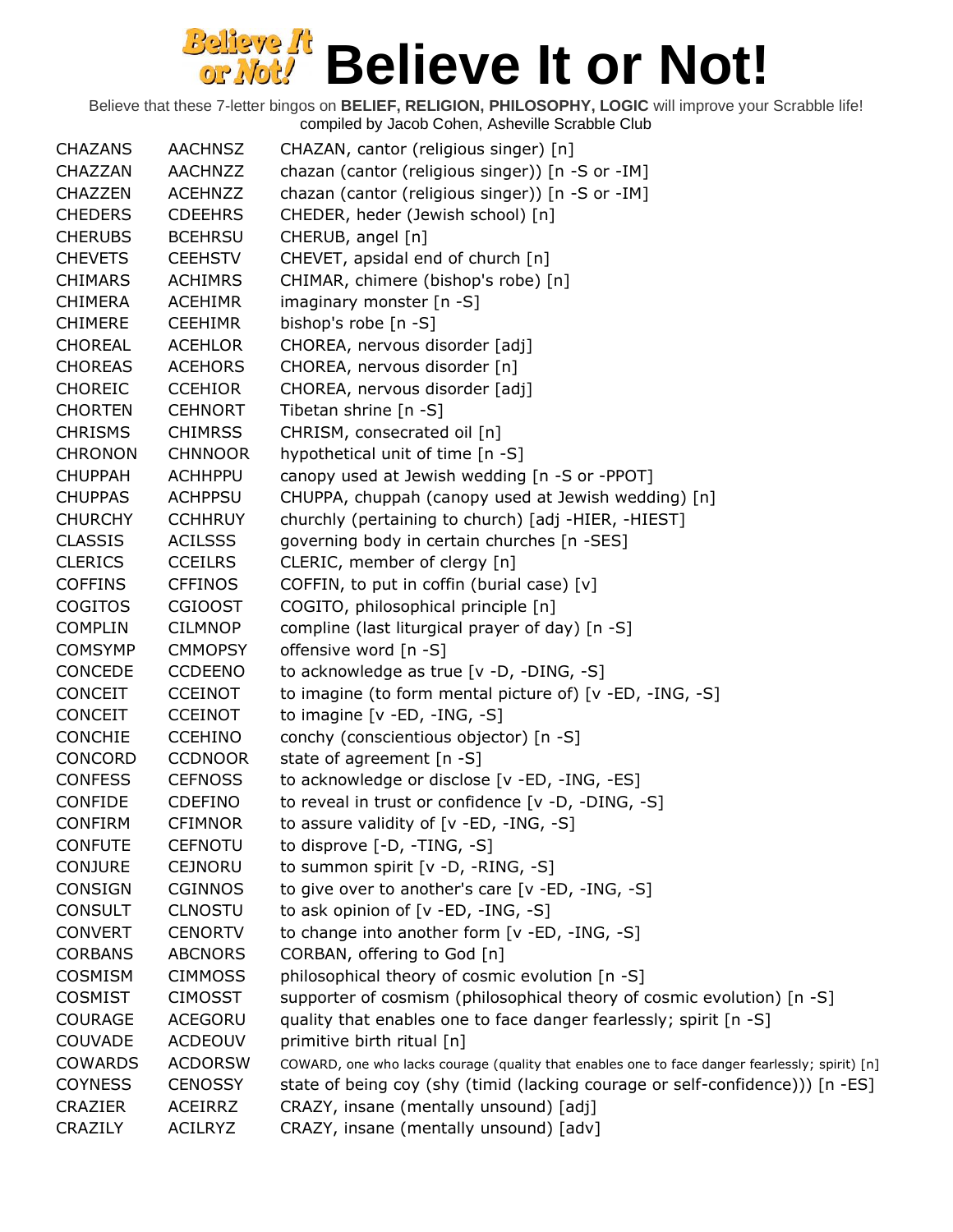| <b>CREDENT</b> | <b>CDEENRT</b> | believing [adj]                                                                                   |
|----------------|----------------|---------------------------------------------------------------------------------------------------|
| <b>CREDITS</b> | <b>CDEIRST</b> | CREDIT, to accept as true $[v]$                                                                   |
| <b>CREEDAL</b> | <b>ACDEELR</b> | CREED, statement of belief [adj]                                                                  |
| <b>CRITICS</b> | <b>CCIIRST</b> | CRITIC, one who judges merits of something [n]                                                    |
| <b>CROSIER</b> | <b>CEIORRS</b> | bishop's staff [n -S]                                                                             |
| <b>CROZIER</b> | <b>CEIORRZ</b> | crosier (bishop's staff) [n -S]                                                                   |
| <b>CRUSADE</b> | <b>ACDERSU</b> | to engage in holy war [v -D, -DING, -S]                                                           |
| <b>CULTISH</b> | <b>CHILSTU</b> | pertaining to cult (group of zealous devotees) [adj]                                              |
| <b>CULTISM</b> | <b>CILMSTU</b> | devotion to cult [n -S]                                                                           |
| <b>CULTIST</b> | <b>CILSTTU</b> | member of cult [n -S]                                                                             |
| <b>CURSERS</b> | <b>CERRSSU</b> | CURSER, one that c urses (to wish evil upon) [n]                                                  |
| <b>CURSING</b> | <b>CGINRSU</b> | CURSE, to wish evil upon [v]                                                                      |
| <b>CUSSERS</b> | CERSSSU        | CUSSER, one that cusses (to curse (to wish evil upon) [n]                                         |
| <b>CUSSING</b> | <b>CGINSSU</b> | CUSS, curse (to wish evil upon) [v]                                                               |
| <b>CUSTOMS</b> | <b>CMOSSTU</b> | CUSTOM, habitual practice [n]                                                                     |
| <b>CYNICAL</b> | <b>ACCILNY</b> | distrusting motives of others [adj]                                                               |
| <b>CZARIST</b> | <b>ACIRSTZ</b> | supporter of czarism [n -S]                                                                       |
|                |                | <b>D</b> 7s                                                                                       |
| <b>DAEMONS</b> | <b>ADEMNOS</b> | DAEMON, demon (evil spirit) [n]                                                                   |
| <b>DAGOBAS</b> | <b>AABDGOS</b> | DAGOBA, Buddhist shrine [n]                                                                       |
| <b>DAIMONS</b> | <b>ADIMNOS</b> | DAIMON, attendant spirit [n]                                                                      |
| <b>DAREFUL</b> | <b>ADEFLRU</b> | brave [adj]                                                                                       |
| <b>DARINGS</b> | <b>ADGINRS</b> | DARING, bravery (courage (quality that enables one to face danger fearlessly; spirit)) [n]        |
| <b>DARSHAN</b> | <b>AADHNRS</b> | Hindu blessing [n -S]                                                                             |
| <b>DASTARD</b> | <b>AADDRST</b> | base coward [n -S]                                                                                |
| <b>DAVENED</b> | <b>ADDEENV</b> | DAVEN, to utter Jewish prayers [v]                                                                |
| <b>DEACONS</b> | <b>ACDENOS</b> | DEACON, to read hymn aloud [v]                                                                    |
| <b>DEBATED</b> | <b>ABDDEET</b> | DEBATE, to argue about [v]                                                                        |
| <b>DEBATER</b> | ABDEERT        | one that debates (to argue about) [n -S]                                                          |
| <b>DEBATES</b> | ABDEEST        | DEBATE, to argue about [v]                                                                        |
| <b>DEBUNKS</b> | <b>BDEKNSU</b> | DEBUNK, to expose sham or falseness of [v]                                                        |
| <b>DECALOG</b> | <b>ACDEGLO</b> | Ten Commandments [n -S]                                                                           |
| <b>DEEMING</b> | <b>DEEGIMN</b> | DEEM, to hold as opinion $[v]$                                                                    |
| <b>DEFECTS</b> | <b>CDEEFST</b> | DEFECT, to desert allegiance to [v]                                                               |
| <b>DEFROCK</b> |                |                                                                                                   |
|                | <b>CDEFKOR</b> | to unfrock (to divest of ecclesiastic duties) [v -ED, -ING, -S]<br>DEHORT, to try to dissuade [v] |
| <b>DEHORTS</b> | <b>DEHORST</b> |                                                                                                   |
| <b>DEICIDE</b> | CDDEEII        | killing of god [n -S]                                                                             |
| DEIFIED        | <b>DDEEFII</b> | DEIFY, to make god of [v]                                                                         |
| <b>DEIFIER</b> | <b>DEEFIIR</b> | one that deifies (to make god of) [n -S]                                                          |
| <b>DEIFIES</b> | <b>DEEFIIS</b> | DEIFY, to make god of [v]                                                                         |
| <b>DEIFORM</b> | <b>DEFIMOR</b> | having form of god [adj]                                                                          |
| <b>DEISTIC</b> | <b>CDEIIST</b> | DEIST, adherent of deism [adj]                                                                    |
| <b>DEITIES</b> | <b>DEEIIST</b> | DEITY, god or goddess [n]                                                                         |
| <b>DELUDED</b> | <b>DDDEELU</b> | DELUDE, to mislead mind or judgment of [v]                                                        |
| <b>DELUDER</b> | <b>DDEELRU</b> | one that deludes (to mislead mind or judgment of) [n -S]                                          |
| <b>DELUDES</b> | <b>DDEELSU</b> | DELUDE, to mislead mind or judgment of [v]                                                        |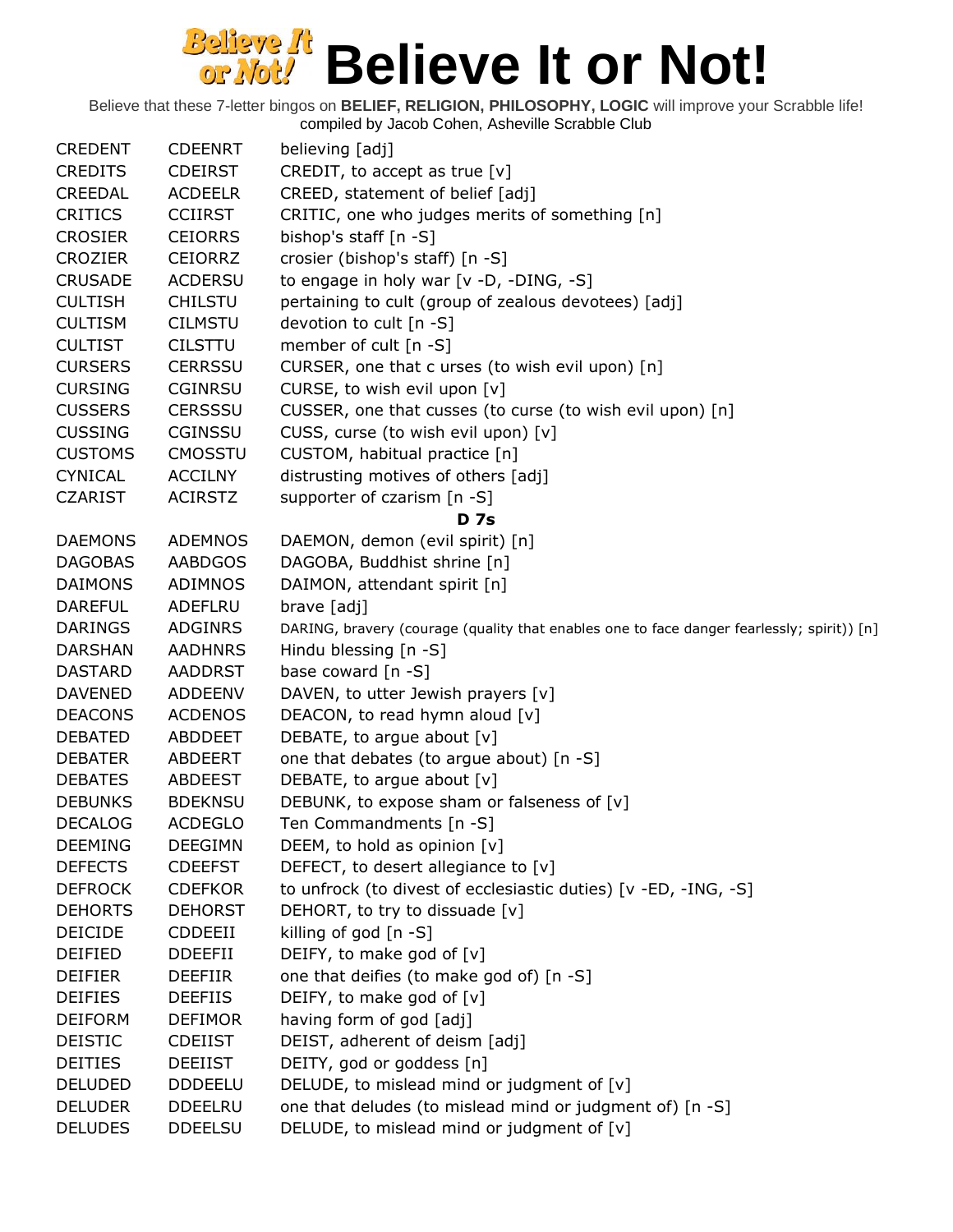| <b>DEMAGOG</b> | <b>ADEGGMO</b> | to behave like demagog (leader who appeals to emotions and prejudices) [v -ED, -ING, S]                      |
|----------------|----------------|--------------------------------------------------------------------------------------------------------------|
| <b>DEMIGOD</b> | <b>DDEGIMO</b> | lesser god [n -S]                                                                                            |
| <b>DEMONIC</b> | <b>CDEIMNO</b> | characteristic of demon [adj]                                                                                |
| <b>DEONTIC</b> | <b>CDEINOT</b> | pertaining to moral obligation [adj]                                                                         |
| <b>DEPRAVE</b> | <b>ADEEPRV</b> | to corrupt in morals $[v -D, -VING, -S]$                                                                     |
| <b>DERVISH</b> | <b>DEHIRSV</b> | member of Muslim religious order [n -ES]                                                                     |
| <b>DESPOND</b> | <b>DDENOPS</b> | to lose spirit or hope [v -ED, -ING, -S]                                                                     |
| <b>DEVILRY</b> | <b>DEILRVY</b> | deviltry (mischief (action that causes irritation, harm, or trouble)) [n -RIES]                              |
| <b>DEVOTEE</b> | <b>DEEEOTV</b> | ardent follower or supporter [n -S]                                                                          |
| <b>DHARMAS</b> | <b>AADHMRS</b> | DHARMA, conformity to Hindu law [n]                                                                          |
| <b>DHARMIC</b> | <b>ACDHIMR</b> | DHARMA, conformity to Hindu law [adj]                                                                        |
| <b>DHYANAS</b> | <b>AADHNSY</b> | DHYANA, profound meditation in Hinduism [n]                                                                  |
| <b>DIBBUKS</b> | <b>BBDIKSU</b> | DIBBUK, dybbuk (wandering soul in Jewish folklore) [n]                                                       |
| <b>DICKENS</b> | <b>CDEIKNS</b> | devil [n -ES]                                                                                                |
| <b>DICTUMS</b> | <b>CDIMSTU</b> | DICTUM, authoritative statement [n]                                                                          |
| <b>DILEMMA</b> | ADEILMM        | perplexing situation [n -S]                                                                                  |
| <b>DINKUMS</b> | <b>DIKMNSU</b> | DINKUM, truth (conformity to fact or reality) [n]                                                            |
| <b>DISMAYS</b> | ADIMSSY        | DISMAY, to deprive of courage or resolution [v]                                                              |
| <b>DIVINED</b> | <b>DDEIINV</b> | DIVINE, to foretell by occult means [v]                                                                      |
| <b>DIVINER</b> | DEIINRV        | DIVINE, pertaining to or characteristic of god [adj] / one that divines (to foretell by occult means) [n -S] |
| <b>DIVINES</b> | <b>DEIINSV</b> | DIVINE, to foretell by occult means [v]                                                                      |
| <b>DOCETIC</b> | <b>CCDEIOT</b> | pertaining to religious doctrine [adj]                                                                       |
| <b>DOGMATA</b> | AADGMOT        | DOGMA, principle or belief put forth as authoritative [n]                                                    |
| <b>DOMINIE</b> | <b>DEIIMNO</b> | clergyman [n -S]                                                                                             |
| <b>DONNEES</b> | <b>DEENNOS</b> | DONNEE, set of assumptions upon which story proceeds [n]                                                     |
| <b>DOOMFUL</b> | <b>DFLMOOU</b> | ominous (portending evil) [adj]                                                                              |
| <b>DOOMIER</b> | <b>DEIMOOR</b> | DOOMY, doomful (ominous (portending evil)) [adj]                                                             |
| <b>DOOMILY</b> | <b>DILMOOY</b> | DOOMY, doomful (ominous (portending evil)) [adv]                                                             |
| <b>DOOMING</b> | <b>DGIMNOO</b> | DOOM, to destine to unhappy fate [v]                                                                         |
| <b>DOSSALS</b> | <b>ADLOSSS</b> | DOSSAL, ornamental cloth hung behind altar [n]                                                               |
| <b>DOSSELS</b> | <b>DELOSSS</b> | DOSSEL, dossal (ornamental cloth hung behind altar) [n]                                                      |
| <b>DOTTIER</b> | <b>DEIORTT</b> | DOTTY, crazy (insane (mentally unsound)) [adj]                                                               |
| <b>DOTTILY</b> | <b>DILOTTY</b> | in dotty (crazy (insane (mentally unsound))) manner [adv]                                                    |
| <b>DOUBTER</b> | <b>BDEORTU</b> | one that doubts (to be uncertain about) [n -S]                                                               |
| <b>DOUGHTY</b> | <b>DGHOTUY</b> | courageous [adj -TIER, -TIEST]                                                                               |
| <b>DOVENED</b> | <b>DDEENOV</b> | DOVEN, to daven (to utter Jewish prayers) [v]                                                                |
| <b>DRAGONS</b> | <b>ADGNORS</b> | DRAGON, mythical monster resembling serpent [n]                                                              |
| <b>DRUIDIC</b> | CDDIIRU        | DRUID, one of ancient Celtic order of priests [adj]                                                          |
| <b>DRYADES</b> | <b>ADDERSY</b> | DRYAD, nymph of woods [n]                                                                                    |
| <b>DRYADIC</b> | <b>ACDDIRY</b> | DRYAD, nymph of woods [adj]                                                                                  |
| <b>DUALISM</b> | ADILMSU        | philosophical theory [n -S]                                                                                  |
| <b>DUALIST</b> | ADILSTU        | adherent of dualism [n -S]                                                                                   |
| <b>DUBIETY</b> | <b>BDEITUY</b> | state of being dubious (doubtful) [n -TIES]                                                                  |
| <b>DUBIOUS</b> | <b>BDIOSUU</b> | doubtful [adj]                                                                                               |
| <b>DYBBUKS</b> | <b>BBDKSUY</b> | DYBBUK, wandering soul in Jewish folklore [n]                                                                |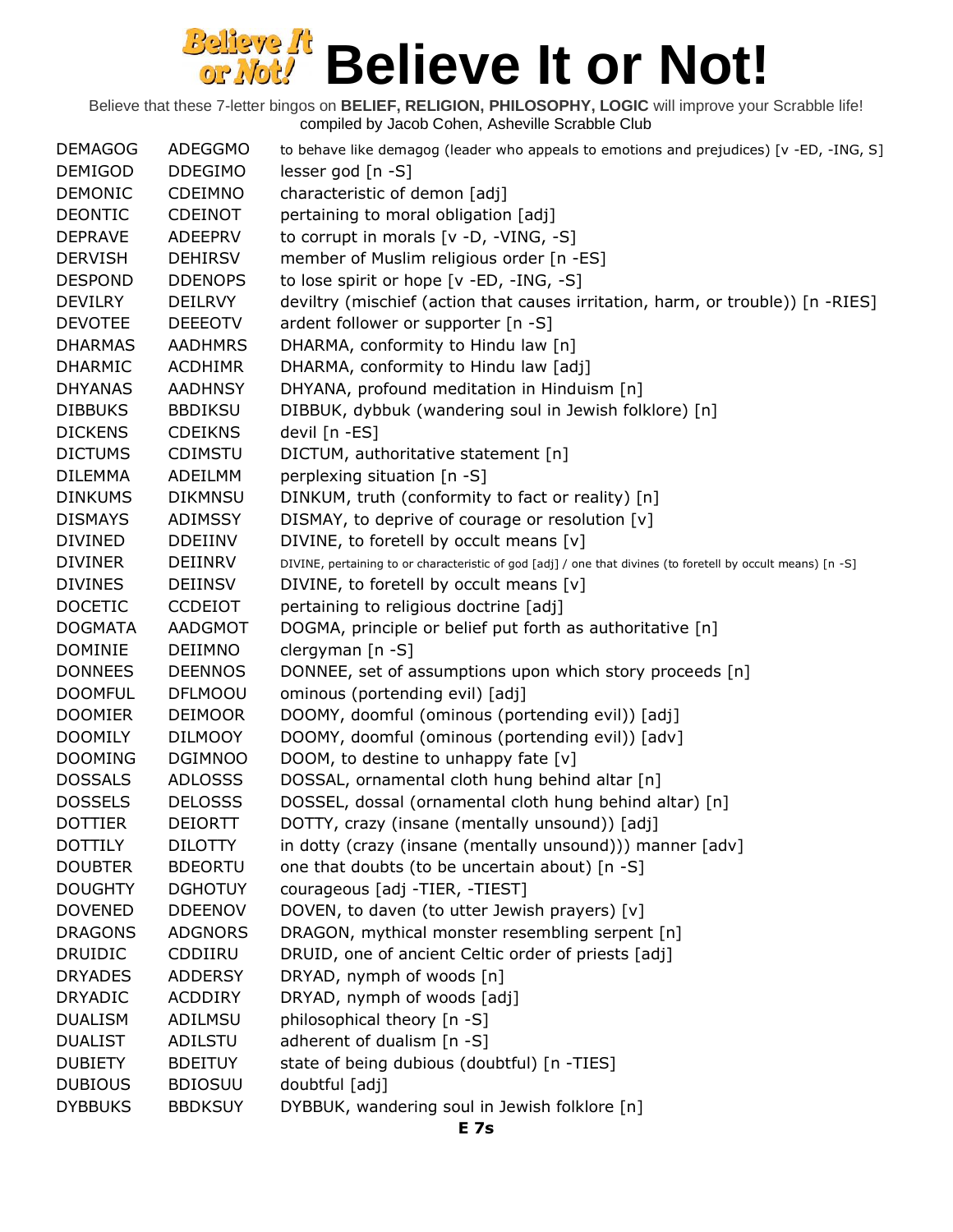| <b>ECSTASY</b> | <b>ACESSTY</b>                   | state of exaltation [n -SIES]                                                                      |
|----------------|----------------------------------|----------------------------------------------------------------------------------------------------|
| <b>EGOISTS</b> | <b>EGIOSST</b>                   | EGOIST, one who practices egoism [n]                                                               |
| <b>EGOTIST</b> | <b>EGIOSTT</b>                   | conceited person [n -S]                                                                            |
| <b>EGOTIZE</b> | <b>EEGIOTZ</b>                   | to talk and think about oneself excessively [v -D, -ZING, -S]                                      |
| <b>EIDOLIC</b> | CDEIILO                          | pertaining to eidolon (phantom (something existing in appearance only)) [adj]                      |
| <b>EIDOLON</b> | <b>DEILNOO</b>                   | phantom (something existing in appearance only) [n -S or -LA]                                      |
| <b>EIRENIC</b> | CEEIINR                          | peaceful in purpose [N -S]                                                                         |
| <b>ELDRESS</b> | <b>DEELRSS</b>                   | female elder (church officer) [n -ES]                                                              |
| <b>ELDRICH</b> | <b>CDEHILR</b>                   | eldritch (weird) [adj]                                                                             |
| <b>ELFLIKE</b> | <b>EEFIKLL</b>                   | ELF, small, often mischievous fairy [adj]                                                          |
| <b>ELITISM</b> | <b>EIILMST</b>                   | belief in rule by elite [n -S]                                                                     |
| <b>ELITIST</b> | <b>EIILSTT</b>                   | adherent of elitism [n -S]                                                                         |
| <b>EMPATHY</b> | <b>AEHMPTY</b>                   | imaginative identification with another's thoughts and feelings [n -HIES]                          |
| <b>ENSOULS</b> | <b>ELNOSSU</b>                   | ENSOUL, to endow with soul [v]                                                                     |
| <b>ENSURED</b> | <b>DEENRSU</b>                   | ENSURE, to make certain [v]                                                                        |
| <b>ENSURER</b> | <b>EENRRSU</b>                   | one that ensures (to make certain) [n -S]                                                          |
| <b>ENSURES</b> | <b>EENRSSU</b>                   | ENSURE, to make certain [v]                                                                        |
| <b>ENTRUST</b> | <b>ENRSTTU</b>                   | to give over for safekeeping [v -ED, -ING, -S]                                                     |
| <b>ENVIROS</b> | <b>EINORSV</b>                   | ENVIRO, advocate for preservation of environment [n]                                               |
| <b>EPITAPH</b> | AEHIPPT                          | inscription on tomb [n -S]                                                                         |
| <b>ERISTIC</b> | <b>CEIIRST</b>                   | expert in debate [n -S]                                                                            |
| <b>ERLKING</b> | EGIKLNR                          | evil spirit of Germanic folklore [n -S]                                                            |
| <b>ESPRITS</b> | <b>EIPRSST</b>                   | ESPRIT, spirit [n]                                                                                 |
| <b>ETATISM</b> | <b>AEIMSTT</b>                   | state socialism [n -S]                                                                             |
| <b>ETHOSES</b> | <b>EEHOSST</b>                   | ETHOS, fundamental character of culture [n]                                                        |
| <b>EUDEMON</b> | <b>DEEMNOU</b>                   | good spirit [n -S]                                                                                 |
| <b>EULOGIA</b> | AEGILOU                          | holy bread [n -E] / blessing (prayer (devout petition to deity)) [n -S]                            |
| <b>EVANGEL</b> | <b>AEEGLNV</b>                   | preacher of gospel [n -S]                                                                          |
| <b>EVILEST</b> | EEILSTV                          | EVIL, morally bad [adj]                                                                            |
| <b>EVILLER</b> | EEILLRV                          | EVIL, morally bad [adj]                                                                            |
| <b>EXALTED</b> | <b>ADEELTX</b>                   | EXALT, to raise (to move to higher position) [v]                                                   |
| <b>EXALTER</b> | <b>AEELRTX</b>                   |                                                                                                    |
| <b>EXPIATE</b> |                                  | one that exalts (to raise (to move to higher position)) [n -S]<br>to atone for $[v -D, -TING, -S]$ |
|                | <b>AEEIPTX</b><br><b>EOPRTXY</b> |                                                                                                    |
| <b>EXTROPY</b> |                                  | prediction that human intelligence will enable life to expand throughout universe [n -PIES]        |
| <b>EXULTED</b> | <b>DEELTUX</b>                   | EXULT, to rejoice greatly [v]                                                                      |
|                |                                  | <b>F</b> 7s                                                                                        |
| <b>FABLERS</b> | <b>ABEFLRS</b>                   | FABLER, one that fables (to compose or tell fictitious tales [n]                                   |
| <b>FABLING</b> | <b>ABFGILN</b>                   | FABLE, to compose or tell fictitious tales [v]                                                     |
| <b>FABULAR</b> | AABFLRU                          | legendary [adj]                                                                                    |
| <b>FACTFUL</b> | <b>ACFFLTU</b>                   | FACT, something known with certainty [adj]                                                         |
| <b>FACTUAL</b> | <b>AACFLTU</b>                   | pertaining to facts (something known with certainty) [adj]                                         |
| <b>FAERIES</b> | <b>AEEFIRS</b>                   | FAERIE, fairy (imaginary supernatural being) [n] / FAERY, faerie [n]                               |
| <b>FAIRIER</b> | AEFIIRR                          | FAIRY, pertaining to or resembling fairy [adj]                                                     |
| <b>FAIRIES</b> | <b>AEFIIRS</b>                   | FAIRY, imaginary supernatural being [n]                                                            |
| <b>FAITHED</b> | <b>ADEFHIT</b>                   | FAITH, to believe or trust [v]                                                                     |
| <b>FAKEERS</b> | <b>AEEFKRS</b>                   | FAKEER, fakir (Hindu ascetic) [n]                                                                  |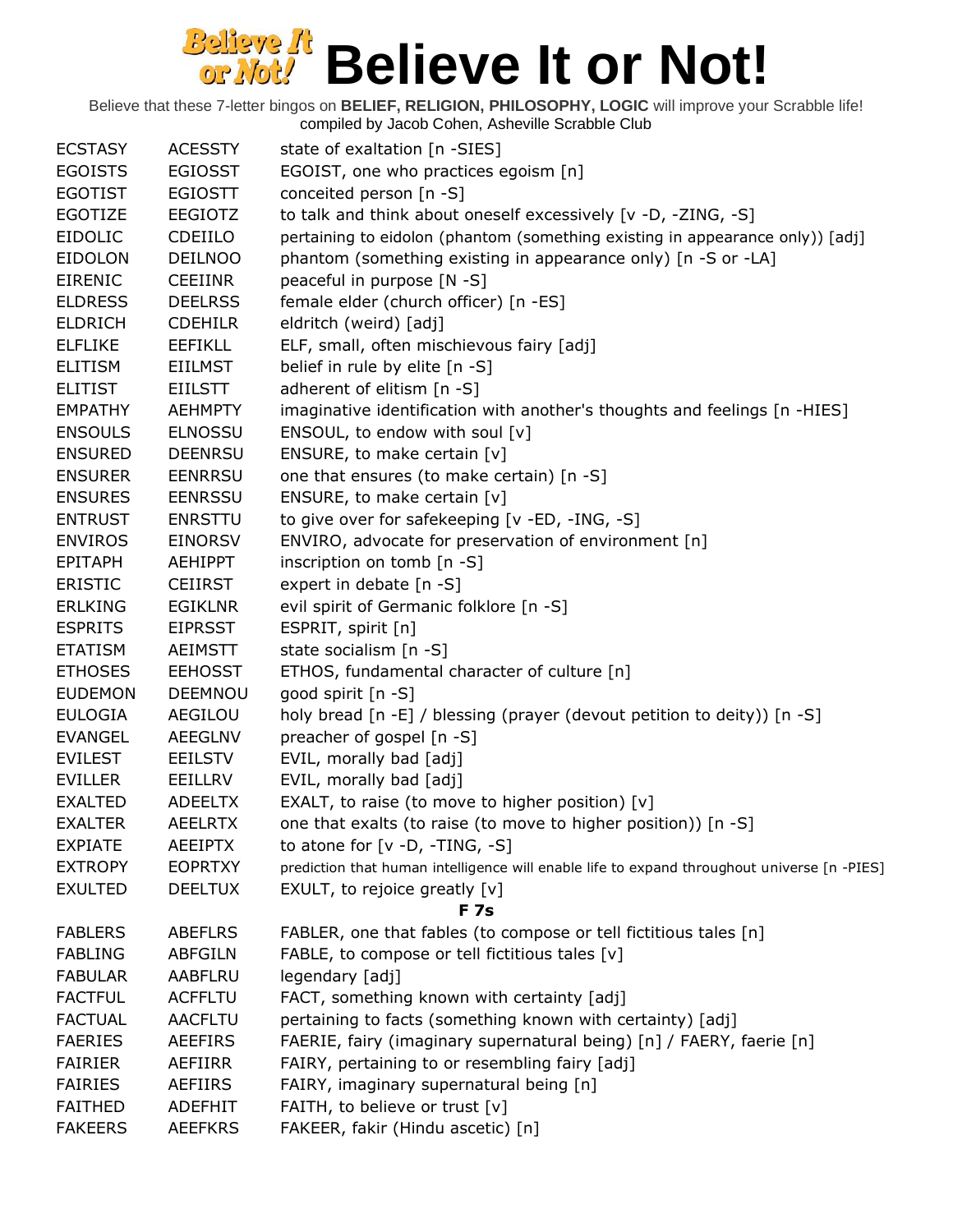| <b>FALLACY</b> | <b>AACFLLY</b> | false idea [n -CIES]                                                           |
|----------------|----------------|--------------------------------------------------------------------------------|
| <b>FALSELY</b> | <b>AEFLLSY</b> | FALSE, contrary to truth or fact [adv]                                         |
| <b>FALSEST</b> | <b>AEFLSST</b> | FALSE, contrary to truth or fact [adj]                                         |
| <b>FALSIFY</b> | AFFILSY        | to represent falsely (contrary to truth or fact) [v -FIED, -ING, -FIES]        |
| <b>FALSITY</b> | AFILSTY        | something false (contrary to truth or false) [n -TIES]                         |
| <b>FANTASM</b> | <b>AAFMNST</b> | phantasm (creation of imagination) [n -S]                                      |
| <b>FANTASY</b> | <b>AAFNSTY</b> | to imagine (to form mental picture of) [v -SIED, -ING, -SIES]                  |
| <b>FANTOMS</b> | <b>AFMNOST</b> | FANTOM, phantom (something existing in appearance only) [n]                    |
| <b>FAQUIRS</b> | AFIQRSU        | FAQUIR, fakir (Hindu ascetic) [n]                                              |
| <b>FASCIST</b> | <b>ACFISST</b> | advocate of fascism (oppressive political system) [n -S]                       |
| <b>FATEFUL</b> | <b>AEFFLTU</b> | decisively important [adj]                                                     |
| <b>FATIDIC</b> | <b>ACDFIIT</b> | pertaining to prophecy (prediction) [adj]                                      |
| <b>FECIALS</b> | <b>ACEFILS</b> | FECIAL, fetial (priest of ancient Rome) [n]                                    |
| <b>FEIGNED</b> | <b>DEEFGIN</b> | FEIGN, to pretend [v]                                                          |
| <b>FEIGNER</b> | <b>EEFGINR</b> | one that feigns (to pretend) [n -S]                                            |
| <b>FETIALS</b> | <b>AEFILST</b> | FETIAL, priest of ancient Rome [n]                                             |
| <b>FEUDIST</b> | <b>DEFISTU</b> | one that feuds (to engage in feud (bitter, continuous hostility)) [n -S]       |
| <b>FEYNESS</b> | <b>EEFNSSY</b> | state of being fey (crazy (insane (mentally unsound))) [n -ES]                 |
| <b>FIBBERS</b> | <b>BBEFIRS</b> | FIBBER, one that fibs (to tell trivial lie) [n]                                |
| <b>FIBBING</b> | <b>BBFGIIN</b> | FIB, to tell trivial lie [v]                                                   |
| <b>FIBSTER</b> | <b>BEFIRST</b> | one that fibs (to tell trivial lie) [n -S]                                     |
| <b>FICTION</b> | <b>CFIINOT</b> | literary work whose content is produced by imagination [n -S]                  |
| <b>FICTIVE</b> | <b>CEFIITV</b> | imaginary [adj]                                                                |
| <b>FIDEISM</b> | <b>DEFIIMS</b> | reliance on faith rather than reason [n -S]                                    |
| <b>FIDEIST</b> | <b>DEFIIST</b> | believer in fideism [n -S]                                                     |
| <b>FIGMENT</b> | <b>EFGIMNT</b> | product of mental invention [n -S]                                             |
| <b>FLAMENS</b> | <b>AEFLMNS</b> | FLAMEN, priest of ancient Rome [n]                                             |
| <b>FLECHES</b> | <b>CEEFHLS</b> | FLECHE, steeple [n]                                                            |
| <b>FOLKWAY</b> | <b>AFKLOWY</b> | traditional custom of people [n -S]                                            |
| <b>FORBODE</b> | <b>BDEFOOR</b> | forebode (to indicate in advance) [v -D, -DING, -S                             |
| <b>FRIARLY</b> | AFILRRY        | FRIAR, member of religious order [adj]                                         |
| <b>FUNERAL</b> | <b>AEFLNRU</b> | ceremony held for dead person [n -S]                                           |
|                |                | G 7s                                                                           |
| <b>GAMIEST</b> | <b>AEGIMST</b> | GAMEY, gamy (plucky (brave and spirited)) [adj] / GAMY, plucky [adj]           |
| <b>GENTILE</b> | <b>EEGILNT</b> | non-Jewish person [n -S]                                                       |
| <b>GENUINE</b> | EEGINNU        | authentic (conforming to fact and therefore worthy of belief) [adj]            |
| <b>GEOIDAL</b> | ADEGILO        | GEOID, hypothetical surface of earth [adj]                                     |
| <b>GHOSTED</b> | <b>DEGHOST</b> | GHOST, to haunt (to visit frequently) [v]                                      |
| <b>GHOSTLY</b> | <b>GHLOSTY</b> | spectral (resembling specter (visible disembodied spirit)) [adj -LIER, -LIEST] |
| <b>GHOULIE</b> | <b>EGHILOU</b> | ghoul (demon (evil spirit)) [n -S]                                             |
| <b>GIAOURS</b> | AGIORSU        | GIAOUR, non-Muslim [n]                                                         |
| <b>GLAMOUR</b> | AGLMORU        | to bewitch (to affect by witchcraft or magic) [v -ED, -ING, -S]                |
| <b>GLORIED</b> | <b>DEGILOR</b> | GLORY, to rejoice proudly [v]                                                  |
| <b>GLORIES</b> | <b>EGILORS</b> | GLORY, to rejoice proudly [v]                                                  |
| <b>GLORIFY</b> | <b>FGILORY</b> | to bestow honor or praise upon [v -FIED, -ING, -FIES]                          |
| <b>GNOMISH</b> | <b>GHIMNOS</b> | resembling gnome (dwarf (extremely small person)) [adj]                        |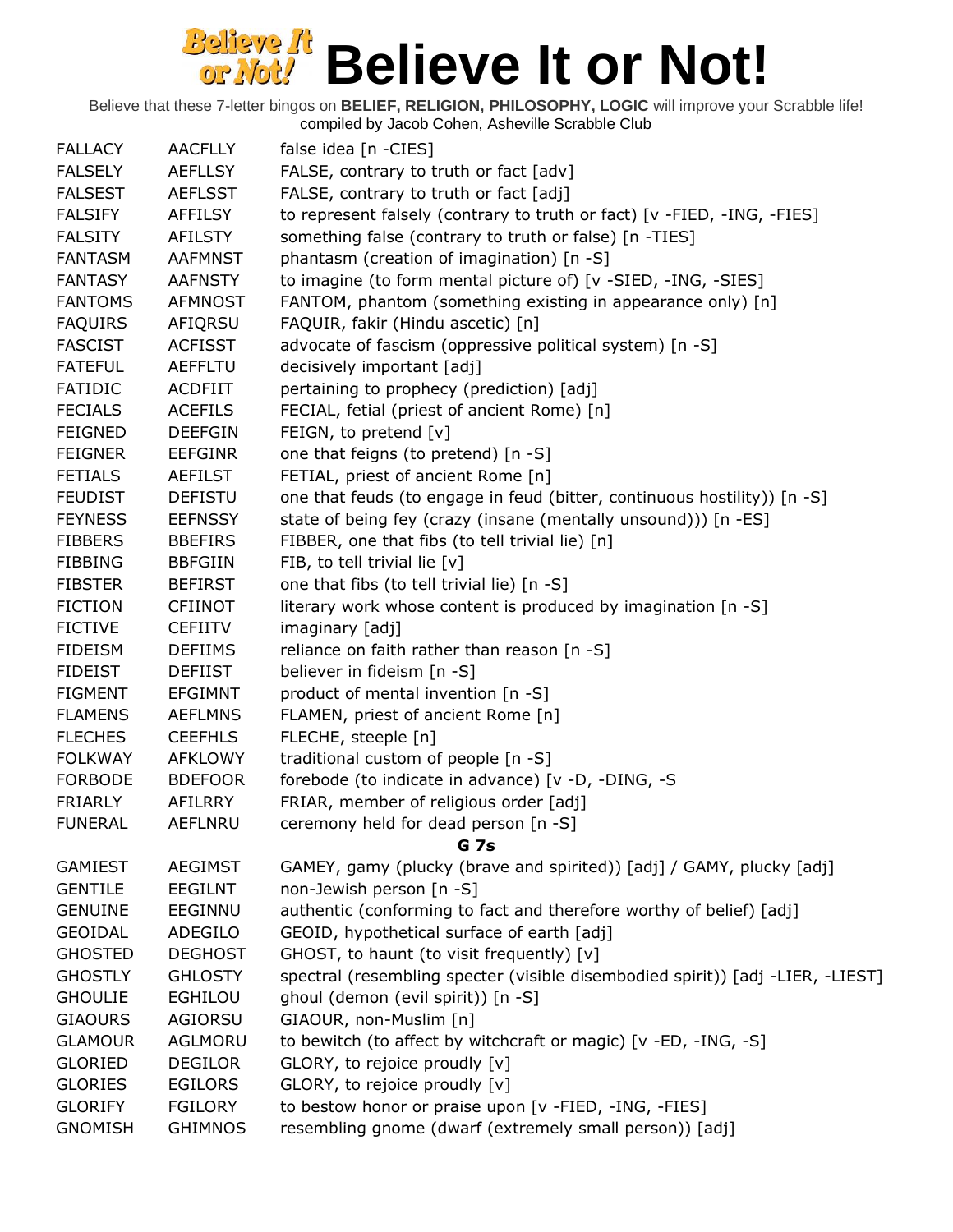| <b>GNOSTIC</b> | <b>CGINOST</b> | adherent of gnosticism [n -S]                                                                                  |
|----------------|----------------|----------------------------------------------------------------------------------------------------------------|
| <b>GOBLINS</b> | <b>BGILNOS</b> | GOBLIN. evil or mischievous creature [n]                                                                       |
| <b>GODDAMN</b> | <b>ADDGMNO</b> | offensive word [v -ED, ING, -S]                                                                                |
| <b>GODDAMS</b> | <b>ADDGMOS</b> | GODDAM, offensive word [v]                                                                                     |
| <b>GODDESS</b> | <b>DDEGOSS</b> | female god [n -ES]                                                                                             |
| <b>GODDING</b> | <b>DDGGINO</b> | GOD, to treat as god (supernatural being) [v]                                                                  |
| <b>GODHEAD</b> | <b>ADDEGHO</b> | godhood (state of being god) [n -S]                                                                            |
| <b>GODHOOD</b> | DDGHOOO        | state of being god [n -S]                                                                                      |
| <b>GODLESS</b> | <b>DEGLOSS</b> | worshiping no god [adj]                                                                                        |
| <b>GODLIER</b> | <b>DEGILOR</b> | GODLY, pious (marked by religious reverence) [adj]                                                             |
| <b>GODLIKE</b> | <b>DEGIKLO</b> | divine (pertaining to or characteristic of god) [adj]                                                          |
| <b>GODLILY</b> | <b>DGILLOY</b> | GODLY, pious (marked by religious reverence) [adv]                                                             |
| <b>GODLING</b> | <b>DGGILNO</b> | lesser god [n -S]                                                                                              |
| <b>GODSEND</b> | <b>DDEGNOS</b> | unexpected boon [n -S]                                                                                         |
| <b>GODSHIP</b> | <b>DGHIOPS</b> | rank of god [n -S]                                                                                             |
| <b>GODSONS</b> | <b>DGNOOSS</b> | GODSON, male godchild (one whom person sponsors at baptism) [n]                                                |
| <b>GODWARD</b> | ADDGORW        | toward God [adv]                                                                                               |
| <b>GOSPELS</b> | <b>EGLOPSS</b> | GOSPEL, message concerning Christ, kingdom of God, and salvation [n]                                           |
| <b>GRAMARY</b> | <b>AAGMRRY</b> | gramarye (occult learning; magic) [n -RIES]                                                                    |
| <b>GREMIAL</b> | AEGILMR        | lap cloth used by bishop during service [n -S]                                                                 |
| <b>GREMLIN</b> | <b>EGILMNR</b> | mischievous crearture [n -S]                                                                                   |
| <b>GRIFFIN</b> | <b>FFGIINR</b> | mythological creature [n -S]                                                                                   |
| <b>GRIFFON</b> | <b>FFGINOR</b> | griffin (mythological creature) [n -S]                                                                         |
| <b>GRIGRIS</b> | <b>GGIIRRS</b> | GRIGRI, fetish or amulet [n]                                                                                   |
| <b>GRYPHON</b> | <b>GHNOPRY</b> | griffin (mythological creature) [n -S]                                                                         |
| <b>GUTLESS</b> | <b>EGLSSTU</b> | lacking courage (quality that enables one to face danger fearlessly; spirit) [adj]                             |
| <b>GUTSIER</b> | <b>EGIRSTU</b> | GUTSY, brave (showing courage (quality that enables one to face danger fearlessly; spirit)) [adj]              |
| <b>GUTSILY</b> | <b>GILSTUY</b> | in a gutsy (brave (showing courage (quality that enables one to face danger fearlessly; spirit))) manner [adv] |
| <b>GUTTIER</b> | <b>EGIRTTU</b> | GUTTY, marked by courage [adj]                                                                                 |
|                |                | <b>H</b> 7s                                                                                                    |
| <b>HADARIM</b> | AADHIMR        | HEDER, Jewish school [n]                                                                                       |
| <b>HADITHS</b> | <b>ADHHIST</b> | HADITH, record of sayings of Mohammed [n]                                                                      |
| <b>HADJEES</b> | <b>ADEEHJS</b> | HADJEE, haji (one who has made haj (pilgrimage to Mecca)) [n]                                                  |
| <b>HAFIZES</b> | AEFHISZ        | HAFIZ, Muslim who knows Koran by heart [n]                                                                     |
| <b>HAFTARA</b> | AAAFHRT        | haphtara (biblical selection) [n S, -ROT, -ROTH]                                                               |
| <b>HAGADIC</b> | AACDGHI        | haggadic (biblical narrative) [adj]                                                                            |
| <b>HAGBORN</b> | <b>ABGHNOR</b> | born of witch [adj]                                                                                            |
| <b>HAGGADA</b> | AAADGGH        | haggadah (biblical narrative) [n -S, -DOT, -DOTH]                                                              |
| <b>HAKEEMS</b> | <b>AEEHKMS</b> | HAKEEM, hakim (Muslim physician) [n]                                                                           |
| <b>HALCYON</b> | <b>ACHLNOY</b> | mythical bird [n -S]                                                                                           |
| <b>HALIDOM</b> | ADHILMO        | something holy [n -S]                                                                                          |
| <b>HALLALS</b> | <b>AAHLLLS</b> | HALLAL, to halal (to slaughter animal according to Muslim law) [v]                                             |
| <b>HALLELS</b> | <b>AEHLLLS</b> | HALLEL, chant of praise [n]                                                                                    |
| <b>HALLOWS</b> | <b>AHLLOSW</b> | HALLOW, to make holy (having divine nature or origin) [v]                                                      |
| <b>HAMATSA</b> | <b>AAAHMST</b> | dance inspired by spirit of man-eating monster [n -S]                                                          |
| <b>HAWALAS</b> | <b>AAAHLSW</b> | HAWALA, type of financial arrangement in Islamic societies [n]                                                 |
|                |                |                                                                                                                |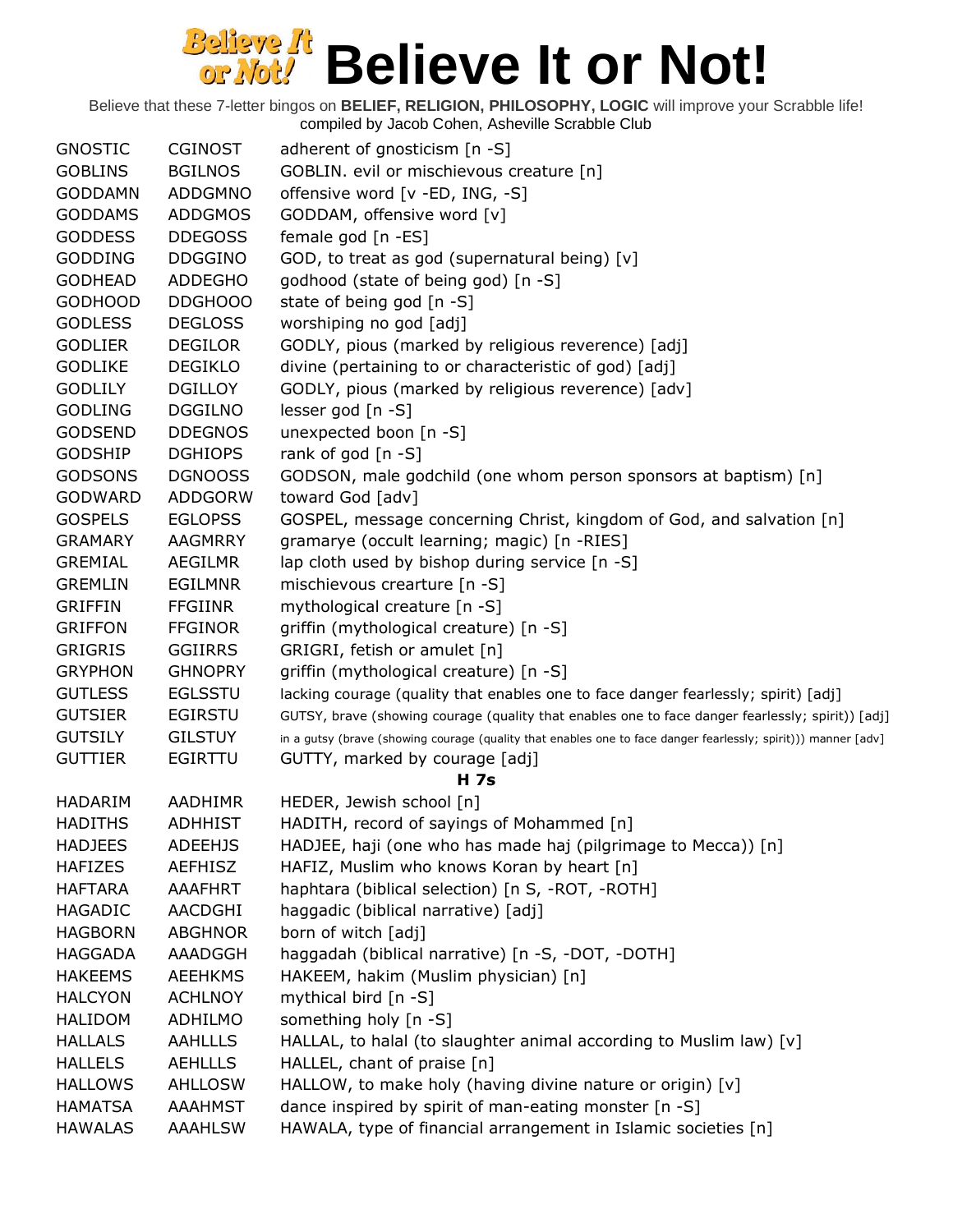| HAZANIM        | AAHIMNZ        | HAZAN, cantor (religious singer) [n]                                                       |
|----------------|----------------|--------------------------------------------------------------------------------------------|
| <b>HAZZANS</b> | AAHNSZZ        | HAZZAN, hazan (cantor (religious singer)) [n]                                              |
| <b>HEALERS</b> | <b>AEEHLRS</b> | HEALER, one that heals (to make sound or whole) [n]                                        |
| <b>HEARTED</b> | ADEEHRT        | HEART, to hearten (to give courage to) $[v]$                                               |
| <b>HEARTEN</b> | <b>AEEHNRT</b> | to give courage to $[v - ED, -ING, -S]$                                                    |
| <b>HEATHEN</b> | <b>AEEHHNT</b> | uncivilized person [n -S]                                                                  |
| <b>HEAVENS</b> | <b>AEEHNSV</b> | HEAVEN, sky [n]                                                                            |
| HEDARIM        | <b>ADEHIMR</b> | HEDER, Jewish school [n]                                                                   |
| <b>HEGIRAS</b> | <b>AEGHIRS</b> | HEGIRA, exodus (movement away) [n]                                                         |
| <b>HEGUMEN</b> | <b>EEGHMNU</b> | head of monastery [n -S]                                                                   |
| <b>HEJIRAS</b> | <b>AEHIJRS</b> | HEJIRA, hegira (exodus (movement away)) [n]                                                |
| <b>HERETIC</b> | <b>CEEHIRT</b> | one that upholds heresy [n -S]                                                             |
| <b>HEROINE</b> | <b>EEHINOR</b> | brave woman $[n -S]$                                                                       |
| <b>HEXEREI</b> | EEEHIRX        | witchcraft [n -S]                                                                          |
| <b>HIJRAHS</b> | <b>AHHIJRS</b> | HIJRAH, hegira (exodus (movement away)) [n]                                                |
| <b>HOBBITS</b> | <b>BBHIOST</b> | HOBBIT, fictitious creature that lives underground [n]                                     |
| <b>HOBLIKE</b> | <b>BEHIKLO</b> | suggestive of elf [adj]                                                                    |
| <b>HOLIEST</b> | <b>EHILOST</b> | HOLY, having divine nature or origin [adj]                                                 |
| <b>HOLISMS</b> | <b>HILMOSS</b> | HOLISM, philosophical theory [n]                                                           |
| <b>HOLISTS</b> | <b>HILOSST</b> | HOLIST, one who adheres to theory of holism [n]                                            |
| <b>HOLYDAY</b> | <b>ADHLOYY</b> | religious holiday [n -S]                                                                   |
| <b>HONESTY</b> | <b>EHNOSTY</b> | truthfulness [n -TIES]                                                                     |
| HOODOOS        | DHOOOOS        | HOODOO, to jinx (to bring bad luck to) [v]                                                 |
| <b>HOPEFUL</b> | <b>EFHLOPU</b> | one that aspires (to have earnest desire or ambition) [n -S]                               |
| <b>HOSANNA</b> | <b>AAHNNOS</b> | to praise (to express approval or admiration of) [v -ED, -ING, -S]                         |
| <b>HOUNGAN</b> | AGHNNOU        | voodoo priest [n -S]                                                                       |
| <b>HOUSELS</b> | <b>EHLOSSU</b> | HOUSEL, to administer Eucharist to [v]                                                     |
| <b>HUPPAHS</b> | <b>AHHPPSU</b> | HUPPAH, chuppah (canopy used at Jewish wedding) [n]                                        |
| <b>HYMNALS</b> | <b>AHLMNSY</b> | HYMNAL, book of hymns [n]                                                                  |
| <b>HYMNARY</b> | AHMNRYY        | hymnal (book of hymns) [n -RIES]                                                           |
| <b>HYMNING</b> | <b>GHIMNNY</b> | HYMN, to sing hymn (song of praise to God) [v]                                             |
| <b>HYMNIST</b> | <b>HIMNSTY</b> | one who composes hymns [n -S]                                                              |
| <b>HYMNODY</b> | <b>DHMNOYY</b> | singing of hymns [n -DIES]                                                                 |
|                |                | I <sub>7s</sub>                                                                            |
| <b>IDOLISE</b> | <b>DEIILOS</b> | to idolize (to worship (to honor and love as divine being)) [v -D, SING, -S]               |
| <b>IDOLISM</b> | <b>DIILMOS</b> | idolatry (worship of idols) [n -S]                                                         |
| <b>IDOLIZE</b> | DEIILOZ        | to worship (to honor and love as divine being) [v -D, -ZING, -S]                           |
| <b>ILLOGIC</b> | CGIILLO        | absence of logic [n -S]                                                                    |
| <b>IMAGERS</b> | <b>AEGIMRS</b> | IMAGER, one that images (to imagine (to form mental picture of)) [n]                       |
| <b>IMAGERY</b> | <b>AEGIMRY</b> | mental pictures [n -RIES]                                                                  |
| <b>IMAGINE</b> | AEGIIMN        | to form mental picture of [v -D, -NING, -S]                                                |
| <b>IMAGING</b> | AGGIIMN        | IMAGE, to imagine (to form mental picture of) [v]                                          |
| <b>IMAMATE</b> | AAEIMMT        | office of imam [n -S]                                                                      |
| <b>IMMORAL</b> | <b>AILMMOR</b> | contrary to established morality [adj]                                                     |
| <b>IMPAVID</b> | ADIIMPV        | brave (showing courage (quality that enables one to face danger fearlessly; spirit)) [adj] |
| <b>IMPIETY</b> | <b>EIIMPTY</b> | lack of piety [n -TIES]                                                                    |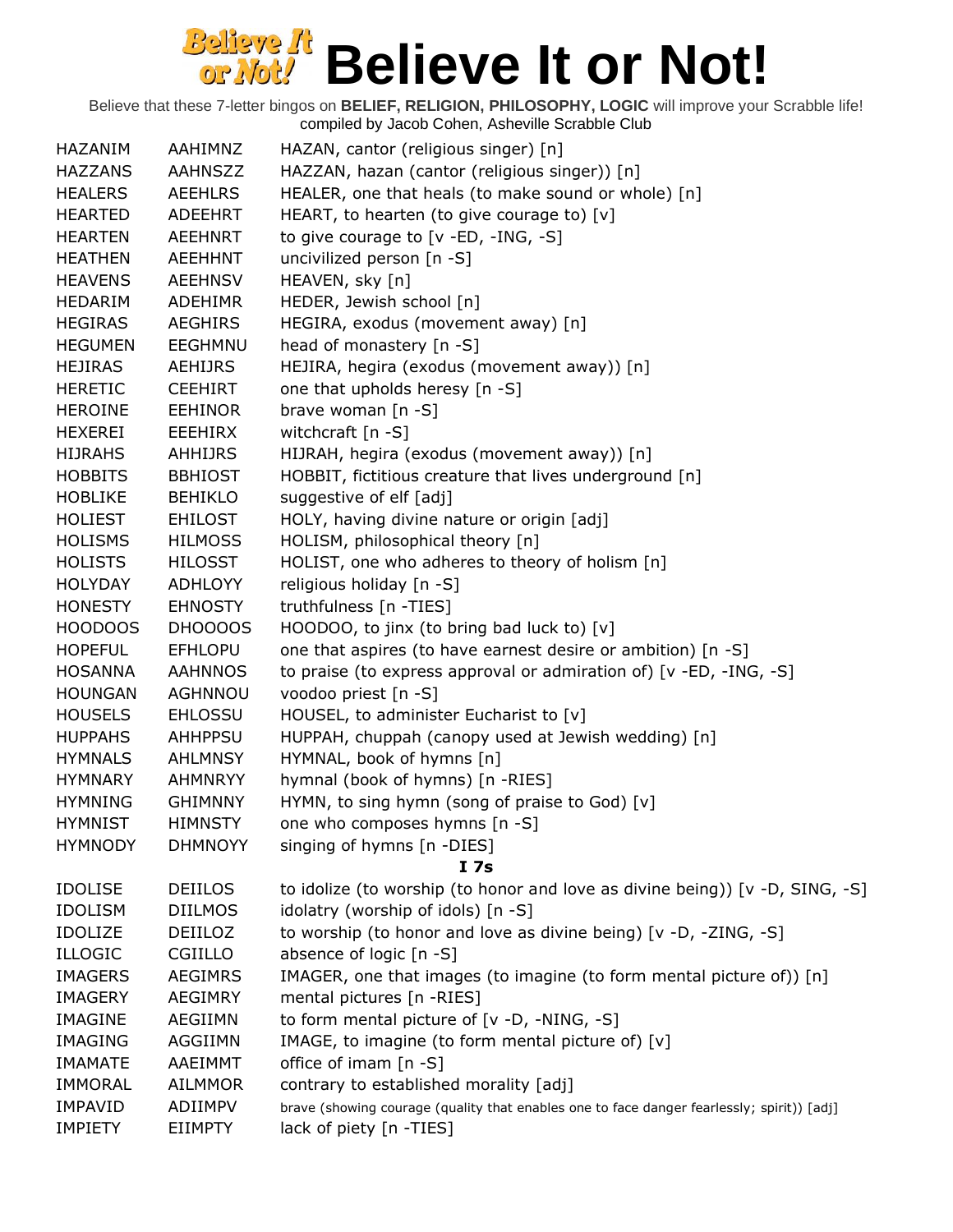| <b>INBEING</b> | <b>BEGIINN</b> | state of being inherent (existing in something as essential characteristic) $[n -S]$ |
|----------------|----------------|--------------------------------------------------------------------------------------|
| <b>INCANTS</b> | <b>ACINNST</b> | INCANT, to utter ritually [v]                                                        |
| <b>INCUBUS</b> | <b>BCINSUU</b> | demon (evil spirit) [n -ES or -BI]                                                   |
| <b>INDULTS</b> | <b>DILNSTU</b> | INDULT, privilege granted by pope [n]                                                |
| <b>INFERNO</b> | <b>EFINNOR</b> | place that resembles or suggests hell [n -S]                                         |
| <b>INFIDEL</b> | <b>DEFIILN</b> | one who has no religious faith [n -S]                                                |
| <b>INFULAE</b> | AEFILNU        | INFULA, either of two ribbons on bishop's miter [n]                                  |
| <b>INSANER</b> | <b>AEINNRS</b> | INSANE, mentally unsound [adj]                                                       |
| <b>INSOULS</b> | <b>ILNOSSU</b> | INSOUL, to ensoul (to endow with soul) [v]                                           |
| <b>INTROIT</b> | <b>IINORTT</b> | music sung at beginning of worship service [n -S]                                    |
| <b>INUKSUK</b> | <b>IKKNSUU</b> | inukshuk (figure of human made of stones) [n -UIT, -S]                               |
| <b>INVOKED</b> | <b>DEIKNOV</b> | INVOKE, to appeal to for aid [v]                                                     |
| <b>INVOKER</b> | <b>EIKNORV</b> | one that invokes (to appeal to for aid) [n -S]                                       |
| <b>INVOKES</b> | <b>EIKNOSV</b> | INVOKE, to appeal to for aid [v]                                                     |
| <b>IRENICS</b> | <b>CEIINRS</b> | branch of theology [n]                                                               |
|                |                | J <sub>7s</sub>                                                                      |
| <b>JEHADIS</b> | <b>ADEHIJS</b> | JEHADI, jihadi (Muslim who participates in jihad) [n]                                |
| <b>JEOPARD</b> | <b>ADEJOPR</b> | to imperil (to place in jeopardy) [v -ED, -ING, -S]                                  |
| <b>JIHADIS</b> | ADHIIJS        | JIHADI, Muslim who participates in jihad [n]                                         |
| <b>JUDGIER</b> | DEGIJRU        | JUDGEY, judgy (judgemental) [adj] / JUDGY, judgemental [adj]                         |
| <b>JUJUISM</b> | <b>IJJMSUU</b> | system of beliefs connected with jujus [n -S]                                        |
| <b>JUJUIST</b> | <b>IJJSTUU</b> | follower of jujuism $[n - S]$                                                        |
| <b>JUMBIES</b> | <b>BEIJMSU</b> | JUMBIE, spirit of dead person [n]                                                    |
| <b>JUSTEST</b> | <b>EJSSTTU</b> | JUST, acting in conformity with what is morally good [adj]                           |
|                |                | <b>K7s</b>                                                                           |
| <b>KABALAS</b> | <b>AAABKLS</b> | KABALA, cabala (occult or secret doctrine) [n]                                       |
| <b>KABBALA</b> | AAABBKL        | cabala (occult or secret doctrine) [n -S]                                            |
| <b>KACHINA</b> | <b>AACHIKN</b> | ancestral spirit [n -S]                                                              |
| <b>KADDISH</b> | <b>ADDHIKS</b> | Jewish prayer [n -ES or -IM]                                                         |
| <b>KALIPHS</b> | <b>AHIKLPS</b> | KALIPH, caliph (Muslim leader) [n]                                                   |
| <b>KASHERS</b> | <b>AEHKRSS</b> | KASHER, to kosher (to make fit to be eaten according to Jewish dietary laws) [v]     |
| <b>KASHRUT</b> | <b>AHKRSTU</b> | kashruth (Jewish dietary laws) [n -S]                                                |
| <b>KATCINA</b> | <b>AACIKNT</b> | kachina (ancestral spirit) [n -S]                                                    |
| <b>KATSINA</b> | <b>AAIKNST</b> | kachina (ancestral spirit) [n -M or -S]                                              |
| <b>KEBLAHS</b> | <b>ABEHKLS</b> | KEBLAH, kiblah (direction toward which Muslims face while praying) [n]               |
| <b>KELPIES</b> | <b>EEIKLPS</b> | KELPIE, water sprite [n]                                                             |
| <b>KENOSIS</b> | <b>EIKNOSS</b> | incarnation of Christ [n -ES]                                                        |
| <b>KENOTIC</b> | <b>CEIKNOT</b> | KENOSIS, incarnation of Christ [adj]                                                 |
| <b>KERYGMA</b> | <b>AEGKMRY</b> | preaching of gospel [n -S or -TA]                                                    |
| KHALIFA        | AAFHIKL        | caliph (Muslim leader) [n -S]                                                        |
| <b>KHALIFS</b> | <b>AFHIKLS</b> | KHALIF, caliph (Muslim leader) [n]                                                   |
| <b>KHAZENS</b> | <b>AEHKNSZ</b> | KHAZEN, hazzan (hazan (cantor (religious singer))) [n]                               |
| <b>KIBLAHS</b> | <b>ABHIKLS</b> | KIBLAH, direction toward which Muslims face while praying [n]                        |
| <b>KIDDUSH</b> | <b>DDHIKSU</b> | Jewish prayer (over wine) [n -ES]                                                    |
| <b>KINARAS</b> | <b>AAIKNRS</b> | KINARA, candelabra with seven candlesticks (to celebrate Kwanzaa) (Swahili) [n]      |
| <b>KIRKMAN</b> | <b>AIKKMNR</b> | member of church [n -MEN]                                                            |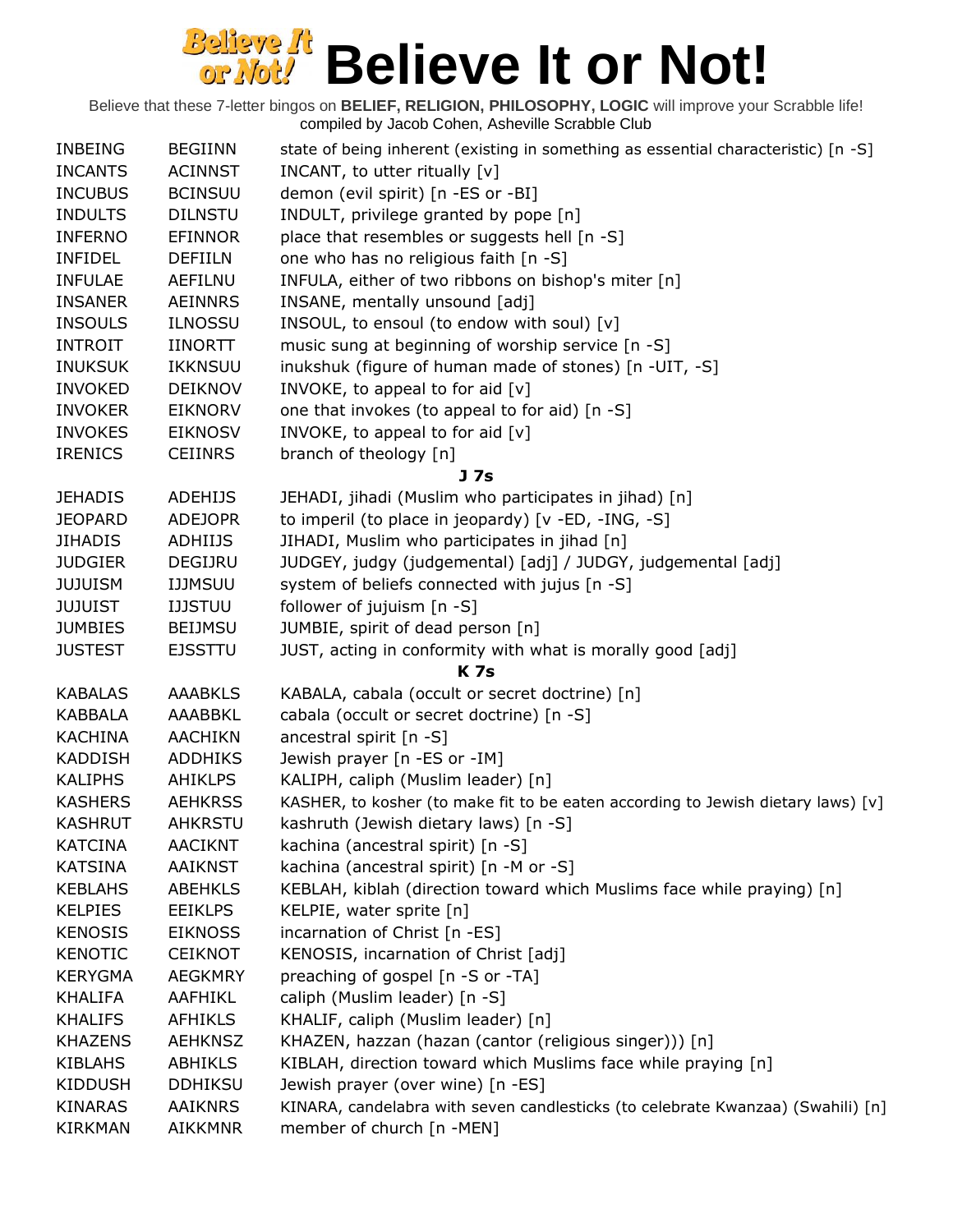| <b>KOBOLDS</b> | <b>BDKLOOS</b> | KOBOLD, elf (small, often mischievous fairy) [n]                                    |
|----------------|----------------|-------------------------------------------------------------------------------------|
| <b>KOSHERS</b> | <b>EHKORSS</b> | KOSHER, to make fit to be eaten according to Jewish dietary laws [v]                |
| <b>KRAKENS</b> | <b>AEKKNRS</b> | KRAKEN, legendary sea monster [n]                                                   |
| <b>KUMKUMS</b> | <b>KKMMSUU</b> | KUMKUM, red powder used by Hindu women [n]                                          |
|                |                | L <sub>7s</sub>                                                                     |
| LABARUM        | AABLMRU        | ecclesiastical banner [n -RA, -S]                                                   |
| LAICISE        | <b>ACEIILS</b> | to laicize (to free from clerical control) [v -D, -SING, -S]                        |
| LAICISM        | <b>ACIILMS</b> | political system free from clerical control [n -S]                                  |
| LAICIZE        | ACEIILZ        | to free from clerical control [v -D, -ZING, -S]                                     |
| <b>LAITIES</b> | AEIILST        | LAITY, nonclerical membership of religious faith [n]                                |
| LATRIAS        | AAILRST        | LATRIA, supreme worship given to God only, in Roman Catholicism [n]                 |
| <b>LAUDERS</b> | ADELRSU        | LAUDER, one that lauds (to praise (to express approval or admiration of)) [n]       |
| LAUDING        | ADGILNU        | LAUD, to praise (to express approval or admiration of) $[v]$                        |
| <b>LAVABOS</b> | <b>AABLOSV</b> | LAVABO, ceremonial washing in certain Christian churches [n]                        |
| <b>LECTION</b> | <b>CEILNOT</b> | portion of sacred writing read in church service [n -S]                             |
| <b>LECTORS</b> | <b>CELORST</b> | LECTOR, reader of lessons in church service [n]                                     |
| <b>LEFTISM</b> | <b>EFILMST</b> | liberal political philosophy [n -S]                                                 |
| <b>LEFTIST</b> | <b>EFILSTT</b> | advocate of leftism (liberal political philosophy) [n -S]                           |
| <b>LEGENDS</b> | <b>DEEGLNS</b> | LEGEND, unverified story from earlier times [n]                                     |
| LEHAYIM        | AEHILMY        | traditional Jewish toast [n -S]                                                     |
| <b>LEMMATA</b> | <b>AAELMMT</b> | LEMMA, type of proposition in logic [n]                                             |
| <b>LEMURES</b> | <b>EELMRSU</b> |                                                                                     |
|                |                | ghosts of dead in ancient Roman religion [n]                                        |
| <b>LIBBERS</b> | <b>BBEILRS</b> | LIBBER, offensive word [n]                                                          |
| <b>LINGAMS</b> | <b>AGILMNS</b> | LINGAM, Hindu phallic symbol [n]                                                    |
| <b>LIONISE</b> | <b>EIILNOS</b> | to lionize (to treat or regard as celebrity) [v -D, -SING, -S]                      |
| LIONIZE        | EIILNOZ        | to treat or regard as celebrity [v -D, -ZING, -S]                                   |
| <b>LIPPENS</b> | <b>EILNPPS</b> | LIPPEN, to trust (to place confidence in) $[v]$                                     |
| <b>LITURGY</b> | <b>GILRTUY</b> | prescribed system of public worship [n -GIES]                                       |
| LOGICAL        | <b>ACGILLO</b> | pertaining to logic (science of reasoning) [adj]                                    |
| <b>LOOKISM</b> | <b>IKLMOOS</b> | discrimination based on physical appearance [n -S]                                  |
| <b>LOOKIST</b> | <b>IKLOOST</b> | one that practices lookism (discrimination based on physical appearance) [n -S]     |
| <b>LOONIER</b> | <b>EILNOOR</b> | LOONEY, loony (crazy (insane (mentally unsound))) [adj] / LOONY [adj]               |
| <b>LOONILY</b> | <b>ILLNOOY</b> | LOONY, crazy (insane (mentally unsound)) [adv]                                      |
| LOUTING        | <b>GILNOTU</b> | LOUT, to bow in respect $[v]$                                                       |
| LOYALER        | <b>AELLORY</b> | LOYAL, faithful to one's allegiance [adj]                                           |
| <b>LOYALTY</b> | <b>ALLOTYY</b> | state of being loyal (faithful to one's allegiance) [n -TIES]                       |
| <b>LUCIFER</b> | <b>CEFILRU</b> | friction match / devil [n -S]                                                       |
| <b>LUNIEST</b> | <b>EILNSTU</b> | LUNY, loony (crazy (insane (mentally unsound))) [adj]                               |
| <b>LUSTRAL</b> | <b>ALLRSTU</b> | pertaining to lustrum (ceremonial purification of population in ancient Rome) [adj] |
| <b>LUSTRUM</b> | <b>LMRSTUU</b> | ceremonial purification of population in ancient Rome [n -RA, -S]                   |
| <b>LYINGLY</b> | <b>GILLNYY</b> | falsely (contrary to truth or fact) [adv]                                           |
|                |                | <b>M</b> 7s                                                                         |
| <b>MACHZOR</b> | <b>ACHMORZ</b> | mahzor (Jewish prayer book) [n -S or -IM]                                           |
| <b>MACUMBA</b> | AABCMMU        | religion practiced in Brazil [n -S]                                                 |
| <b>MADDEST</b> | <b>ADDEMST</b> | MAD, insane (mentally unsound) [adj]                                                |
| <b>MADNESS</b> | <b>ADEMNSS</b> | state of being mad (insane (mentally unsound)) [n -ES]                              |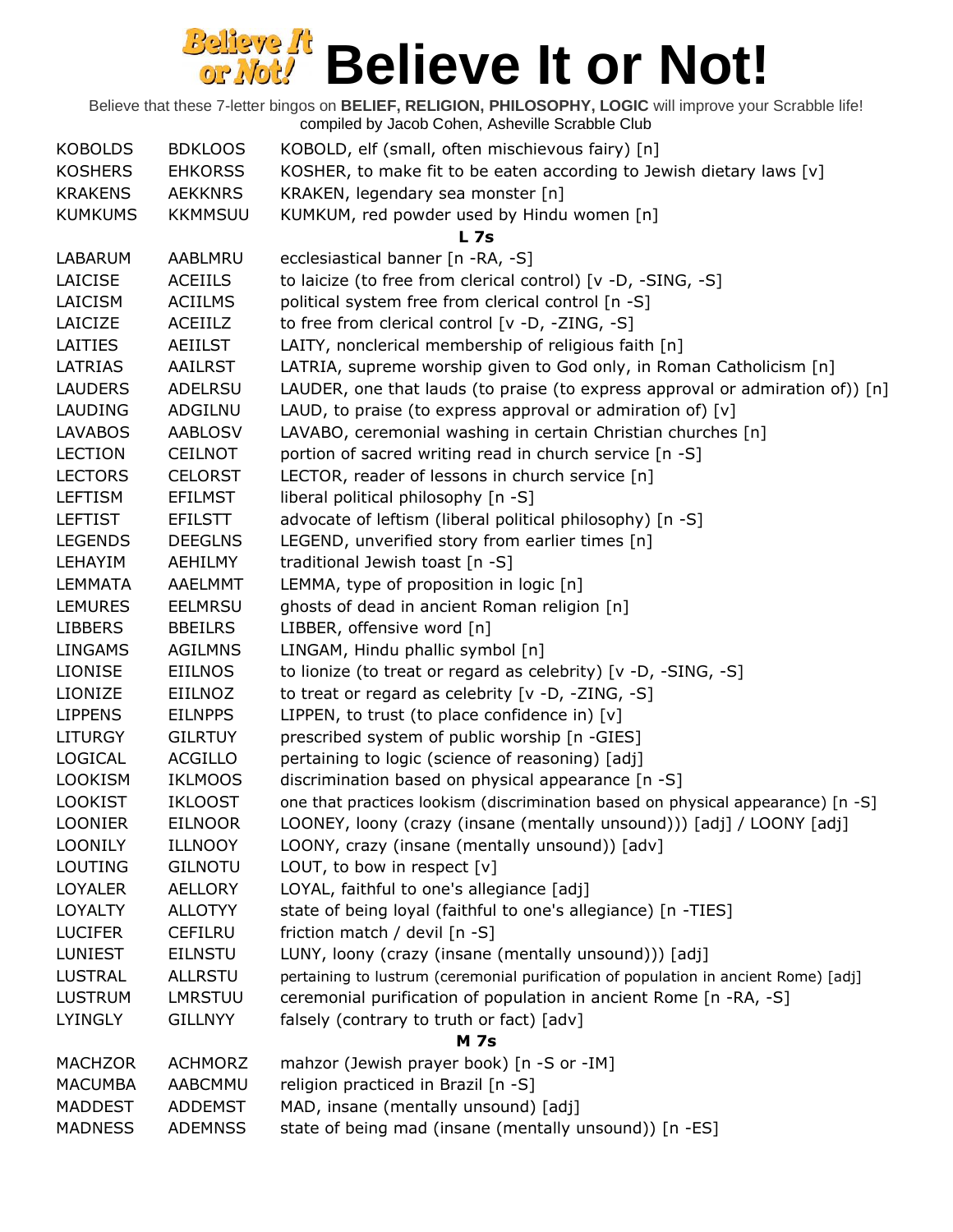| <b>MADRASA</b> | <b>AAADMRS</b> | madrassa (Muslim school) [n -S]                                                 |
|----------------|----------------|---------------------------------------------------------------------------------|
| <b>MAFTIRS</b> | <b>AFIMRST</b> | MAFTIR, concluding section of parashah [n]                                      |
| <b>MAGIANS</b> | AAGIMNS        | MAGIAN, magus (magician (one skilled in magic)) [n]                             |
| MAGICAL        | AACGILM        | resembling magic [adj]                                                          |
| <b>MAHANTS</b> | <b>AAHMNST</b> | MAHANT, chief Hindu priest [n]                                                  |
| MAHATMA        | <b>AAAHMMT</b> | Hindu sage $[n -S]$                                                             |
| <b>MAHZORS</b> | <b>AHMORSZ</b> | MAHZOR, Jewish prayer book [n]                                                  |
| <b>MAMMETS</b> | <b>AEMMMST</b> | MAMMET, maumet (idol (object of worship)) [n]                                   |
| MANDALA        | <b>AAADLMN</b> | Hindu or Buddhist graphic symbol of universe [n -S]                             |
| <b>MANITOS</b> | <b>AIMNOST</b> | MANITO, manitou (Algonquian Indian deity) [n]                                   |
| MANITOU        | <b>AIMNOTU</b> | Algonquian Indian deity [n -S]                                                  |
| <b>MANITUS</b> | <b>AIMNSTU</b> | MANITU, manitou (Algonquian Indian deity) [n]                                   |
| MANTRAM        | <b>AAMMNRT</b> | mantra (mystical formula of prayer or incantation in Hinduism) [n -S]           |
| <b>MANTRAS</b> | <b>AAMNRST</b> | MANTRA, mystical formula of prayer or incantation in Hinduism [n]               |
| <b>MANTRIC</b> | <b>ACIMNRT</b> | MANTRA, mystical formula of prayer or incantation in Hinduism [adj]             |
| <b>MARRANO</b> | <b>AAMNORR</b> | Jew in Spain who professed Christianity to avoid persecution [n -S]             |
| <b>MARTYRS</b> | <b>AMRRSTY</b> | MARTYR, to put to death for adhering to belief [v]                              |
| <b>MARTYRY</b> | <b>AMRRTYY</b> | shrine erected in honor of martyred person [n -RIES]                            |
| <b>MASCOTS</b> | <b>ACMOSST</b> | MASCOT, person, animal, or object believed to bring good luck [n]               |
| <b>MASJIDS</b> | <b>ADIJMSS</b> | MASJID, mosque (Muslim house of worship) [n]                                    |
| <b>MASJIDS</b> | <b>ADIJMSS</b> | MASJID, mosque (Muslim house of worship) [n]                                    |
| <b>MATTOID</b> | ADIMOTT        | mentally unbalanced person [n -S]                                               |
| <b>MAUMETS</b> | <b>AEMMSTU</b> | MAUMET, idol (object of worship) [n]                                            |
| <b>MEDRESE</b> | <b>DEEEMRS</b> | madrassa (Muslim school) [n -S]                                                 |
| <b>MEEKEST</b> | <b>EEEKMST</b> | MEEK, lacking in spirit and courage [adj]                                       |
| MEGILLA        | <b>AEGILLM</b> | megillah (long, involved story) [n -S]                                          |
| MELAMED        | ADEELMM        | teacher in Jewish school [n -IM]                                                |
| <b>MENORAH</b> | <b>AEHMNOR</b> | candleholder used in Jewish worship [n -S]                                      |
| <b>MERCIES</b> | <b>CEEIMRS</b> | MERCY, compassion shown to offender or enemy [n]                                |
| MERMAID        | <b>ADEIMMR</b> | legendary marine creature [n -S]                                                |
| <b>MESHUGA</b> | <b>AEGHMSU</b> | crazy (insane (mentally unsound)) [adj]                                         |
| <b>MESSIAH</b> | <b>AEHIMSS</b> | expected liberator [n -S]                                                       |
| MEZUZAH        | AEHMUZZ        | Judaic scroll [n -S, -ZOT, -ZOTH]                                               |
| <b>MEZUZAS</b> | <b>AEMSUZZ</b> | MEZUZA, mezuzah (Judaic scroll) [n]                                             |
| <b>MEZUZOT</b> | <b>EMOTUZZ</b> | MEZUZAH, Judaic scroll [n]                                                      |
| <b>MIDRASH</b> | <b>ADHIMRS</b> | early Jewish interpretation of biblical text [n -IM or -OTH or -OT]             |
| <b>MIKVAHS</b> | <b>AHIKMSV</b> | MIKVAH, place for ritual bathing by Orthodox Jews [n]                           |
| <b>MIKVEHS</b> | <b>EHIKMSV</b> | MIKVEH, mikvah (place for ritual bathing by Orthodox Jews) [n]                  |
| <b>MIKVOTH</b> | HIKMOTV        | MIKVAH, place for ritual bathing by Orthodox Jews [n]                           |
| <b>MIMBARS</b> | ABIMMRS        | MIMBAR, minbar (Muslim pulpit) [n]                                              |
| MINARET        | <b>AEIMNRT</b> | slender tower attached to mosque [n]                                            |
| <b>MINBARS</b> | <b>ABIMNRS</b> | MINBAR, Muslim pulpit [n]                                                       |
| <b>MINDSET</b> | <b>DEIMNST</b> | fixed mental attitude [n -S]                                                    |
| <b>MINSTER</b> | <b>EIMNRST</b> | large or important church [n -S]                                                |
| <b>MINYANS</b> | <b>AIMNNSY</b> | MINYAN, minimum number required to be present for conduct of Jewish service [n] |
| <b>MIRACLE</b> |                | event ascribed to supernatural or divine origin [n -S]                          |
|                | <b>ACEILMR</b> |                                                                                 |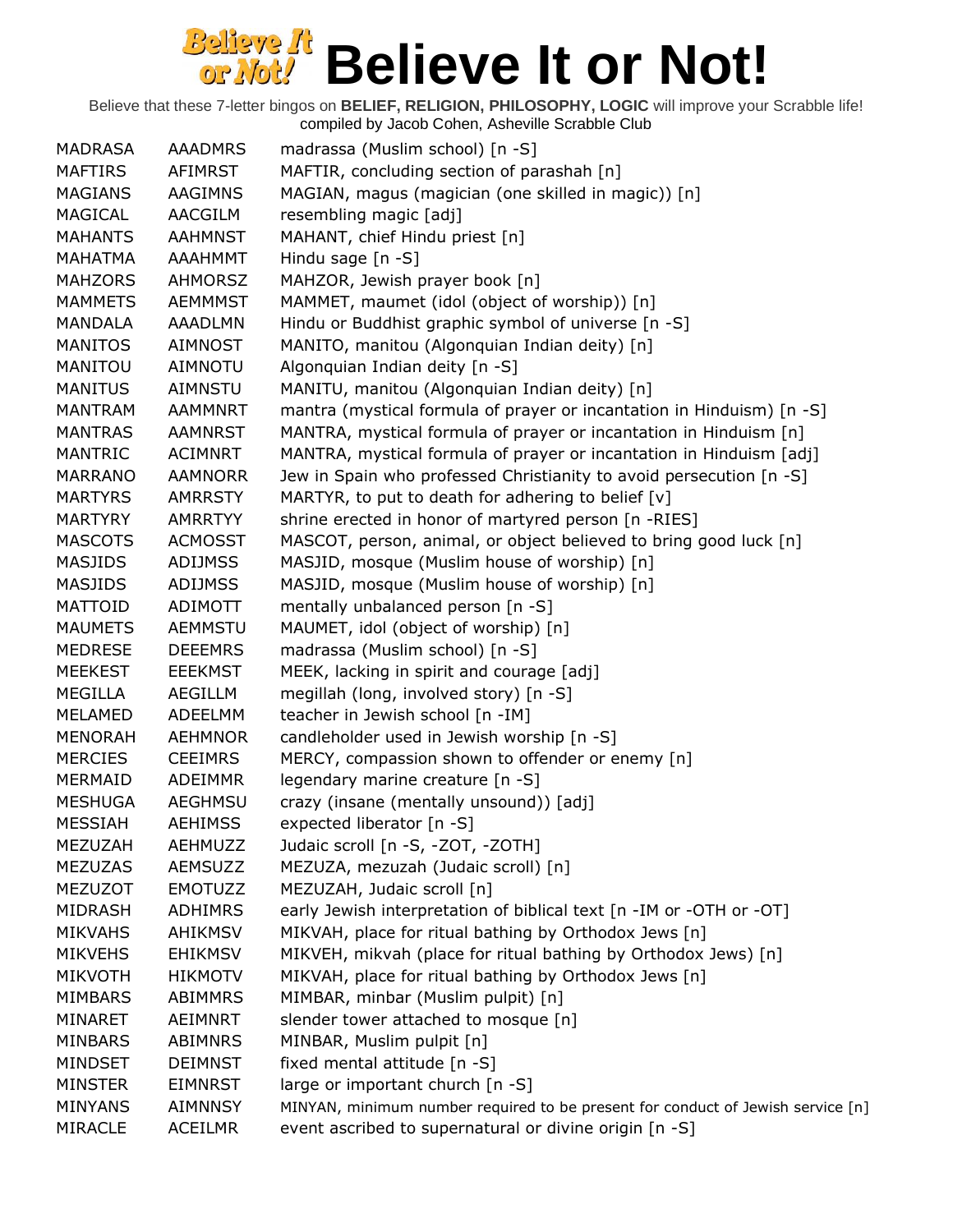| <b>MISSALS</b> | <b>AILMSSS</b> | MISSAL, prayer book [n]                                                   |
|----------------|----------------|---------------------------------------------------------------------------|
| MITERED        | <b>DEEIMRT</b> | MITER, to raise to rank of bishop $[v]$                                   |
| MITERER        | EEIMRRT        | one that miters (to raise to rank of bishop) [n -S]                       |
| <b>MITRING</b> | <b>GIIMNRT</b> | MITRE, to miter (to raise to rank of bishop) [v]                          |
| <b>MITSVAH</b> | <b>AHIMSTV</b> | mitzvah (commandment of Jewish law) [n -S or -VOTH]                       |
| <b>MITZVAH</b> | <b>AHIMTVZ</b> | commandment of Jewish law [n -S or -VOTH]                                 |
| <b>MOHALIM</b> | AHILMMO        | MOHEL, person who performs Jewish ritual circumcisions [n]                |
| <b>MOHELIM</b> | <b>EHILMMO</b> | MOHEL, person who performs Jewish ritual circumcisions [n]                |
| <b>MOKSHAS</b> | <b>AHKMOSS</b> | MOKSHA, final release of soul from reincarnations in Hinduism [n]         |
| <b>MOLLAHS</b> | <b>AHLLMOS</b> | MOLLAH, mullah (Muslim religious leader or teacher) [n]                   |
| <b>MONISMS</b> | <b>IMMNOSS</b> | MONISM, philosophical theory [n]                                          |
| <b>MONISTS</b> | <b>IMNOSST</b> | MONIST, adherent of monism [n]                                            |
| <b>MONKERY</b> | <b>EKMNORY</b> | mode of life of monks [n -RIES]                                           |
| <b>MONKISH</b> | <b>HIKMNOS</b> | pertaining to monks (man who is member of secluded religious order) [adj] |
| <b>MONSTER</b> | <b>EMNORST</b> | strange or terrifying creature [n -S]                                     |
| <b>MORALLY</b> | <b>ALLMORY</b> | in moral manner [adv]                                                     |
| <b>MOSQUES</b> | <b>EMOQSSU</b> | MOSQUE, Muslim house of worship [n]                                       |
| <b>MOTTOES</b> | <b>EMOOSTT</b> | MOTTO, short expression of guiding principle [n]                          |
| MOZETTA        | <b>AEMOTTZ</b> | mozzetta (hooded cape worn by bishops) [n -S, -TE]                        |
| <b>MUEDDIN</b> | <b>DDEIMNU</b> | muezzin (Muslim crier who calls faithful to prayer) [n -S]                |
| <b>MUEZZIN</b> | EIMNUZZ        | Muslim crier who calls faithful to prayer [n -S]                          |
| <b>MULLAHS</b> | <b>AHLLMSU</b> | MULLAH, Muslim religious leader or teacher [n]                            |
| <b>MUMMIED</b> | DEIMMMU        | MUMMY, to mummify (to preserve by embalming) [v]                          |
| <b>MUMMIES</b> | <b>EIMMMSU</b> | MUMMY, to mummify (to preserve by embalming) [v]                          |
| <b>MUMMIFY</b> | <b>FIMMMUY</b> | to preserve by embalming [v -FIED, -ING, -FIES]                           |
| <b>MUSEFUL</b> | <b>EFLMSUU</b> | pensive (engaged in deep thought) [adj]                                   |
| <b>MUSJIDS</b> | <b>DIJMSSU</b> | MUSJID, mosque (Muslim house of worship) [n]                              |
| <b>MYSTICS</b> | <b>CIMSSTY</b> | MYSTIC, one who professes to have had mystical experiences [n]            |
| <b>MYTHIER</b> | <b>EHIMRTY</b> | MYTHY, resembling myth (type of traditional story) [adj]                  |
|                |                | <b>N</b> 7s                                                               |
| <b>NARCIST</b> | <b>ACINRST</b> | one given to narcism [n -S]                                               |
| <b>NARTHEX</b> | <b>AEHNRTX</b> | vestibule in church [n -ES]                                               |
| <b>NERVING</b> | <b>EGINNRV</b> | NERVE, to give courage to $[v]$                                           |
| <b>NIRVANA</b> | AAINNRV        | blessed state in Buddhism [n -S]                                          |
| <b>NOCTURN</b> | <b>CNNORTU</b> | religious service [n -S]                                                  |
| <b>NOMISMS</b> | <b>IMMNOS</b>  | NOMISM, strict adherence to moral law [n]                                 |
| <b>NONBODY</b> | <b>BDNNOOY</b> | person's nonphysical nature [n -DIES]                                     |
| <b>NOVENAE</b> | <b>AEENNOV</b> | NOVENA, religious devotion lasting nine days [n]                          |
| <b>NOVENAS</b> | <b>AENNOSV</b> | NOVENA, religious devotion lasting nine days [n]                          |
| <b>NUDISMS</b> | <b>DIMNSU</b>  | NUDISM, practice of going nude [n]                                        |
| <b>NUDISTS</b> | <b>DINSTU</b>  | NUDIST, advocate of nudism (practice of going nude) [n]                   |
| <b>NUNCIOS</b> | <b>CINNOSU</b> | NUNCIO, ambassador from pope [n]                                          |
| <b>NUNLIKE</b> | EIKLNNU        | resembling nun (woman belonging to religious order) [adj]                 |
| <b>NUNNERY</b> | <b>ENNNRUY</b> | religious house for nuns [n -RIES]                                        |
| <b>NUNNISH</b> | <b>HINNNSU</b> | of, pertaining to, or characteristic of nun [adj]                         |
| <b>NUPTIAL</b> | <b>AILNPTU</b> | wedding (marriage ceremony) [n -S]                                        |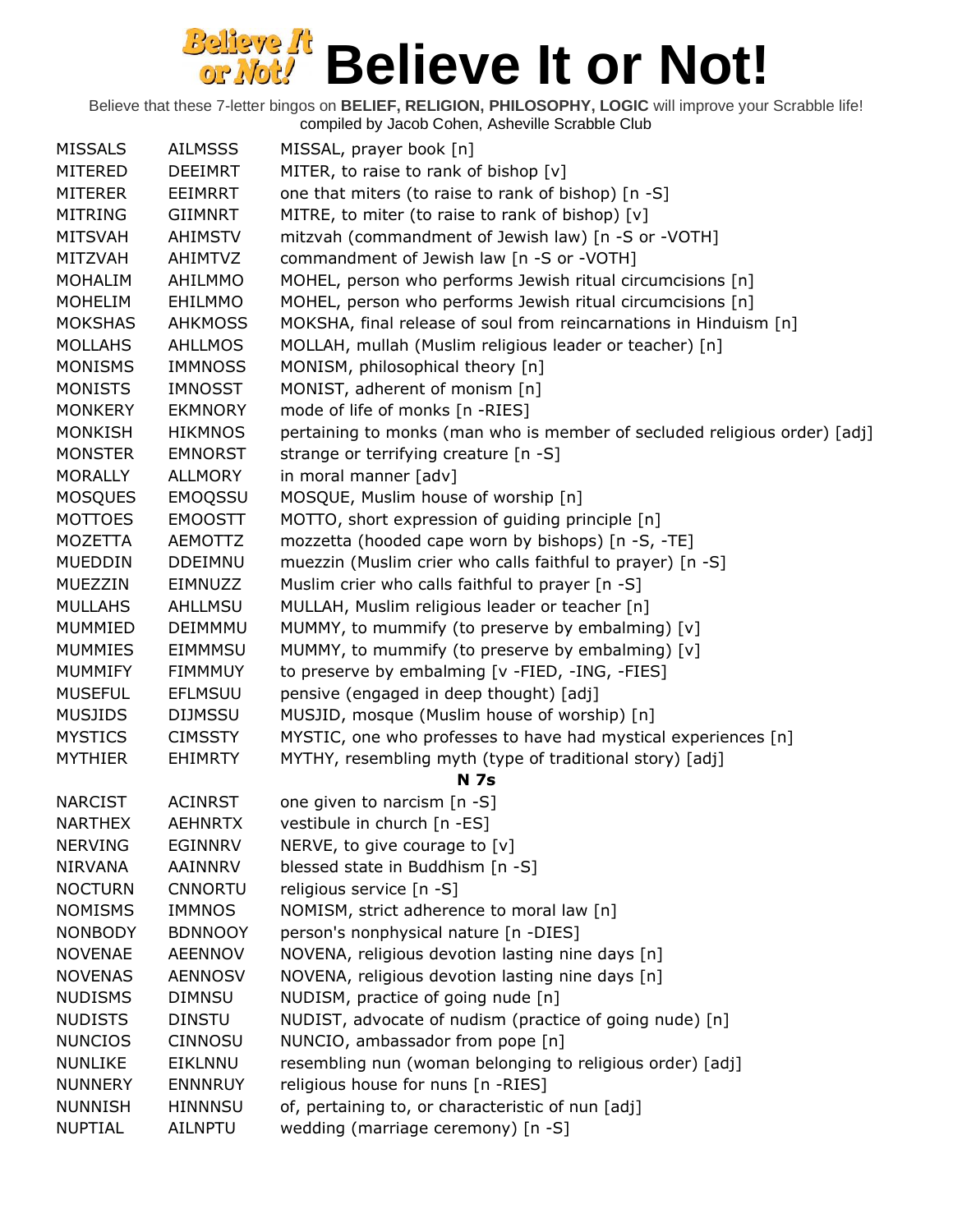| <b>NUTSIER</b> | <b>EINRSTU</b> | NUTSY, crazy (insane (mentally unsound)) [adj]                                             |
|----------------|----------------|--------------------------------------------------------------------------------------------|
| <b>NYMPHAL</b> | <b>AHLMNPY</b> | NYMPH, female spirit [adj]                                                                 |
|                |                | 0 7s                                                                                       |
| <b>OBJECTS</b> | <b>BCEJOST</b> | OBJECT, to argue in opposition [v]                                                         |
| <b>OBLATES</b> | <b>ABELOST</b> | OBLATE, layman residing in monastery [n]                                                   |
| <b>OBSEQUY</b> | <b>BEOQSUY</b> | funeral rite [n -UIES]                                                                     |
| <b>OCCULTS</b> | <b>CCLOSTU</b> | OCCULT, to conceal (to keep from sight or discovery) [v]                                   |
| <b>OFFENCE</b> | <b>CEEFFNO</b> | offense (violation of moral or social code) [n -S]                                         |
| <b>OFFENSE</b> | <b>EEFFNOS</b> | violation of moral or social code [n -S]                                                   |
| <b>OGREISH</b> | <b>EGHIORS</b> | resembling ogre (monster (strange or terrifying creature)) [adj]                           |
| <b>OGREISM</b> | <b>EGIMORS</b> | state of being ogreish (resembling ogre (monster (strange or terrifying creature))) [n -S] |
| <b>OGRISMS</b> | <b>GIMORSS</b> | OGRISM, ogreism (state of being ogreish (resembling ogre (monster))) [n]                   |
| <b>OMENING</b> | <b>EGIMNNO</b> | OMEN, to be omen (prophetic sign) of [v]                                                   |
| <b>OMNIFIC</b> | <b>CFIIMNO</b> | unlimited in creative power [adj]                                                          |
| <b>OPINING</b> | GIINNOP        | OPINE, to hold or state as opinion [v]                                                     |
| OPINION        | <b>IINNOOP</b> | conclusion or judgment one holds to be true [n -S]                                         |
| <b>ORACLES</b> | <b>ACELORS</b> | ORACLE, person through whom deity is believed to speak [n]                                 |
| <b>ORATURE</b> | <b>AEORRTU</b> | oral forms of literature, such as folklore [n -S]                                          |
| <b>ORDINES</b> | <b>DEINORS</b> | ORDO, calendar of religious directions [n]                                                 |
| <b>ORISHAS</b> | <b>AHIORSS</b> | ORISHA, Yoruba deity [n]                                                                   |
| <b>ORISONS</b> | <b>INOORSS</b> | ORISON, prayer (devout petition to deity) [n]                                              |
| <b>OSSUARY</b> | <b>AORSSUY</b> | receptacle for bones of dead [n -RIES]                                                     |
| <b>OSTIARY</b> | <b>AIORSTY</b> | doorkeeper at church [n -RIES]                                                             |
| <b>OUTJINX</b> | <b>IJNOTUX</b> | to surpass in jinxing [v -ED, -ING, -ES]                                                   |
| <b>OUTLOOK</b> | <b>KLOOOTU</b> | point of view [n -S]                                                                       |
| <b>OUTPRAY</b> | <b>AOPRTUY</b> | to surpass in praying [v -ED, -ING, -S]                                                    |
| <b>OUTSINS</b> | <b>INOSSTU</b> | OUTSIN, to surpass in sinning [v]                                                          |
| <b>OUTWISH</b> | <b>HIOSTUW</b> | to surpass in wishing [v -ED, -ING, -ES]                                                   |
|                |                | <b>P</b> 7s                                                                                |
| <b>PAGODAS</b> | <b>AADGOPS</b> | PAGODA, Far Eastern temple [n]                                                             |
| <b>PALMERS</b> | <b>AELMPRS</b> | PALMER, religious pilgrim [n]                                                              |
| <b>PALMIST</b> | <b>AILMPST</b> | fortune-teller [n -S]                                                                      |
| <b>PANGENE</b> | <b>AEEGNNP</b> | pangen (hypothetical heredity-controlling particle of protoplasm) [n -S]                   |
| <b>PANGENS</b> | <b>AEGNNPS</b> | PANGEN, hypothetical heredity-controlling particle of protoplasm [n]                       |
| <b>PAPALLY</b> | <b>AALLPPY</b> | PAPAL, pertaining to pope (head of Roman Catholic Church) [adv]                            |
| <b>PARABLE</b> | <b>AABELPR</b> | simple story conveying moral or religious lesson [n -S]                                    |
| <b>PARADOX</b> | <b>AADOPRX</b> | statement seemingly contradictory or absurd yet perhaps true [n -ES]                       |
| <b>PARSONS</b> | <b>ANOPRSS</b> | PARSON, clergyman [n]                                                                      |
| <b>PARTONS</b> | <b>ANOPRST</b> | PARTON, hypothetical atomic particle [n]                                                   |
| <b>PARVISE</b> | <b>AEIPRSV</b> | parvis (enclosed area in front of church) [n -S]                                           |
| <b>PASCHAL</b> | <b>AACHLPS</b> | candle used in certain religious ceremonies [n -S]                                         |
| <b>PASTORS</b> | <b>AOPRSST</b> | PASTOR, to serve as spiritual overseer of [v]                                              |
| <b>PAYNIMS</b> | <b>AIMNPSY</b> | PAYNIM, pagan (follower of polytheistic religion) [n]                                      |
| <b>PECCANT</b> | <b>ACCENPT</b> | sinful [adj]                                                                               |
| <b>PECCAVI</b> | <b>ACCEIPV</b> | confession of sin [n -S]                                                                   |
| <b>PENANCE</b> | <b>ACEENNP</b> | to impose type of punishment upon [v -D, -CING, -S]                                        |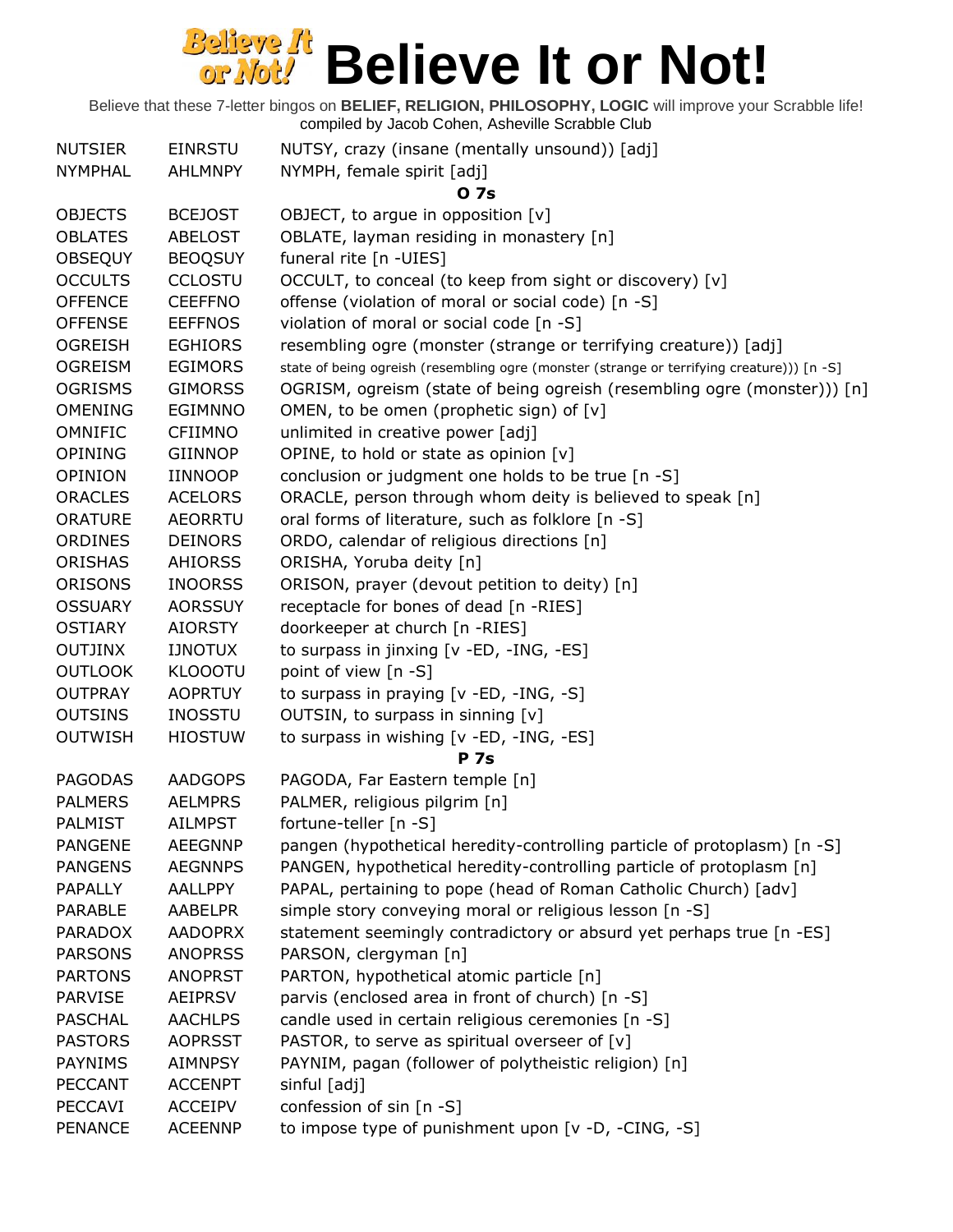| <b>PENATES</b> | <b>AEENPST</b> | Roman gods of household [n]                                                          |
|----------------|----------------|--------------------------------------------------------------------------------------|
| <b>PENSEES</b> | <b>EEENPSS</b> | PENSEE, thought (product of thinking) [n]                                            |
| <b>PENSIVE</b> | <b>EEINPSV</b> | engaged in deep thought [adj]                                                        |
| <b>PERFIDY</b> | <b>DEFIPRY</b> | deliberate breach of faith or trust [n -DIES]                                        |
| PERIAPT        | AEIPPRT        | amulet (object worn to protect against evil or injury) [n -S]                        |
| <b>PERITUS</b> | <b>EIPRSTU</b> | expert theologian [n -TI]                                                            |
| <b>PHANTOM</b> | <b>AHMNOPT</b> |                                                                                      |
|                |                | something existing in appearance only [n -S]                                         |
| <b>PHILTER</b> | <b>EHILPRT</b> | to put under spell of love potion [v -ED, -ING, -S]                                  |
| <b>PHILTRE</b> | EHILPRT        | to philter (to put under spell of love potion) [v -D, -RING, -S]                     |
| <b>PHOENIX</b> | <b>EHINOPX</b> | mythical bird [n -ES]                                                                |
| <b>PHOTINO</b> | <b>HINOOPT</b> | hypothetical elementary particle [n -S]                                              |
| <b>PIETIES</b> | <b>EEIIPST</b> | PIETY, quality or state of being pious (marked by religious reverence) [n]           |
| PIETISM        | <b>EIIMPST</b> | piety (quality or state of being pious (marked by religious reverence)) [n -S]       |
| PIETIST        | <b>EIIPSTT</b> | pious person (marked by religious reverence) [n -S]                                  |
| PILGRIM        | <b>GIILMPR</b> | to travel to holy place for religious reasons [v -ED, -ING, -S]                      |
| <b>PIOSITY</b> | <b>IIOPSTY</b> | excessive show of piety [n -TIES]                                                    |
| <b>PIOUSLY</b> | <b>ILOPSUY</b> | PIOUS, marked by religious reverence [adv]                                           |
| <b>PISCINA</b> | <b>ACIINPS</b> | basin used in certain church ceremonies [n -S or -E]                                 |
| <b>PISHOGE</b> | <b>EGHIOPS</b> | pishogue (evil spell) [n -S]                                                         |
| <b>PIXYISH</b> | HIIPSXY        | PIXY, playfully mischievous fairy or elf [adj]                                       |
| <b>PLEDGED</b> | <b>DDEEGLP</b> | PLEDGE, to give as security for something borrowed [v]                               |
| <b>PLEDGEE</b> | <b>DEEEGLP</b> | one to whom something is pledged [n -S]                                              |
| <b>PLEDGER</b> | <b>DEEGLPR</b> | one that pledges something [n -S]                                                    |
| <b>PLEDGES</b> | <b>DEEGLPS</b> | PLEDGE, to give as security for something borrowed [v]                               |
| <b>PLEDGOR</b> | <b>DEGLOPR</b> | pledger (one that pledges something) [n -S]                                          |
| <b>PLENISM</b> | <b>EILMNPS</b> | doctrine that space is fully occupied by matter [n -S]                               |
| <b>PLENIST</b> | <b>EILNPST</b> | advocate of plenism (doctrine that space is fully occupied by matter) [n -S]         |
| <b>PLEROMA</b> | <b>AELMOPR</b> | fullness of divine powers [n -S]                                                     |
| <b>PLIGHTS</b> | <b>GHILPST</b> | PLIGHT, to promise or bind by solemn pledge [v]                                      |
| <b>PNEUMAS</b> | <b>AEMNPSU</b> | PNEUMA, soul or spirit [n]                                                           |
| <b>POGROMS</b> | <b>GMOOPRS</b> | POGROM, to massacre systematically [v]                                               |
| <b>POLLIST</b> | <b>ILLOPST</b> | poller (one that polls (to question for purpose of surveying public opinion)) [n -S] |
| <b>PONTIFF</b> | <b>FFINOPT</b> | pope or bishop [n -S]                                                                |
| <b>POPEDOM</b> | <b>DEMOOPP</b> | office of pope (head of Roman Catholic Church) [n -S]                                |
| <b>PORTEND</b> | <b>DENOPRT</b> | to serve as omen of $[v - ED, -ING, -S]$                                             |
| <b>PORTENT</b> | <b>ENOPRTT</b> | omen $[n - S]$                                                                       |
| <b>POTIONS</b> | <b>INOOPST</b> | POTION, magical or medicinal drink [n]                                               |
| <b>POTLACH</b> | <b>ACHLOPT</b> | ceremonial feast [n -ES]                                                             |
| <b>PRAJNAS</b> | <b>AAJNPRS</b> | PRAJNA, ultimate knowledge in Buddhism and Hinduism [n]                              |
| <b>PRAYERS</b> | <b>AEPRRSY</b> | PRAYER, devout petition to deity [n]                                                 |
| <b>PRAYING</b> | <b>AGINPRY</b> | PRAY, to address prayers to [v]                                                      |
| <b>PREBEND</b> | <b>BDEENPR</b> | clergyman's stipend [n -S]                                                           |
| <b>PRECENT</b> | <b>CEENPRT</b> | to lead church choir in singing [v -ED, -ING, -S]                                    |
| <b>PRELACY</b> | <b>ACELPRY</b> | office of prelate (high-ranking clergyman) [n -CIES]                                 |
| <b>PRELATE</b> | <b>AEELPRT</b> | high-ranking clergyman [n -S]                                                        |
| <b>PRELIFE</b> | <b>EEFILPR</b> | life conceived as lived before one's earthly life [n -IVES]                          |
|                |                |                                                                                      |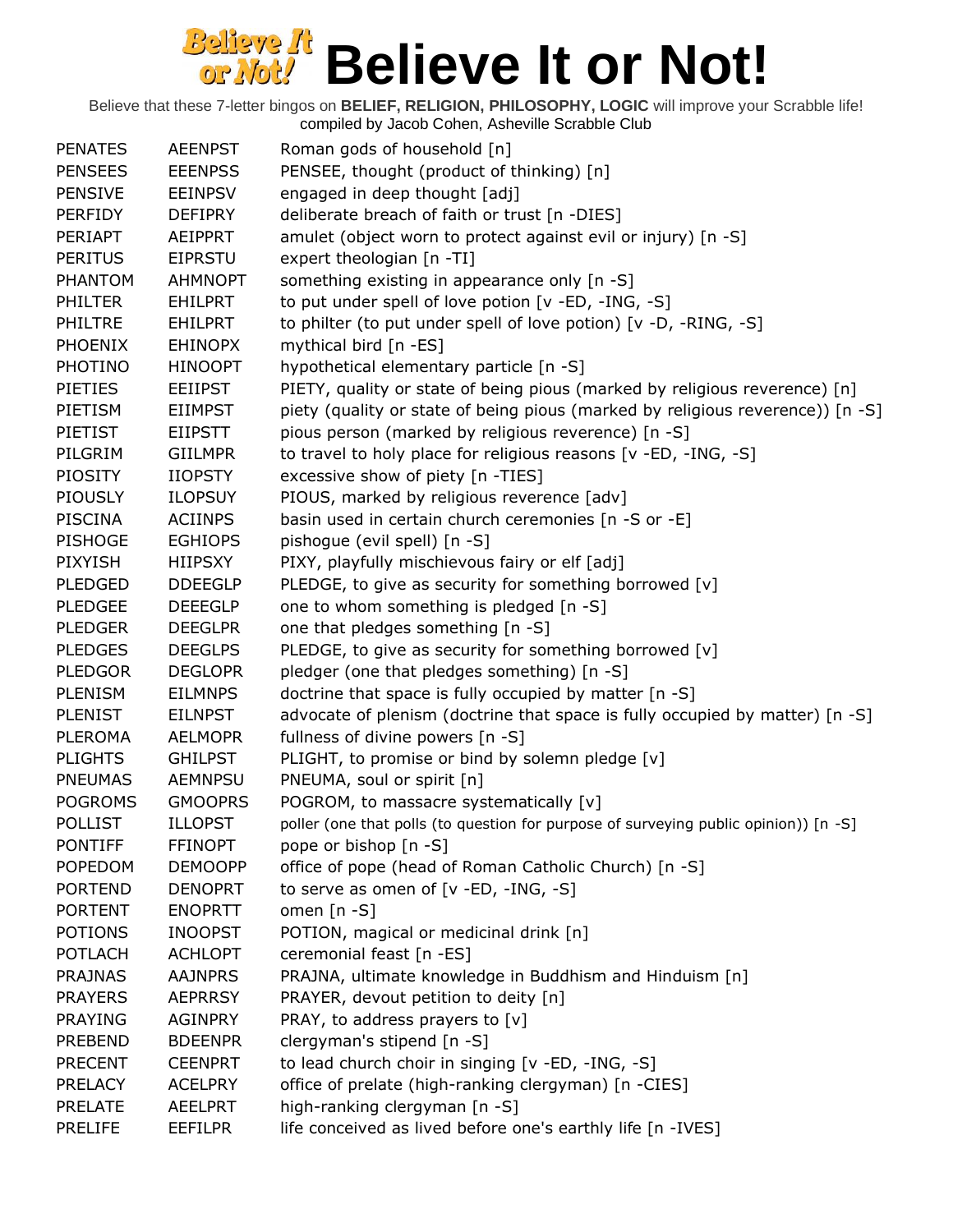| <b>PREMISS</b> | <b>EIMPRSS</b> | proposition in logic [n -ES]                                                                     |
|----------------|----------------|--------------------------------------------------------------------------------------------------|
| <b>PRESAGE</b> | <b>AEEGPRS</b> | to foretell (to tell of or about in advance) [v -D, -GING, -S]                                   |
| <b>PRESTER</b> | <b>EEPRRST</b> | priest [n -S]                                                                                    |
| <b>PRESUME</b> | <b>EEMPRSU</b> | to take for granted [v -D, -MING, -S]                                                            |
| <b>PREVISE</b> | <b>EEIPRSV</b> | to foresee (to see in advance) [v -D, -SING, -S]                                                 |
| <b>PRIESTS</b> | <b>EIPRSST</b> | PRIEST, to ordain as priest (one authorized to perform religious rites) $[v]$                    |
| <b>PROFANE</b> | <b>AEFNOPR</b> | to treat with irreverence or abuse [v -D, -NING, -S]                                             |
| <b>PROPHET</b> | <b>EHOPPRT</b> | one who predicts [n -S]                                                                          |
| <b>PROTEUS</b> | <b>EOPRSTU</b> | one that readily changes his appearance or principles [n -S]                                     |
| <b>PROTYLE</b> | <b>ELOPRTY</b> | hypothetical substance from which all elements are supposedly derived [n -S]                     |
| <b>PROTYLS</b> | <b>LOPRSTY</b> | PROTYL, protyle (hypothetical substance from which all elements are supposedly derived) [n]      |
| <b>PROVERB</b> | <b>BEOPRRV</b> | to make byword of $[v - ED, -ING, -S]$                                                           |
| <b>PROVERS</b> | <b>EOPRRSV</b> | PROVER, one that proves (to establish truth or validity of) [n]                                  |
| <b>PROVING</b> | <b>GINOPRV</b> | PROVE, to establish truth or validity of [v]                                                     |
| <b>PROWEST</b> | <b>EOPRSTW</b> | PROW, brave (showing courage (quality that enables one to face danger fearlessly; spirit)) [adj] |
| <b>PRUDERY</b> | <b>DEPRRUY</b> | excessive regard for propriety, modesty, or morality [n -RIES]                                   |
| <b>PSALMED</b> | <b>ADELMPS</b> | PSALM, to praise in psalms (sacred songs) [v]                                                    |
| <b>PSIONIC</b> | <b>CIINOPS</b> | pertaining to practical use of psychic powers [adj]                                              |
| <b>PSYCHED</b> | <b>CDEHPSY</b> | PSYCH, to put into proper frame of mind [v]                                                      |
| <b>PSYCHES</b> | <b>CEHPSSY</b> | PSYCHE, mental structure of person [n]                                                           |
| <b>PSYCHIC</b> | <b>CCHIPSY</b> | one sensitive to extrasensory phenomena [n -S]                                                   |
| <b>PSYCHOS</b> |                |                                                                                                  |
|                | <b>CHOPSSY</b> | PSYCHO, mentally unstable person [n]                                                             |
| <b>PSYWARS</b> | <b>APRSSWY</b> | PSYWAR, psychological warfare [n]                                                                |
| <b>PULPITS</b> | <b>ILPPSTU</b> | PULPIT, platform in church [n]                                                                   |
| <b>PUNDITS</b> | <b>DINPSTU</b> | PUNDIT, Hindu scholar [n]                                                                        |
| <b>PURANAS</b> | <b>AANPRSU</b> | PURANA, Hindu scripture [n]                                                                      |
| <b>PURANIC</b> | <b>ACINPRU</b> | PURANA, Hindu scripture [adj]                                                                    |
| <b>PURISMS</b> | <b>IMPRSSU</b> | PURISM (strict adherence to traditional correctness) [n]                                         |
| <b>PURISTS</b> | <b>IPRSSTU</b> | PURIST, one who practices purism (strict adherence to traditional correctness) [n]               |
|                |                | Q <sub>7s</sub>                                                                                  |
| QABALAH        | AAABHLQ        | cabala (occult or secret doctrine) [n -S]                                                        |
| QABALAS        | AAABLQS        | QABALA, cabala (occult or secret doctrine) [n]                                                   |
| QUERIST        | <b>EIQRSTU</b> | one who queries [n -S]                                                                           |
| QUIETUS        | <b>EIQSTUU</b> | final settlement [n -ES]                                                                         |
|                |                | <b>R</b> 7s                                                                                      |
| <b>RABBIES</b> | ABBEIRS        | RABBI, Jewish spiritual leader [n]                                                               |
| <b>RABBINS</b> | <b>ABBINRS</b> | RABBIN, rabbi (Jewish spiritual leader) [n]                                                      |
| <b>RABBONI</b> | <b>ABBINOR</b> | master; teacher -- used as Jewish title of respect [n -S]                                        |
| <b>RACISMS</b> | <b>ACIMRSS</b> | RACISM, doctrine of racial superiority [n]                                                       |
| <b>RACISTS</b> | <b>ACIRSST</b> | RACIST, advocate of racism (doctrine of racial superiority) [n]                                  |
| <b>REALEST</b> | <b>AEELRST</b> | REAL, having actual existence [adj]                                                              |
| <b>REALIST</b> | AEILRST        | one who is concerned with fact or reality [n -S]                                                 |
| <b>RECTORS</b> | <b>CEORRST</b> | RECTOR, clergyman in charge of parish [n]                                                        |
| <b>RECTORY</b> | <b>CEORRTY</b> | rector's (clergyman in charge of parish) dwelling [n -RIES]                                      |
| <b>REFUTAL</b> | <b>AEFLRTU</b> | act of refuting (to prove to be false or erroneous) [n -S]                                       |
| <b>REFUTED</b> | <b>DEEFRTU</b> | REFUTE, to prove to be false or erroneous [v]                                                    |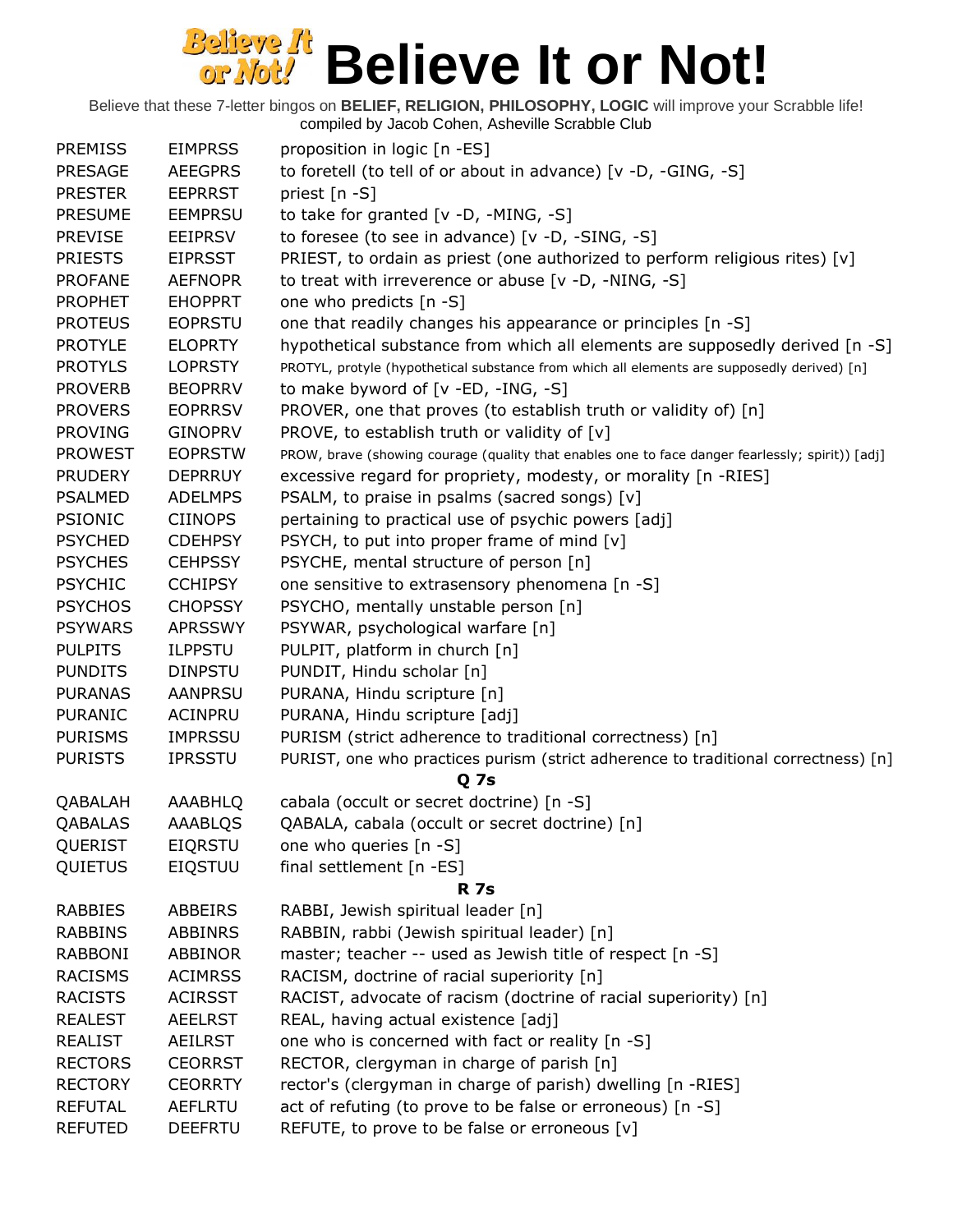| <b>REFUTER</b> | <b>EEFRRTU</b> | one that refutes (to prove to be false or erroneous) [n -S]                         |
|----------------|----------------|-------------------------------------------------------------------------------------|
| <b>REFUTES</b> | <b>EEFRSTU</b> | REFUTE, to prove to be false or erroneous [v]                                       |
| REIFIED        | <b>DEEFIIR</b> | REIFY, to regard as real or concrete $[v]$                                          |
| <b>REIFIER</b> | EEFIIRR        | one that reifies (to regard as real or concrete) [n -S]                             |
| <b>REIFIES</b> | <b>EEFIIRS</b> | REIFY, to regard as real or concrete [v]                                            |
| <b>REQUIEM</b> | EEIMQRU        | musical composition for dead [n -S]                                                 |
| <b>REREDOS</b> | <b>DEEORRS</b> | ornamental screen behind altar [n -ES]                                              |
| <b>RETABLE</b> | ABEELRT        | raised shelf above altar [n -S]                                                     |
| <b>RETABLO</b> | <b>ABELORT</b> | retable (raised shelf above altar) [n -S]                                           |
| <b>RETHINK</b> | <b>EHIKNRT</b> | THINK, to formulate in mind [v -HOUGHT, -ING, -S]                                   |
| <b>REVERED</b> | <b>DEEERRV</b> | REVERE, to regard with great respect [v]                                            |
| <b>REVERER</b> | EEERRRV        | one that reveres (to regard with great respect) [n -S]                              |
| <b>REVERES</b> | <b>EEERRSV</b> | REVERE, to regard with great respect $[v]$                                          |
| <b>RITUALS</b> | AILRSTU        | RITUAL, system of rites [n]                                                         |
| <b>ROOTERS</b> | <b>EOORRST</b> | ROOTER, one that gives encouragement or support [n]                                 |
|                |                | <b>S7s</b>                                                                          |
| <b>SABBATH</b> | <b>AABBHST</b> | sabbat (assembly of demons and witches) [n -S]                                      |
| <b>SABBATS</b> | <b>AABBSST</b> | SABBAT, assembly of demons and witches [n]                                          |
| <b>SACRING</b> | <b>ACGINRS</b> | consecration of bread and wine of Eucharist [n -S]                                  |
| <b>SACRIST</b> | <b>ACIRSST</b> | person in charge of sacristy [n -S]                                                 |
| <b>SADDHUS</b> | ADDHSSU        | SADDHU, sadhu (Hindu holy man) [n]                                                  |
| SAINING        | <b>AGIINNS</b> | SAIN, to make sign of cross on [v]                                                  |
| SAINTED        | <b>ADEINST</b> | SAINT, to declare to be saint (person of exceptional holiness) [v]                  |
| <b>SAINTLY</b> | <b>AILNSTY</b> | of or befitting saint [adj -LIER, -LIEST]                                           |
| SAMADHI        | AADHIMS        | state of concentration in yoga [n -S]                                               |
| SAMSARA        | <b>AAAMRSS</b> | cycle of birth, death, and rebirth in Buddhism [n -S]                               |
| <b>SANCTUM</b> | <b>ACMNSTU</b> | sacred place [n -TA, -S]                                                            |
| SANDMAN        | <b>AADMNNS</b> | mythical person who makes children sleepy by sprinkling sand in their eyes [n -MEN] |
| <b>SANGHAS</b> | <b>AAGHNSS</b> | SANGHA, Buddhist religious community [n]                                            |
| <b>SANTERA</b> | <b>AAENRST</b> | priestess of santeria [n -S]                                                        |
| SANTERO        | <b>AENORST</b> | priest of santeria [n -S]                                                           |
| SANYASI        | <b>AAINSSY</b> | sannyasi (Hindu monk) [n -S]                                                        |
| <b>SATANIC</b> | <b>AACINST</b> | extremely evil [adj]                                                                |
| <b>SATORIS</b> | <b>AIORSST</b> | SATORI, illumination of spirit sought by Zen Buddhists [n]                          |
| <b>SATSANG</b> | <b>AAGNSST</b> | sacred gathering in Hinduism [n -S]                                                 |
| <b>SATYRIC</b> | <b>ACIRSTY</b> | SATYR, woodland deity of Greek mythology [adj]                                      |
| <b>SAVIORS</b> | <b>AIORSSV</b> | SAVIOR, one that saves (to rescue from danger, injury, or loss) [n]                 |
| <b>SAVIOUR</b> | <b>AIORSUV</b> | savior (one that saves (to rescue from danger, injury, or loss)) [n -S]             |
| <b>SAYINGS</b> | <b>AGINSSY</b> | SAYING, maxim (brief statement of general truth or principle) [n]                   |
| <b>SCEPTIC</b> | <b>CCEIPST</b> | skeptic (person who doubts generally accepted ideas) [n -S]                         |
| <b>SCHIZOS</b> | <b>CHIOSSZ</b> | SCHIZO, schizoid (person affected with type of psychotic disorder) [n]              |
| <b>SCRUPLE</b> | <b>CELPRSU</b> | to hesitate because of ethical considerations [v -D, -LING, -S]                     |
| <b>SCRYERS</b> | <b>CERRSSY</b> | SCRYER, one that scries (to foretell future by using crystal ball) [n]              |
| <b>SCRYING</b> | <b>CGINRSY</b> | SCRY, to foretell future by using crystal ball [v]                                  |
| <b>SEANCES</b> | <b>ACEENSS</b> | SEANCE, meeting of persons seeking spiritualistic messages [n]                      |
| <b>SECONDS</b> | <b>CDENOSS</b> | SECOND, to give support or encouragement to [v]                                     |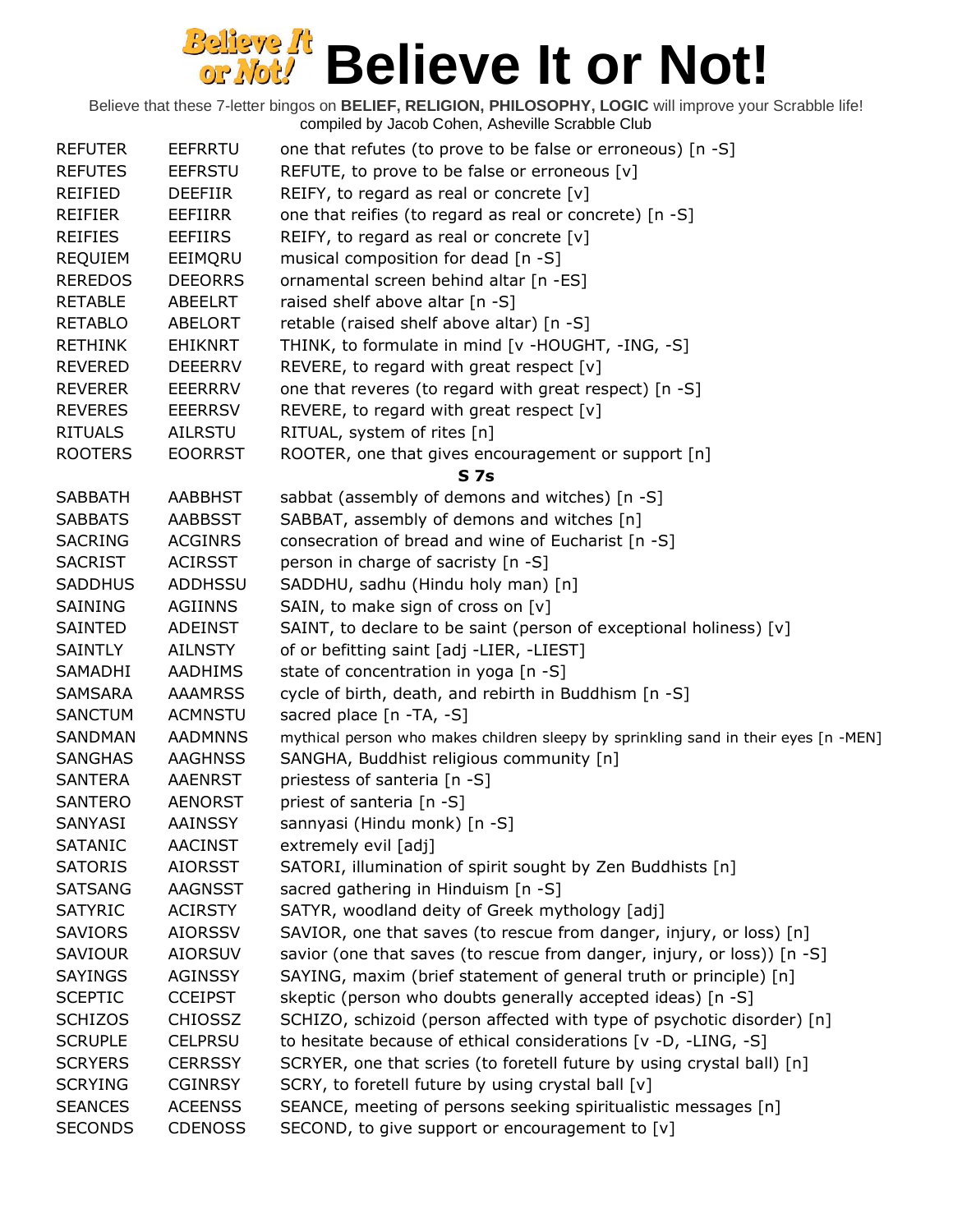| <b>SECTARY</b> | <b>ACERSTY</b> | member of sect [n -RIES]                                                             |
|----------------|----------------|--------------------------------------------------------------------------------------|
| SEDARIM        | <b>ADEIMRS</b> | SEDER, Jewish ceremonial dinner [n]                                                  |
| <b>SEDILIA</b> | <b>ADEIILS</b> | SEDILE, one of seats in church for use of officiating clergy [n]                     |
| <b>SEEMERS</b> | <b>EEEMRSS</b> | SEEMER, one that seems (to give impression of being) [n]                             |
| <b>SEEMING</b> | <b>EEGIMNS</b> | outward appearance [n -S] / SEEM, to give impression of being [v]                    |
| <b>SEERESS</b> | <b>EEERSSS</b> | female seer (prophet (one who predicts)) [n -ES]                                     |
| <b>SELKIES</b> | <b>EEIKLSS</b> | SELKIE, creature in Scottish and Irish folklore [n]                                  |
| <b>SENILES</b> | <b>EEILNSS</b> | SENILE, one who exhibits senility (mental and physical infirmity due to old age) [n] |
| <b>SERAPHS</b> | <b>AEHPRSS</b> | SERAPH, winged celestial being [n]                                                   |
| <b>SERMONS</b> | <b>EMNORSS</b> | SERMON, religious discourse [n]                                                      |
| <b>SEXISMS</b> | <b>EIMSSSX</b> | SEXISM, prejudice or discrimination against women [n]                                |
| <b>SEXISTS</b> | <b>EISSSTX</b> | SEXIST, one that practices sexism [n]                                                |
| <b>SEXTONS</b> | <b>ENOSSTX</b> | SEXTON, maintenance worker of church [n]                                             |
| <b>SHAHADA</b> | <b>AAADHHS</b> | Muslim profession of faith [n -S]                                                    |
| <b>SHAHEED</b> | <b>ADEEHHS</b> | shahid (Muslim martyr) [n -S]                                                        |
| <b>SHAHIDS</b> | <b>ADHHISS</b> | SHAHID, Muslim martyr [n]                                                            |
| <b>SHAITAN</b> | <b>AAHINST</b> | evil spirit [n -S]                                                                   |
| <b>SHALOMS</b> | <b>AHLMOSS</b> | SHALOM, word used as Jewish greeting or farewell [n]                                 |
| <b>SHAMANS</b> | <b>AAHMNSS</b> | SHAMAN, medicine man among certain Native Americans [n]                              |
| <b>SHAMMAS</b> | AAHMMSS        | shammes (minor official of synagogue) [n -IM]                                        |
| <b>SHAMMES</b> | <b>AEHMMSS</b> | minor official of synagogue [n -IM]                                                  |
| <b>SHAMMOS</b> | <b>AHMMOSS</b> | shammes (minor official of synagogue) [n -IM]                                        |
| SHANTIH        | AHHINST        | shanti (peace) [n -S]                                                                |
| <b>SHANTIS</b> | <b>AHINSST</b> | SHANTI, peace [n]                                                                    |
| SHARIAH        | <b>AAHHIRS</b> | sharia (Islamic law based on Koran) [n -S]                                           |
| <b>SHARIAS</b> | <b>AAHIRSS</b> | SHARIA, Islamic law based on Koran [n]                                               |
| <b>SHARIAT</b> | <b>AAHIRST</b> | sharia (Islamic law based on Koran) [n -S]                                           |
| <b>SHEEPLE</b> | <b>EEEHLPS</b> | people likened to sheep [n -S]                                                       |
| SHEITAN        | AEHINST        | shaitan (evil spirit) [n -S]                                                         |
| <b>SHEITEL</b> | <b>EEHILST</b> | wig worn by married Jewish woman [n -S]                                              |
| <b>SHIBAHS</b> | <b>ABHHISS</b> | SHIBAH, shiva (period of mourning) [n]                                               |
| <b>SHIVAHS</b> | <b>AHHISSV</b> | SHIVAH, shiva (period of mourning) [n]                                               |
| <b>SHIVITI</b> | <b>HIIISTV</b> | plaque with Hebrew verse [n -S]                                                      |
| <b>SHOCHET</b> | <b>CEHHOST</b> | person who slaughters animals and fowl according to Jewish law [n -IM]               |
| <b>SHOFARS</b> | <b>AFHORSS</b> | SHOFAR, ram's-horn trumpet blown in certain Jewish rituals [n]                       |
| <b>SHOLOMS</b> | <b>HLMOOSS</b> | SHOLOM, shalom (word used as Jewish greeting or farewell) [n]                        |
| <b>SHOPHAR</b> | <b>AHHOPRS</b> | shofar (ram's-horn trumpet blown in certain Jewish rituals) [n -S or -HROTH]         |
| <b>SHRIEVE</b> | <b>EEHIRSV</b> | to shrive (to hear confession of and grant absolution to) [v -D, -VING, -S]          |
| <b>SHRIFTS</b> | <b>FHIRSST</b> | SHRIFT, act of shriving (to hear confession of and grant absolution to) [n]          |
| <b>SHRINED</b> | <b>DEHINRS</b> | SHRINE, to place in shrine (receptacle for sacred relics) [v]                        |
| <b>SHRINES</b> | <b>EHINRSS</b> | SHRINE, to place in shrine (receptacle for sacred relics) [v]                        |
| <b>SHRIVED</b> | <b>DEHIRSV</b> | SHRIVE, to hear confession of and grant absolution to [v]                            |
| <b>SHRIVEN</b> | <b>EHINRSV</b> | SHRIVE, to hear confession of and grant absolution to [v]                            |
| <b>SHRIVER</b> | <b>EHIRRSV</b> | one that shrives (to hear confession of and grant absolution to) [n -S]              |
| <b>SHRIVES</b> | <b>EHIRSSV</b> | SHRIVE, to hear confession of and grant absolution to [v]                            |
| <b>SHYNESS</b> | <b>EHNSSSY</b> | state of being shy (timid (lacking courage or self-confidence)) [n -ES]              |
|                |                |                                                                                      |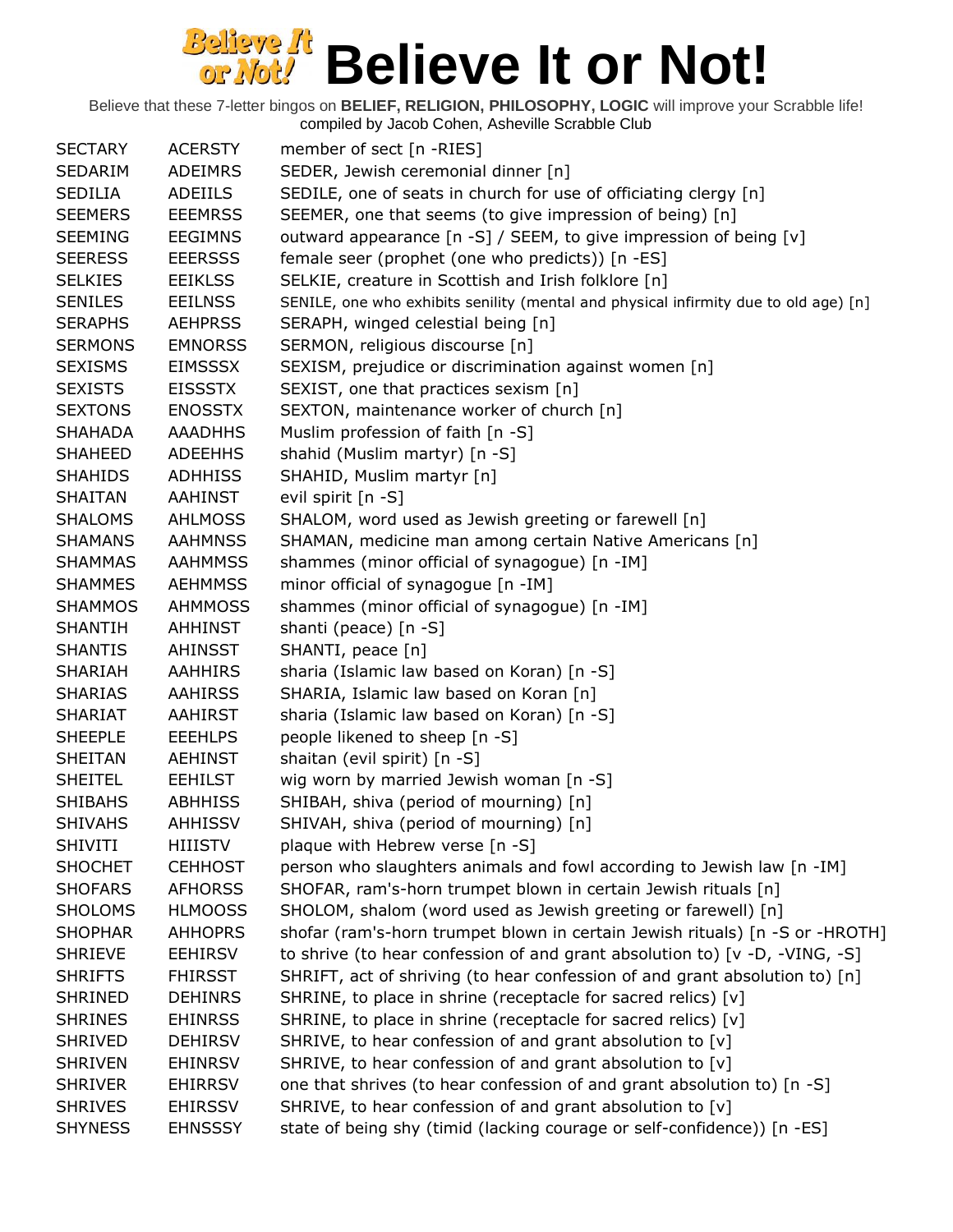| <b>SIBYLIC</b> | <b>BCIILSY</b> | SIBYL, female prophet (one who predicts) [adj]                                                                      |
|----------------|----------------|---------------------------------------------------------------------------------------------------------------------|
| <b>SICKEES</b> | <b>CEEIKSS</b> | SICKEE, sickie (emotionally sick person) [n]                                                                        |
| <b>SIDDHAS</b> | <b>ADDHISS</b> | SIDDHA, one who has attained perfection in Hinduism [n]                                                             |
| <b>SIDDURS</b> | <b>DDIRSSU</b> | SIDDUR, Jewish prayer book [n]                                                                                      |
| <b>SILENUS</b> | <b>EILNSSU</b> | woodland deity of Greek mythology [n -NI]                                                                           |
| <b>SIMCHAS</b> | <b>ACHIMSS</b> | SIMCHA, Jewish private party [n]                                                                                    |
| <b>SINNERS</b> | <b>EINNRSS</b> | SINNER, one that sins (to commit sin (offense against religious or moral law)) [n]                                  |
| <b>SINNING</b> | <b>GIINNNS</b> | SIN, to commit sin (offense against religious or moral law) [v]                                                     |
| <b>SKEPSIS</b> | <b>EIKPSSS</b> | attitude or outlook of skeptic [n -ES]                                                                              |
| <b>SKEPTIC</b> | <b>CEIKPST</b> | person who doubts generally accepted ideas [n -S]                                                                   |
| <b>SKOOKUM</b> | <b>KKMOOSU</b> | evil spirit [n -S]                                                                                                  |
| <b>SKYHOOK</b> | <b>HKKOOSY</b> | hook conceived as being suspended from sky [n -S]                                                                   |
| <b>SLEAZOS</b> | <b>AELOSSZ</b> | SLEAZO, sleazoid (person of low morals or character) [n]                                                            |
| <b>SMRITIS</b> | <b>IIMRSST</b> | SMRITI, text of Hindu religious teachings [n]                                                                       |
| <b>SOOTHLY</b> | <b>HLOOSTY</b> | in truth [adv]                                                                                                      |
| <b>SOPHIST</b> | <b>HIOPSST</b> | one that uses sophisms [n -S]                                                                                       |
| <b>SORITES</b> | <b>EIORSST</b> | type of argument used in logic [n SORITES]                                                                          |
| SORITIC        | <b>CIIORST</b> | SORITES, type of argument used in logic [adj]                                                                       |
| <b>SPAEING</b> | <b>AEGINPS</b> | act of foretelling (to tell of or about in advance) [n -S] / SPAE, to foretell (to tell of or about in advance) [v] |
| <b>SPECTER</b> | <b>CEEPRST</b> | visible disembodied spirit [n -S]                                                                                   |
| <b>SPECTRE</b> | <b>CEEPRST</b> | specter (visible disembodied spirit) [n -S]                                                                         |
| <b>SQUARKS</b> | <b>AKQRSSU</b> | SQUARK, hypothetical boson analogue of quark [n]                                                                    |
| <b>SRADDHA</b> | <b>AADDHRS</b> | sradha (Hindu ceremonial offering) [n -S]                                                                           |
| <b>SRADHAS</b> | <b>AADHRSS</b> | SRADHA, Hindu ceremonial offering [n]                                                                               |
| <b>STARETS</b> | <b>AERSSTT</b> | spiritual adviser in Eastern Orthodox Church [n -RTSY]                                                              |
| <b>STATIST</b> | AISSTTT        | adherent of statism [n -S]                                                                                          |
| <b>STYLITE</b> | <b>EILSTTY</b> | early Christian ascetic [n -S]                                                                                      |
| <b>SUBCULT</b> | <b>BCLSTUU</b> | subdivision of cult [n -S]                                                                                          |
| <b>SUCCAHS</b> | <b>ACCHSSU</b> | SUCCAH, sukkah (temporary shelter in which meals are eaten during Jewish festival) [n]                              |
| <b>SUCCOTH</b> | <b>CCHOSTU</b> | SUCCAH, sukkah (temporary shelter in which meals are eaten during Jewish festival) [n]                              |
| <b>SUCCUBA</b> | <b>ABCCSUU</b> | succubus (female demon (evil spirit)) [n -S or -E]                                                                  |
| <b>SUKKAHS</b> | <b>AHKKSSU</b> | SUKKAH, temporary shelter in which meals are eaten during Jewish festival [n]                                       |
| <b>SUKKOTH</b> | <b>HKKOSTU</b> | SUKKAH, temporary shelter in which meals are eaten during Jewish festival [n]                                       |
| <b>SUNNAHS</b> | <b>AHNNSSU</b> | SUNNAH, sunna (body of traditional Muslim law) [n]                                                                  |
| <b>SUPPOSE</b> | <b>EOPPSSU</b> | to assume to be true $[v -D, -SING, -S]$                                                                            |
| <b>SUPREME</b> | <b>EEMPRSU</b> | highest in power or authority [adj -R, -ST]                                                                         |
| <b>SUSPECT</b> | <b>CEPSSTU</b> | to think guilty on slight evidence [v -ED, -ING, -S]                                                                |
| <b>SUTTEES</b> | <b>EESSTTU</b> | SUTTEE, Hindu widow cremated on her husband's funeral pyre to show her devotion to him [n]                          |
| <b>SWAMIES</b> | <b>AEIMSSW</b> | SWAMY, swami (Hindu religious teacher) [n]                                                                          |
| <b>SWEVENS</b> | <b>EENSSVW</b> | SWEVEN, dream or vision [n]                                                                                         |
| <b>SWITHER</b> | <b>EHIRSTW</b> | to doubt (to be uncertain about) [v -ED, -ING, -S]                                                                  |
| <b>SYNAGOG</b> | <b>AGGNOSY</b> | building for Jewish worship [n -S]                                                                                  |
| SYNODAL        | <b>ADLNOSY</b> | SYNOD, church council [adj]                                                                                         |
| SYNODIC        | <b>CDINOSY</b> | SYNOD, church council [adj]                                                                                         |
|                |                | <b>T</b> 7s                                                                                                         |
| <b>TALARIA</b> | AAAILRT        | winged sandals worn by various figures of classical mythology [n]                                                   |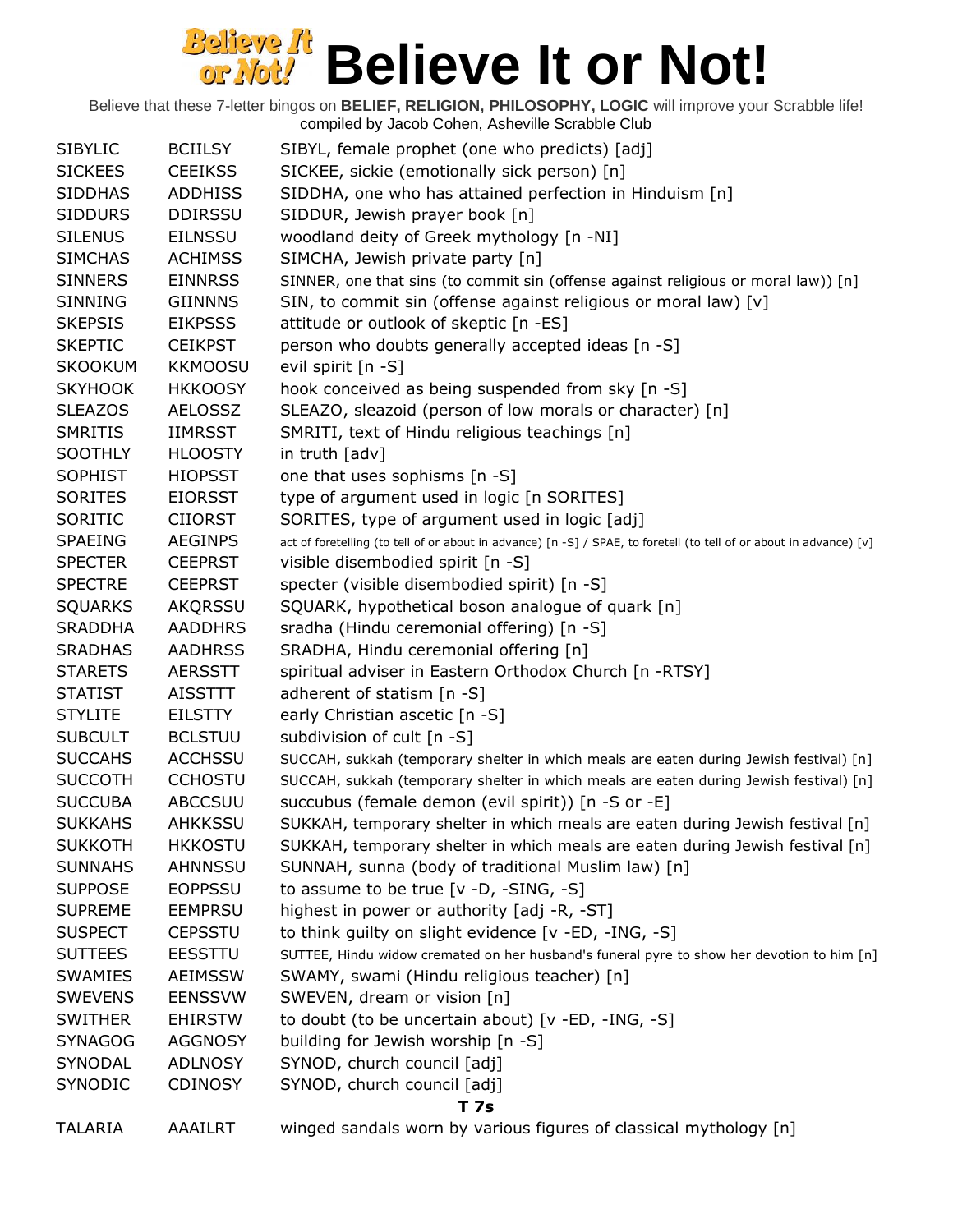| <b>TALLITH</b> | AHILLTT        | Jewish prayer shawl [n -S or -IM]                                               |
|----------------|----------------|---------------------------------------------------------------------------------|
| <b>TALLITS</b> | <b>AILLSTT</b> | TALLIT, tallith (Jewish prayer shawl) [n]                                       |
| <b>TANTRAS</b> | <b>AANRSTT</b> | TANTRA, one of class of Hindu religious writings [n]                            |
| <b>TANTRIC</b> | <b>ACINRTT</b> | TANTRA, one of class of Hindu religious writings [adj]                          |
| <b>TAPERER</b> | <b>AEEPRRT</b> | one that carries candle in religious procession [n -S]                          |
| <b>TARBUSH</b> | <b>ABHRSTU</b> | tarboosh (cap worn by Muslim men) [n -ES]                                       |
| <b>TATHATA</b> | AAAHTTT        | ultimate nature of all things in Buddhism [n -S]                                |
| <b>TEMPLED</b> | <b>DEELMPT</b> | TEMPLE, house of worship [adj]                                                  |
| <b>TEMPLES</b> | <b>EELMPST</b> | TEMPLE, house of worship [n]                                                    |
| <b>TEMPTED</b> | <b>DEEMPTT</b> | TEMPT, to entice to commit unwise or immoral act $[v]$                          |
| <b>TEMPTER</b> | <b>EEMPRTT</b> | one that tempts (to entice to commit unwise or immoral act) [n -S]              |
| <b>TEOPANS</b> | <b>AENOPST</b> | TEOPAN, teocalli (Aztec temple) [n]                                             |
| <b>TEREFAH</b> | <b>AEEFHRT</b> | tref (unfit for use according to Jewish law) [adj]                              |
| <b>TESTIFY</b> | <b>EFISTTY</b> | to make declaration of truth under oath [v -FIED, -ING, -FIES]                  |
| <b>TETCHED</b> | <b>CDEEHTT</b> | crazy (insane (mentally unsound)) [adj]                                         |
| <b>THEISMS</b> | <b>EHIMSST</b> | THEISM, belief in existence of god [n]                                          |
| <b>THEISTS</b> | <b>EHISSTT</b> | THEIST, one who believes in existence of god [n]                                |
| <b>THEOLOG</b> | <b>EGHLOOT</b> | student of theology [n -S]                                                      |
| <b>THEOREM</b> | <b>EEHMORT</b> | proposition that is demonstrably true or is assumed to be so [n -S]             |
| <b>THEURGY</b> | <b>EGHRTUY</b> | divine intervention in human affairs [n -GIES]                                  |
| <b>THINKER</b> | <b>EHIKNRT</b> | one that thinks (to formulate in mind) [n -S]                                   |
| <b>THOUGHT</b> | <b>GHHOTTU</b> | product of thinking [n -S] / THINK, to formulate in mind [v]                    |
| <b>TIERCES</b> | <b>CEEIRST</b> | TIERCE, one of seven canonical daily periods for prayer and devotion [n]        |
| <b>TIMIDER</b> | <b>DEIIMRT</b> | TIMID, lacking courage or self-confidence [adj]                                 |
| TIMIDLY        | <b>DIILMTY</b> | TIMID, lacking courage or self-confidence [adv]                                 |
| <b>TITHERS</b> | <b>EHIRSTT</b> | TITHER, one that tithes (to pay tithe (small tax)) [n]                          |
| <b>TONSURE</b> | <b>ENORSTU</b> | to shave head of $[v -D, -RING, -S]$                                            |
| <b>TOTEMIC</b> | <b>CEIMOTT</b> | TOTEM, natural object serving as emblem of family or clan [adj]                 |
| <b>TRIDUUM</b> | <b>DIMRTUU</b> | period of three days of prayer [n -S]                                           |
| <b>TROWTHS</b> | <b>HORSTTW</b> | TROWTH, truth (conformity to fact or reality) [n]                               |
| <b>TRUISMS</b> | <b>IMRSSTU</b> | TRUISM, obvious truth [n]                                                       |
| <b>TRUTHER</b> | <b>EHRRTTU</b> | type of conspiracy theorist [n -S]                                              |
| <b>TSADDIK</b> | <b>ADDIKST</b> | zaddik (virtuous person by Jewish religious standards) [n -IM]                  |
| <b>TSARIST</b> | <b>AIRSSTT</b> | czarist (supporter of czarism) [n -S]                                           |
| <b>TUNICLE</b> | <b>CEILNTU</b> | type of vestment (one of ceremonial garments of clergy) [n -S]                  |
| <b>TURBANS</b> | <b>ABNRSTU</b> | TURBAN, head covering worn by Muslims [n]                                       |
| <b>TZADDIK</b> | <b>ADDIKTZ</b> | zaddik (virtuous person by Jewish religious standards) [n -IM]                  |
| <b>TZARIST</b> | <b>AIRSTTZ</b> | czarist (supporter of czarism) [n -S]                                           |
| <b>TZITZIS</b> | <b>IISTTZZ</b> | zizith (tassels on four corners of Jewish prayer shawl) [n]                     |
| <b>TZITZIT</b> | <b>IITTTZZ</b> | zizith (tassels on four corners of Jewish prayer shawl) [n]                     |
|                |                | <b>U</b> 7s                                                                     |
| <b>ULPANIM</b> | AILMNPU        | ULPAN, school in Israel for teaching Hebrew [n]                                 |
| <b>UNBLEST</b> | <b>BELNSTU</b> | BLEST, BLESS, to sanctify (to make holy (having divine nature or origin)) [adj] |
| <b>UNBLIND</b> | <b>BDILNNU</b> | to free from blindness or illusion [v -ED, -ING, -S]                            |
| <b>UNCRAZY</b> | <b>ACNRUYZ</b> | not crazy (insane (mentally unsound)) [adj -ZIER, -ZIEST]                       |
| <b>UNCTION</b> | <b>CINNOTU</b> | act of anointing (to apply oil to as sacred rite) [n -S]                        |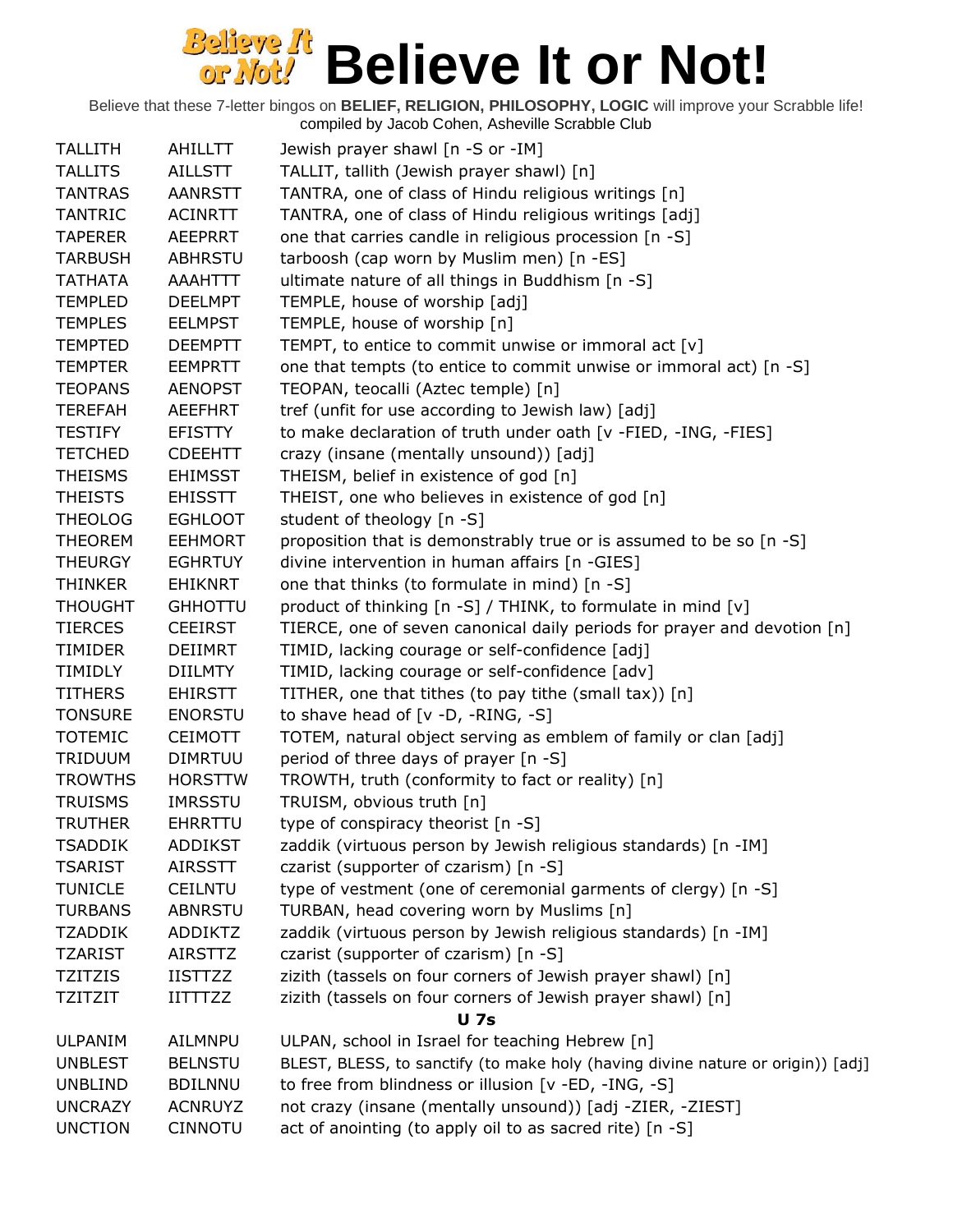| lack of faith [n -S]<br><b>UNFAITH</b><br>AFHINTU<br><b>UNFROCK</b><br>to divest of ecclesiastical authority [v -ED, -ING, -S]<br><b>CFKNORU</b><br><b>UNGODLY</b><br>impious (not pious) [adj -LIER, -LIEST]<br><b>DGLNOUY</b><br>mythical horselike creature [n -S]<br><b>UNICORN</b><br>CINNORU<br><b>UNKNOWN</b><br><b>KNNNOUW</b><br>one that is not known [n -S]<br>UNLIVE, to live so as to make amends for $[v]$<br><b>UNLIVED</b><br><b>DEILNUV</b><br>UNLIVE, to live so as to make amends for [v]<br><b>UNLIVES</b><br><b>EILNSUV</b><br>to depose from rank of bishop [v -ED, -ING, -S]<br><b>UNMITER</b><br><b>EIMNRTU</b><br>to unmiter (to depose from rank of bishop) [v -D, -RING, -S]<br><b>UNMITRE</b><br>EIMNRTU<br>amoral (lacking sense of right and wrong) [adj]<br><b>UNMORAL</b><br>ALMNORU<br>to deprive of courage [v -D, -VING, -S]<br><b>UNNERVE</b><br><b>EENNRUV</b><br>to retract something sworn [v -WORE, WORN, -ING, -S]<br><b>UNSWEAR</b><br><b>AENRSUW</b> |
|-------------------------------------------------------------------------------------------------------------------------------------------------------------------------------------------------------------------------------------------------------------------------------------------------------------------------------------------------------------------------------------------------------------------------------------------------------------------------------------------------------------------------------------------------------------------------------------------------------------------------------------------------------------------------------------------------------------------------------------------------------------------------------------------------------------------------------------------------------------------------------------------------------------------------------------------------------------------------------------------------|
|                                                                                                                                                                                                                                                                                                                                                                                                                                                                                                                                                                                                                                                                                                                                                                                                                                                                                                                                                                                                 |
|                                                                                                                                                                                                                                                                                                                                                                                                                                                                                                                                                                                                                                                                                                                                                                                                                                                                                                                                                                                                 |
|                                                                                                                                                                                                                                                                                                                                                                                                                                                                                                                                                                                                                                                                                                                                                                                                                                                                                                                                                                                                 |
|                                                                                                                                                                                                                                                                                                                                                                                                                                                                                                                                                                                                                                                                                                                                                                                                                                                                                                                                                                                                 |
|                                                                                                                                                                                                                                                                                                                                                                                                                                                                                                                                                                                                                                                                                                                                                                                                                                                                                                                                                                                                 |
|                                                                                                                                                                                                                                                                                                                                                                                                                                                                                                                                                                                                                                                                                                                                                                                                                                                                                                                                                                                                 |
|                                                                                                                                                                                                                                                                                                                                                                                                                                                                                                                                                                                                                                                                                                                                                                                                                                                                                                                                                                                                 |
|                                                                                                                                                                                                                                                                                                                                                                                                                                                                                                                                                                                                                                                                                                                                                                                                                                                                                                                                                                                                 |
|                                                                                                                                                                                                                                                                                                                                                                                                                                                                                                                                                                                                                                                                                                                                                                                                                                                                                                                                                                                                 |
|                                                                                                                                                                                                                                                                                                                                                                                                                                                                                                                                                                                                                                                                                                                                                                                                                                                                                                                                                                                                 |
|                                                                                                                                                                                                                                                                                                                                                                                                                                                                                                                                                                                                                                                                                                                                                                                                                                                                                                                                                                                                 |
|                                                                                                                                                                                                                                                                                                                                                                                                                                                                                                                                                                                                                                                                                                                                                                                                                                                                                                                                                                                                 |
| to dismiss from mind [v -HOUGHT, -ING, -S]<br><b>UNTHINK</b><br><b>HIKNNTU</b>                                                                                                                                                                                                                                                                                                                                                                                                                                                                                                                                                                                                                                                                                                                                                                                                                                                                                                                  |
| UNTRUE, TRUE, consistent with fact or reality [adj]<br><b>UNTRUER</b><br><b>ENRRTUU</b>                                                                                                                                                                                                                                                                                                                                                                                                                                                                                                                                                                                                                                                                                                                                                                                                                                                                                                         |
| not truly (in conformity with fact or reality) [adv]<br><b>UNTRULY</b><br><b>LNRTUUY</b>                                                                                                                                                                                                                                                                                                                                                                                                                                                                                                                                                                                                                                                                                                                                                                                                                                                                                                        |
| something that is untrue [n -S]<br><b>UNTRUTH</b><br><b>HNRTTUU</b>                                                                                                                                                                                                                                                                                                                                                                                                                                                                                                                                                                                                                                                                                                                                                                                                                                                                                                                             |
| UNWISE, WISE, having wisdom [adj]<br><b>UNWISER</b><br><b>EINRSUW</b>                                                                                                                                                                                                                                                                                                                                                                                                                                                                                                                                                                                                                                                                                                                                                                                                                                                                                                                           |
| one who believes in perfectibility of human society [n -S]<br><b>UTOPIAN</b><br>AINOPTU                                                                                                                                                                                                                                                                                                                                                                                                                                                                                                                                                                                                                                                                                                                                                                                                                                                                                                         |
| UTOPIA, place of ideal perfection [n]<br><b>UTOPIAS</b><br><b>AIOPSTU</b>                                                                                                                                                                                                                                                                                                                                                                                                                                                                                                                                                                                                                                                                                                                                                                                                                                                                                                                       |
| body of ideals or principles of utopian [n -S]<br><b>UTOPISM</b><br><b>IMOPSTU</b>                                                                                                                                                                                                                                                                                                                                                                                                                                                                                                                                                                                                                                                                                                                                                                                                                                                                                                              |
| <b>UTOPIST</b><br><b>IOPSTTU</b><br>utopian (one who believes in perfectibility of human society) [n -S]                                                                                                                                                                                                                                                                                                                                                                                                                                                                                                                                                                                                                                                                                                                                                                                                                                                                                        |
| <b>V</b> 7s                                                                                                                                                                                                                                                                                                                                                                                                                                                                                                                                                                                                                                                                                                                                                                                                                                                                                                                                                                                     |
| courageous person [n -S]<br>VALIANT<br>AAILNTV                                                                                                                                                                                                                                                                                                                                                                                                                                                                                                                                                                                                                                                                                                                                                                                                                                                                                                                                                  |
| in valid (based on evidence that can be supported) manner [adv]<br>VALIDLY<br>ADILLVY                                                                                                                                                                                                                                                                                                                                                                                                                                                                                                                                                                                                                                                                                                                                                                                                                                                                                                           |
| VALKYR, valkyrie (maiden in Norse mythology) [n]<br><b>VALKYRS</b><br><b>AKLRSVY</b>                                                                                                                                                                                                                                                                                                                                                                                                                                                                                                                                                                                                                                                                                                                                                                                                                                                                                                            |
| VALOUR, valor (courage (quality that enables one to face danger fearlessly; spirit)) [n]<br><b>VALOURS</b><br><b>ALORSUV</b>                                                                                                                                                                                                                                                                                                                                                                                                                                                                                                                                                                                                                                                                                                                                                                                                                                                                    |
| reanimated corpse believed to feed on sleeping persons' blood [n -S]<br>VAMPIRE<br>AEIMPRV                                                                                                                                                                                                                                                                                                                                                                                                                                                                                                                                                                                                                                                                                                                                                                                                                                                                                                      |
| VATICAL<br><b>AACILTV</b><br>vatic (pertaining to prophet (one who predicts)) [adj]                                                                                                                                                                                                                                                                                                                                                                                                                                                                                                                                                                                                                                                                                                                                                                                                                                                                                                             |
| VERGER, church official [n]<br><b>VERGERS</b><br><b>EEGRRSV</b>                                                                                                                                                                                                                                                                                                                                                                                                                                                                                                                                                                                                                                                                                                                                                                                                                                                                                                                                 |
| truthful (telling truth) [adj]<br><b>VERIDIC</b><br><b>CDEIIRV</b>                                                                                                                                                                                                                                                                                                                                                                                                                                                                                                                                                                                                                                                                                                                                                                                                                                                                                                                              |
| <b>VERITAS</b><br>truth (conformity to fact or reality) [n -ATES]<br><b>AEIRSTV</b>                                                                                                                                                                                                                                                                                                                                                                                                                                                                                                                                                                                                                                                                                                                                                                                                                                                                                                             |
| <b>VESPERS</b><br><b>EEPRSSV</b><br>VESPER, evening service, prayer, or song [n]                                                                                                                                                                                                                                                                                                                                                                                                                                                                                                                                                                                                                                                                                                                                                                                                                                                                                                                |
| VESTRY, room in which vestments are kept [adj]<br><b>VESTRAL</b><br><b>AELRSTV</b>                                                                                                                                                                                                                                                                                                                                                                                                                                                                                                                                                                                                                                                                                                                                                                                                                                                                                                              |
| vicarial (pertaining to vicar (church official)) [adj]<br><b>VICARLY</b><br><b>ACILRVY</b>                                                                                                                                                                                                                                                                                                                                                                                                                                                                                                                                                                                                                                                                                                                                                                                                                                                                                                      |
| <b>VIRGERS</b><br>VIRGER, verger (church official) [n]<br><b>EGIRRSV</b>                                                                                                                                                                                                                                                                                                                                                                                                                                                                                                                                                                                                                                                                                                                                                                                                                                                                                                                        |
| <b>VIRTUES</b><br>VIRTUE, moral excellence [n]<br><b>EIRSTUV</b>                                                                                                                                                                                                                                                                                                                                                                                                                                                                                                                                                                                                                                                                                                                                                                                                                                                                                                                                |
| <b>VIZIERS</b><br><b>EIIRSVZ</b><br>VIZIER, high official in some Muslim countries [n]                                                                                                                                                                                                                                                                                                                                                                                                                                                                                                                                                                                                                                                                                                                                                                                                                                                                                                          |
| VODOUN, vodun (primitive religion of West Indies) [n]<br><b>VODOUNS</b><br><b>DNOOSUV</b>                                                                                                                                                                                                                                                                                                                                                                                                                                                                                                                                                                                                                                                                                                                                                                                                                                                                                                       |
| VOTIVE, small squat candle [n]<br><b>VOTIVES</b><br><b>EIOSTVV</b>                                                                                                                                                                                                                                                                                                                                                                                                                                                                                                                                                                                                                                                                                                                                                                                                                                                                                                                              |
| votaress (female votary (person who is bound by religious vows)) [n -ES]<br><b>VOTRESS</b><br><b>EORSSTV</b>                                                                                                                                                                                                                                                                                                                                                                                                                                                                                                                                                                                                                                                                                                                                                                                                                                                                                    |
| VOUDON, vodun (primitive religion of West Indies) [n]<br><b>VOUDONS</b><br><b>DNOOSUV</b>                                                                                                                                                                                                                                                                                                                                                                                                                                                                                                                                                                                                                                                                                                                                                                                                                                                                                                       |
| <b>VOUDOUN</b><br><b>DNOOUUV</b><br>vodun (primitive religion of West Indies) [n -S]                                                                                                                                                                                                                                                                                                                                                                                                                                                                                                                                                                                                                                                                                                                                                                                                                                                                                                            |
| <b>W</b> 7s                                                                                                                                                                                                                                                                                                                                                                                                                                                                                                                                                                                                                                                                                                                                                                                                                                                                                                                                                                                     |
| supernatural force in Sioux beliefs [n -S]<br><b>WAKANDA</b><br><b>AAADKNW</b>                                                                                                                                                                                                                                                                                                                                                                                                                                                                                                                                                                                                                                                                                                                                                                                                                                                                                                                  |
| WANTON, to behave immorally [v]<br><b>WANTONS</b><br><b>ANNOSTW</b>                                                                                                                                                                                                                                                                                                                                                                                                                                                                                                                                                                                                                                                                                                                                                                                                                                                                                                                             |